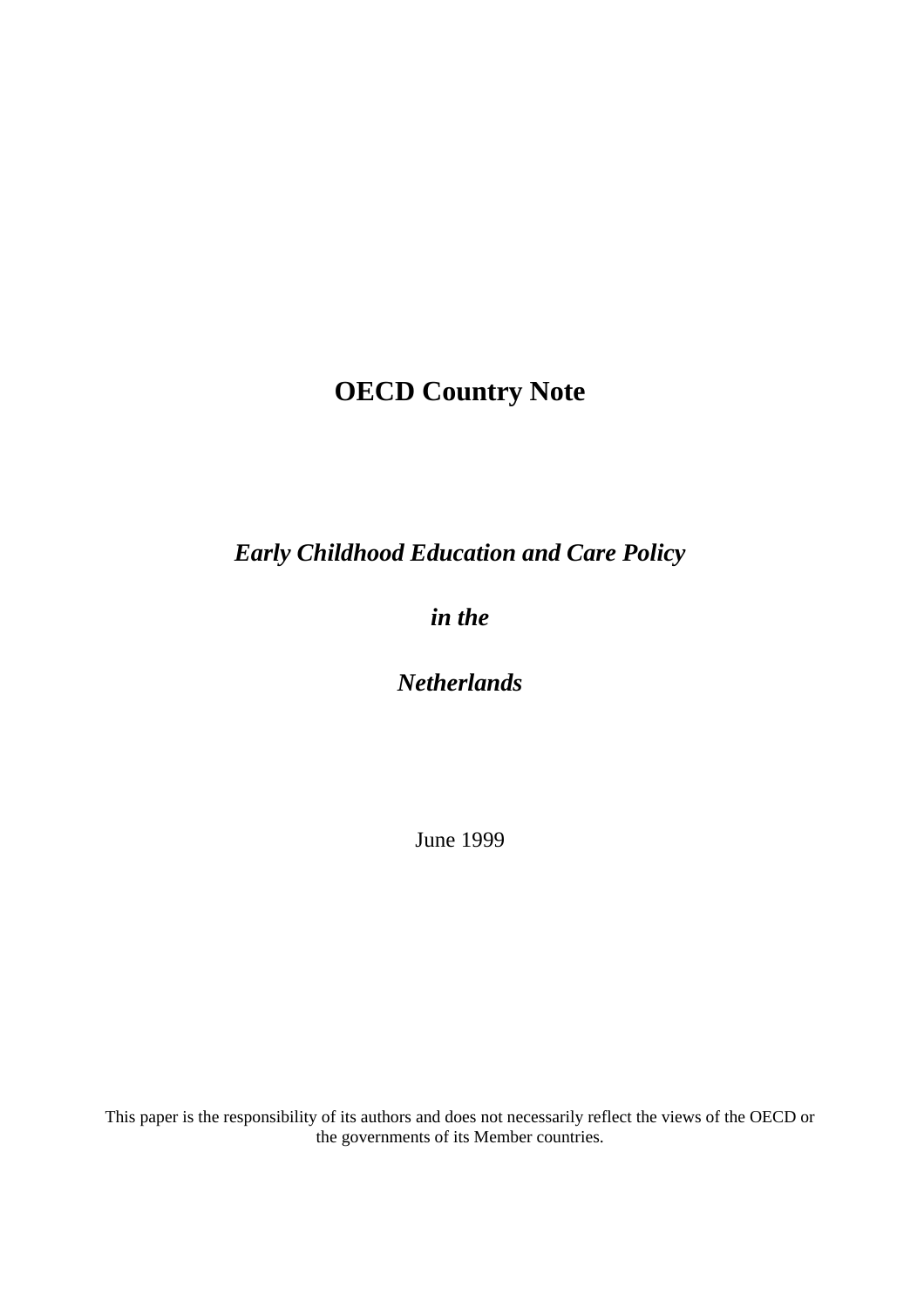# **TABLE OF CONTENTS**

| CHAPTER 3: CURRENT ECEC POLICY AND PROVISION IN THE NETHERLANDS 13 |  |
|--------------------------------------------------------------------|--|
|                                                                    |  |
|                                                                    |  |
|                                                                    |  |
|                                                                    |  |
|                                                                    |  |
|                                                                    |  |
|                                                                    |  |
|                                                                    |  |
|                                                                    |  |
|                                                                    |  |
|                                                                    |  |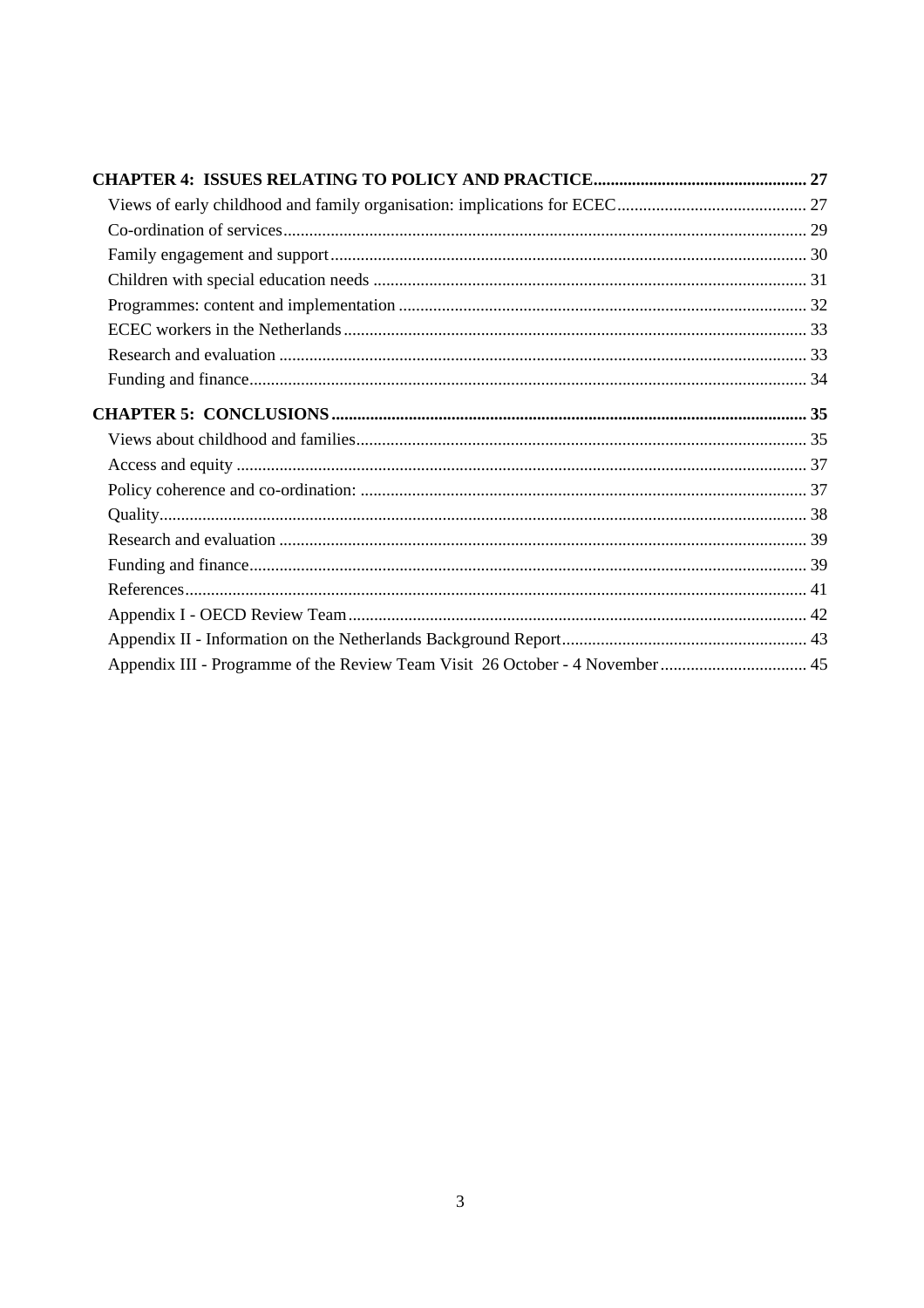# **CHAPTER 1: INTRODUCTION**

### **Purposes of the OECD Thematic Review**

1. This Country Note for the Netherlands is an output of the OECD *Thematic Review of Early Childhood Education and Care Policy*, a project launched by the OECD's Education Committee in March 1998. The impetus for the project came from the 1996 Ministerial meeting on *Making Lifelong Learning a Reality for All*. In their communiqué, the Education Ministers assigned a high priority to the goal of improving access and quality in early childhood education, in partnership with families, with the aim of strengthening the foundations of lifelong learning (OECD, 1996). The goal of the review is to provide cross-national information to improve policy-making in early childhood education and care in all OECD  $countries.<sup>1</sup>$ 

2. The Netherlands is one of twelve countries participating in the review between 1998 and 2000. The others are Belgium, Czech Republic, Denmark, Finland, Italy, Norway, Portugal, Sweden, Switzerland, the United Kingdom and the United States. These countries provide a diverse range of social, economic and political contexts, as well as varied policy approaches toward the education and care of young children.

3. The scope of the review covers children from birth to compulsory school age, as well as the transition to primary schooling. In order to examine thoroughly what children experience in the first years of life, the review has adopted a broad, holistic approach to study early childhood policy and provision. To that end, consideration has been given to the roles of families, communities and other environmental influences on children's early learning and development. In particular, the review is investigating concerns about *quality, access* and *equity* with an emphasis on policy development in the following areas: regulations; staffing; programme content and implementation; family engagement and support; funding and financing.

4. As part of the review process, each country hosts a review team for an intensive case study visit. After each country visit, the OECD produces a short Country Note that draws together background materials and the review team's observations. The present report for the Netherlands will be one input into the final OECD Comparative Report that will provide a review and analysis of ECEC (early childhood education and care) policy in all 12 countries participating in the review.

 $\frac{1}{1}$ <sup>1</sup> A detailed description of the review's objectives, analytical framework, and methodology is provided in OECD (1998a).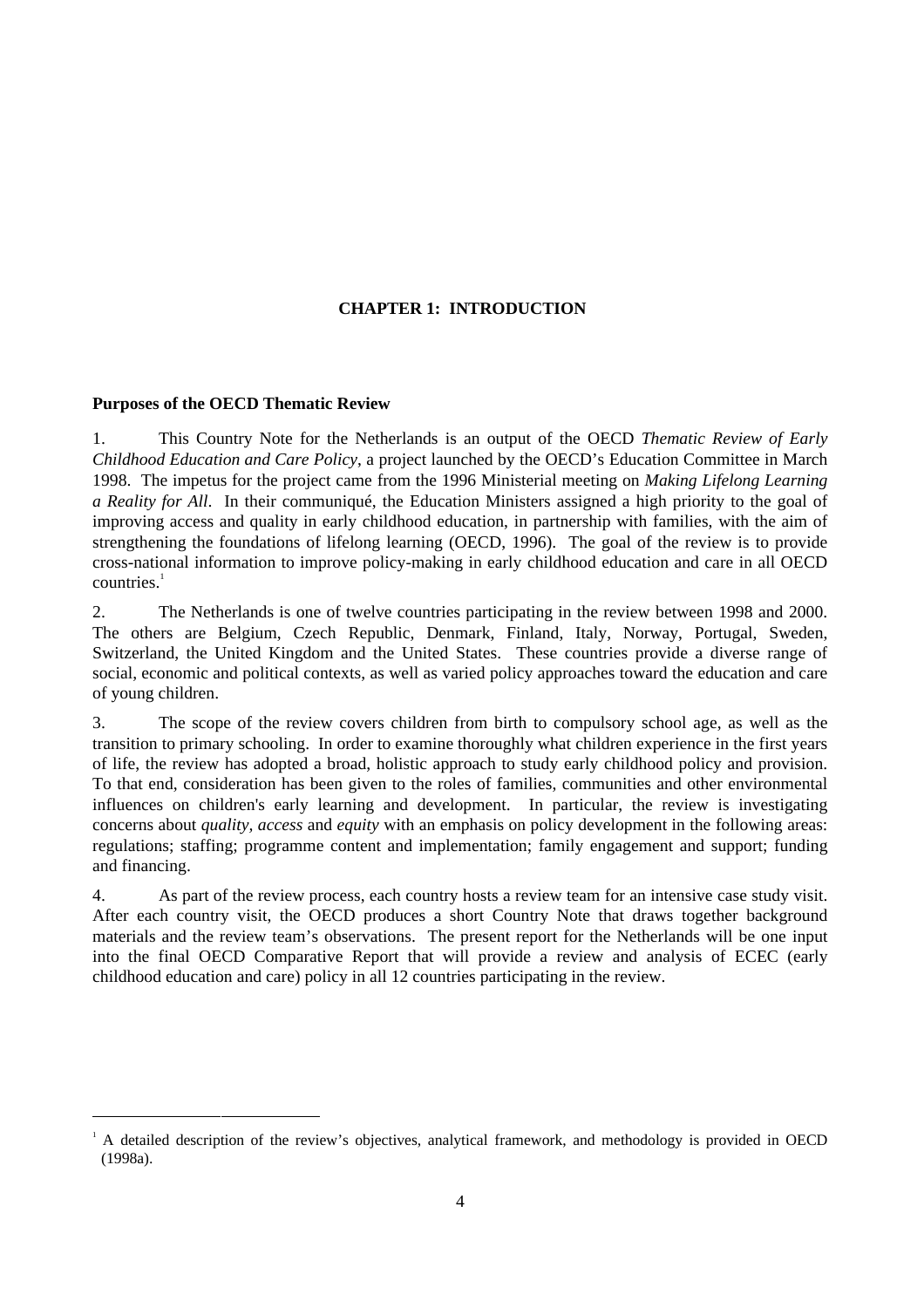### **Netherlands' Participation in the Review**

5. The Netherlands was the first country to be visited in the review. Prior to the visit, a Background Report on ECEC policy in the Netherlands was prepared by Sardes Educational Services (Kloprogge et al., 1998). Guided by a common framework that has been accepted by all participating countries, the Background Report provides a concise overview of the country context, major issues and concerns, distinctive ECEC policies and provision, innovative approaches, and available evaluation data. The Background Reports are an important output of the review process, because they provide a state-ofthe-art overview and analysis of policy and provision in participating countries. Following authorisation by the issuing countries, they will be placed with the Country Notes on the OECD website.

6. After analysis of the Background Report and other documents, a review team composed of OECD Secretariat members and experts with diverse analytic and policy backgrounds (Appendix 1) visited the Netherlands from 26 October and 4 November 1998. The ten-day visit was co-ordinated by Sardes Educational Services, the Ministry of Education, Culture and Science, and the Ministry of Health, Welfare and Sport. In the course of the visit, the team interviewed many of the major actors involved in ECEC policy and practice and had the opportunity to observe a number of examples of early childhood programmes for 0-6 year olds in the Netherlands (Appendix 3). Discussions revolved around six main issues:

- − the ECEC context, major policy concerns, and policy responses to address these concerns;
- the roles of national government, decentralised authorities, NGOs and other social partners, and the institutional resources devoted to planning and implementation at each level;
- feasible policy options that are suited to the Netherlands context;
- the impact, coherence and effectiveness of different approaches;
- innovative policies and practices including their potential for replication;
- − types of data and instruments that exist, or should be developed, in support of ECEC policymaking, research and evaluation.

# **Structure of the Report**

7. The Country Note presents the review team's analyses of key policy issues related to ECEC in the Netherlands. It draws upon information provided in the Background Report, formal and informal discussions, literature surveys and the observations of the review team. In addition to the present introduction which forms Chapter 1, the structure of the report is as follows:

Chapter 2: *Context of ECEC in the Netherlands*. The evolution of ECEC in the Netherlands is described and also the demographic, labour market and social policy contexts. In addition, we select for comment some traditional elements of Dutch society and education - a selection that cannot do justice to the complexity of the Dutch environment but which will allow the reader some understanding of the contextual background in which policy-making for children takes place.

Chapter 3: *Overview of current ECEC policy and provision in the Netherlands*. The reader will find here a resume of data provided in the *Background Report* of the Netherlands, supplemented by information from other sources. Because of the summary nature of the overview, it has been possible to describe only the broad features of the system, a list of which can be found in the table of contents.

Chapter 4: *Issues relating to policy and practice* outlines the more important issues related to policy and practice in ECEC that were identified by the reviewers in the course of studying the Dutch situation. Eight issues were chosen for comment, namely: views of early childhood and family organisation; coordination of services; family engagement and support; children with special education needs; programme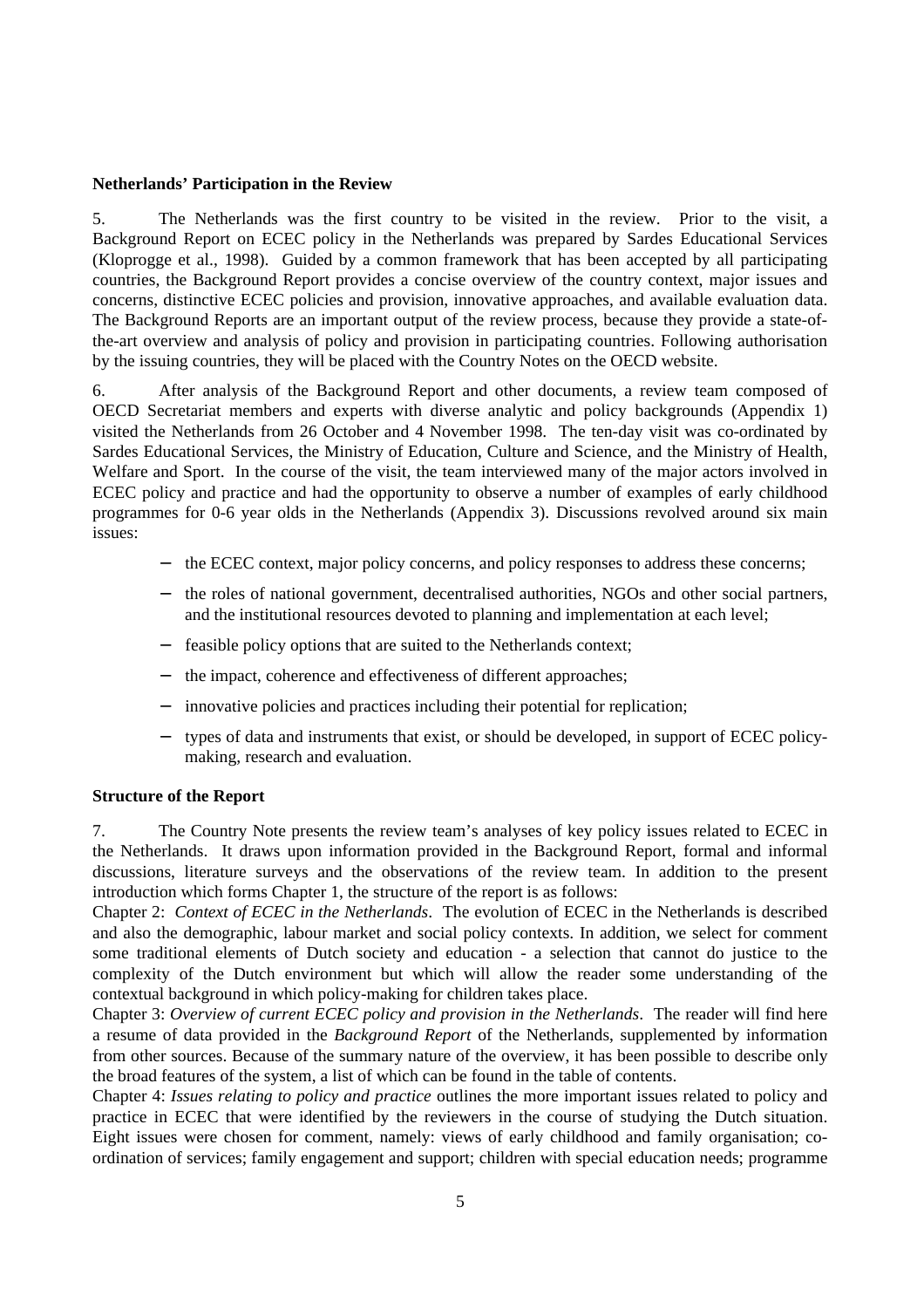content and implementation; ECEC workers in the Netherlands; research and evaluation; funding and finance.

Chapter 5: *Conclusions*, composed of some brief concluding remarks. Because our field is such a complex one and further, is deeply influenced in each country by tradition and culture, we view these remarks as elements that policy makers in the Netherlands may wish to consider in their discussions of early childhood policy and provision.

### **Acknowledgements**

8. The OECD wishes to acknowledge the rapidity and efficiency with which the Netherlands responded to the invitation to be the first country in the Review. It would like to thank, in particular, all those involved in preparing the Background Report and the comprehensive programme proposed for the team review visit. The reviewers also wish to place on record their appreciation of the hospitable, open and informative meetings that were held throughout the review process and the extensive documentation that each group provided.

9. Throughout the Country Note, the analyses and suggestions offered are tentative, in recognition of the difficulty facing a visiting review team - no matter how well briefed - in fully grasping the variety and complexity of a country-wide system and the range of issues that need to be taken into account. While all the members of the team are experienced as researchers and policy analysts in the field of ECEC, they are clearly influenced by their own cultural perspectives and histories. A ten-day fieldwork period, even when multiplied by the number of members of a team, is limited in terms of the amount of data that can be collected and verified. The survey method employed relied heavily, therefore, on ethnographic crosschecking approaches and further feedback from experts in the Netherlands.

10. The facts and opinions expressed in the Country Note are the sole responsibility of the review team. While we have received every help from the ministries, researchers and practitioners in the Netherlands, they have no part in any shortcomings, which this document may present. To mitigate the potential for misunderstanding or error, it is assumed that the Country Note will be read in conjunction with the Background Report issued by the Netherlands, as the two documents are intended to complement one another.

# **Terminology**

The main responsibility for the health and well being of young children under four and for out-of-school care for school-age children lies with the Ministry of Health, Welfare and Sport. In this report, provision by the Ministry is often referred to as *early care* or the *care sector*. These expressions do not imply that provision offers physical or health care *only*; the assumption is that the psychosocial development and stimulation of children is a primary aim of the care sector. The Ministry of Education becomes responsible once a child attends from age four (obligation begins at 5 years) the kindergarten section of the primary school or *basisschool* (ages 4-12 years). In the report, references to *kindergarten* refer to these classes, in which both health and a caring environment are important aspects.

The currency of the Netherlands is the guilder (NLG). Its current value in June, 1999 is:  $10 \text{ N}$ LG = 4.5 Euros or US\$ 4.67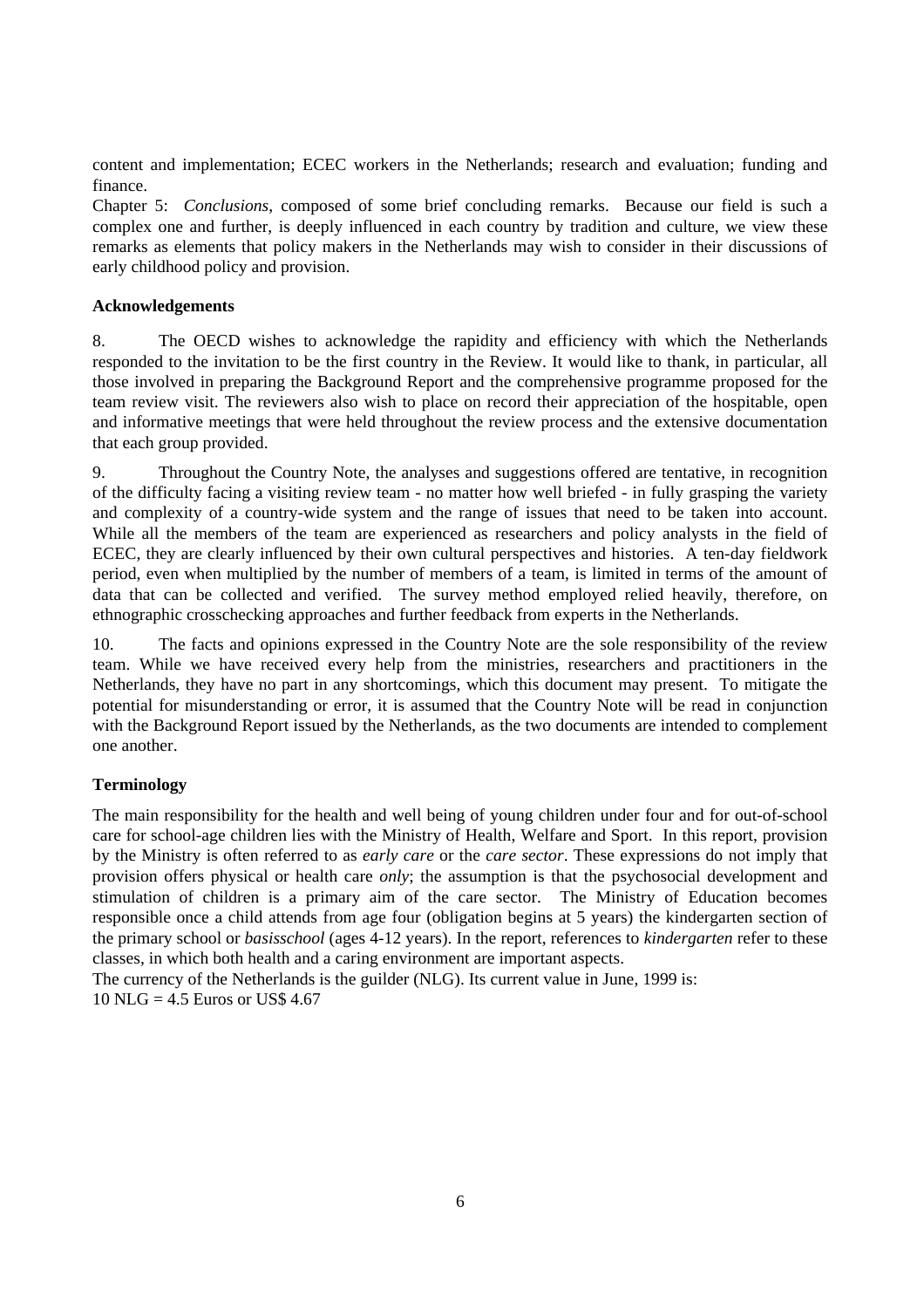or less and 76% had not employment of any kind outside the home (Singer 1992). Up to that time, working mothers were likely to be reliant on informal agreements with relatives, friends or childminders to help them cover their childcare needs or after-school care.

11. Nevertheless, for four and five year olds, widespread educational provision in kindergartens (*kleuterscholen*), staffed by qualified early years teachers, had existed for almost half a century. These kindergartens were defined by law in 1956, but up to 1985 attendance was not compulsory. The provision was intended primarily to foster young children's learning through play, following the philosophies of Pestalozzi, Froebel and Montessori, while at the same time laying the foundations for primary schooling.

12. For children aged under four, provision of any kind was scarce until the early 1990s, with, for example in 1956, only thirty childcare centres (*kinderdagverblijven*) catering for the children of working mothers (Oberhuemer and Ulich, 1997). Many playgroups (*peuterspeelzalen*), begun in the 1960s as parent co-operatives, also existed where two and three-year-olds could play, but the care and education needs of younger children were not considered to be a matter for public debate or investment. In short, public provision to serve the childcare needs of working mothers or efforts to enhance the learning environments of children under four had a low priority.

# **Expansion of childcare places**

13. In the last ten years, the flourishing economy of the Netherlands, with its change to more service-oriented industries, has led to a labour shortage. Like most European Union member states, the Netherlands has a 'greying' population and new sources of labour are required. In addition, Dutch women have attained increasingly higher levels of education and qualification, and are intent on gaining greater recognition and equality both in society and in the labour market. The combination of these two factors has led to much greater recruitment of women into the developing service industries, with a corresponding need for expanded child-care provision.

14. Government awareness of the need to increase childcare facilities and promote the equal status of women in the workforce rapidly increased. Between 1990 and 1996 an incentive policy for childcare came into force. The six-year *Stimulative Measures* programme involved the channelling of central government funds into the setting up of services, often in collaboration with employers. The growing interest of both unions and employers to include child-care arrangements in collective labour agreements has led to the formulation of the long-term goal that 70% of all childcare places should be funded by employers and parents/employees and only the remaining 30% by the local authorities and parents*.* (Playgroups were not included in this initiative, since they are not seen as offering services relevant to the needs of working mothers.) As a result of the measures, the total capacity in childcare institutions expanded from just over 22, 500 in 1990 to 85,000 child-places in 1996. However, additional measures by the government will be needed if the expected demand of more than 60,000 until the year 2002 is to be met (Kloprogge et al, 1998). Basing calculations on 1998 statistics, at least 14% of children under four have now access to a childcare place, compared with 2% had the government not taken the initiative. Expansion of this volume within such a short time-span is an indication of the commitment of central government to the development of ECEC in the Netherlands.

15. Women's emancipation and the demand for labour have mainly fuelled the drive toward childcare provision, but other factors have given rise to social and educational interventions on behalf of young children and their families. There was, for example, the increased mobility of Dutch society, which had, in certain instances, the consequence of uprooting families and loosening neighbourhood ties. Another factor was the strong concentration of immigrant populations in many of the municipalities, with a corresponding concern to promote their social integration. Many innovative policies were introduced, relating to families and children from low-income backgrounds or deemed to be 'at risk'.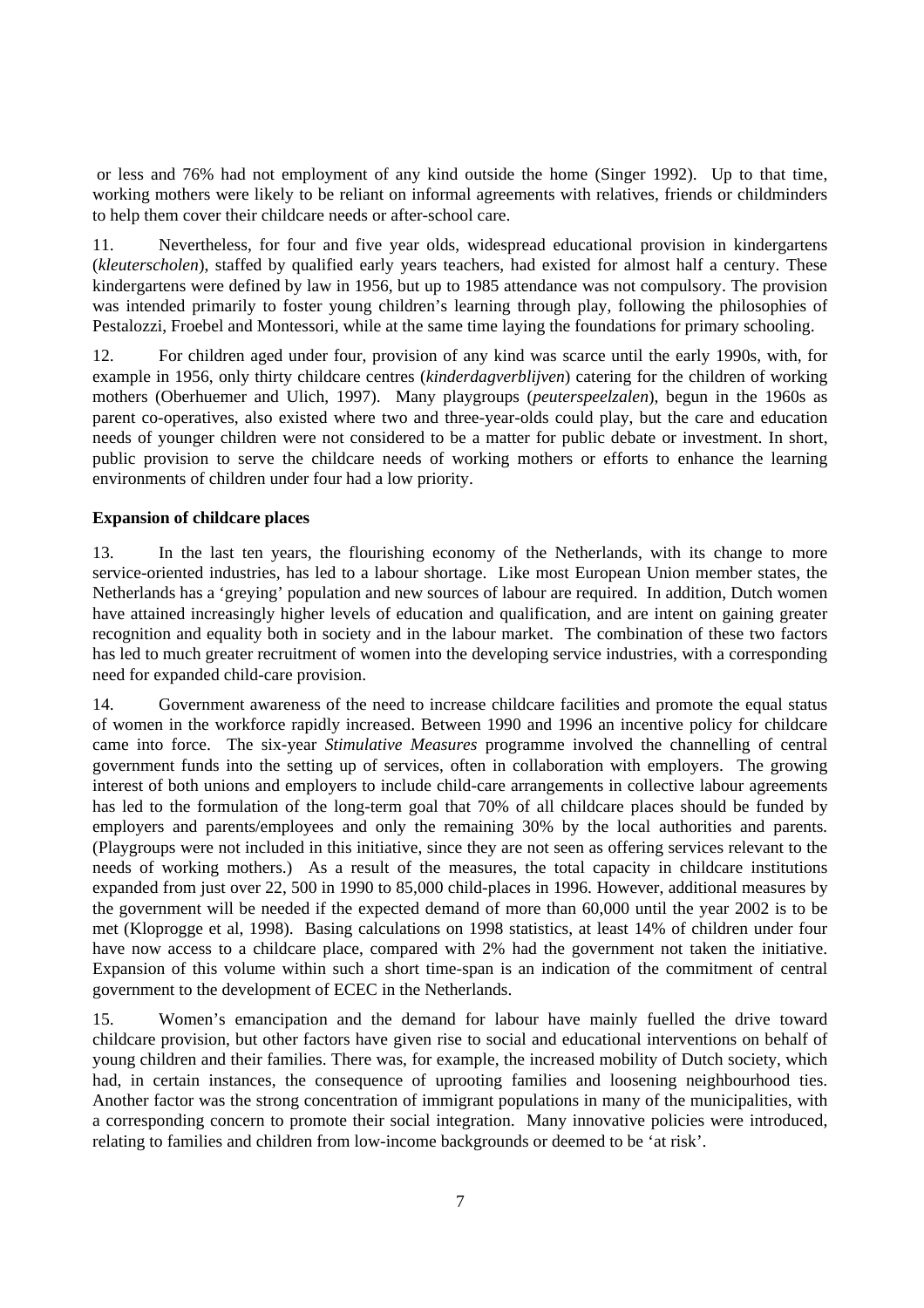### **Expansion of places in kindergarten classes**

16. In 1985 the kindergartens were integrated into the primary schools and attendance at five years of age was made compulsory. Although not required to do so by law, four-year-olds could also attend the kindergarten classes of primary schools; today, some 98% of four-year olds go to primary school. The accessibility of these schools is high both in terms of nearness to the children's homes and their availability to all sections of the population. With over seven thousand primary schools in the Netherlands, most children live within walking or biking distance from one or more primary schools. There are no financial thresholds to limit access: primary education is free. Schools are allowed to ask parents a contribution, but parents cannot be obliged to pay. Schools have to accept all children, even when parents do not want or cannot contribute. The fees demanded are generally speaking modest: thirty to fifty Euros per child per year. In most cases this contribution is used by the Parents' Council to organise feasts like "Sinterklaas", Christmas, a parent bulletin and the yearly outing for all pupils.

17. Accessibility is further increased by the freedom of education choice. Parents can chose the school they think is best for their child, even if the school of their choice is situated in another community. Schools can only be selective if they were founded with religious aims in mind, when they need not accept the child of parents who do not belong to that religion. This power is not used very often: Catholic and Protestant schools enrol as a matter of course children from Islamic, Hindu or other backgrounds.

# **Demographic background**

18. Despite its modest geographical size (EVD, 1996, p.3), the Netherlands is one of the most densely populated countries of the European Union, with more than 459 people per square kilometre (Central Bureau of Statistics, 1998). In 1997, the country had a population of approximately 15.6 million inhabitants. (Kloprogge et al 1998). Projections for the year 2010 indicate a stable, 'greying' population, with the post-war 'baby boomers' reaching retirement age at that time.

19. Children and young people from ethnic and linguistic minorities in the Netherlands form approximately 14% of the youth population (by way of comparison: 1,5% in 1971), with families originating mainly from the Antilles and Aruba, Indonesia and the former Dutch East Indies, Morocco, Turkey and Surinam. While the birth rate among second generation ethnic minorities is higher than that of the indigenous population, the actual immigration rate is said to have 'declined sharply in 1995' (EVD 1996, p.7). It is also anticipated that the birth rate among the most numerous ethnic minority groups will have declined by the year 2010. The relatively higher number of boys in the Netherlands aged under six years, compared with that of girls in the same age group, is expected to remain constant, with all children aged from birth to six forming approximately 8% of the whole Netherlands population.

*Table 1: Number of children under 6 years*

| Number of children                                                             | in 1998   |
|--------------------------------------------------------------------------------|-----------|
| From $0-3$                                                                     | 772,635   |
| Aged 4 $\&$ 5 years (in the<br>kindergarten sections<br>of<br>primary schools) | 395,332   |
| Total under 6 years                                                            | 1,167,967 |

Source: Kloprogge et al 1998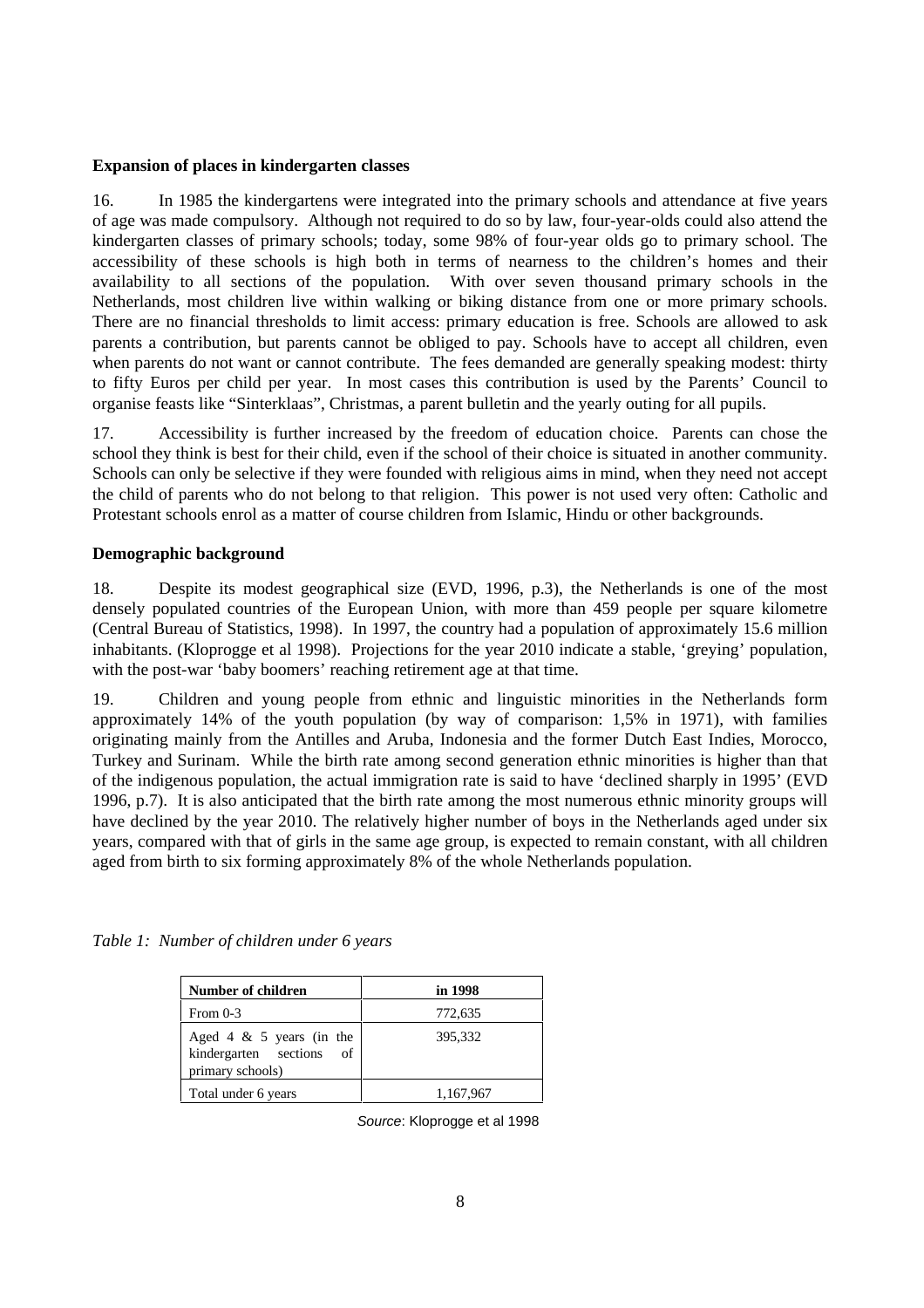#### **Labour context and the employment of women**

20. As stated above, the Netherlands economy is currently very healthy, largely as a result of its transformation from an industrial to a service-providing and trading nation (EVD, 1996). Exports exceed imports, consumer price rises have been among the lowest in the European Union and purchasing power placed the Netherlands among the seven 'richest' European Union states. The unemployment rate is particularly low: 6.9% in the Netherlands compared, for example, to 16.2% in Finland and 23.7% in Spain. The Netherlands has the sixth largest GDP in the European Union; and in 1995 the sixth highest purchasing power among its inhabitants, behind Denmark, Belgium, France, Germany and Italy. Further, in 1995 the Netherlands had a surplus of exports, with a highly positive current account compared, for example, with countries such as Austria, Germany, the UK and the USA which showed deficits (Netherlands Foreign Trade Agency – EVD, 1996). However, not all groups have shared in the growth of the economy. In 1995, in the four largest cities - Amsterdam, Rotterdam, The Hague and Utrecht - 24 % of the population were living on the minimum income, compared with 11 % in the rest of the country. Unemployment among the Turkish and Moroccan populations was five times as high as that of the indigenous population (Ministry of Welfare, Health and Sport, 1997).

21. Although the expectation that women with children would not participate in the workforce was still fairly strong in the 1980s, girls and women were preparing to take up places in secondary and higher education. Today, the proportions of women and men continuing to upper secondary level education and higher education in the Netherlands are approximately the same, although, in some of the municipalities, there is still real concern about a surprisingly high teenage, female drop-out rate. By 1993/94 the proportion of women students in higher education had risen to 50% of the total, although they were found predominantly in courses leading to the health, social work and education professions, rather than in those of a scientific, technical or economic nature (van Kampen et al 1996). However, the increase in earning rates for persons with secondary and university education is such that women are increasingly attracted to the labour market and maintaining their professional careers.

22. The current shortage of workers is also affected by the changing nature of economic activity. The types of industry that are expanding in the Netherlands tend to be those which traditionally attract female workers. The largest, the service sector, was already engaging in 1995 the majority of the Dutch working population - 74% compared to the 1996 OECD average of 64% - with just over a quarter of the total male workforce and over a fifth of the female workforce occupied in service industries by 1995. As in many other European Union countries, the number of women in employment, including those with small children, is increasing (Netherlands Foreign Trade Agency - EVD, 1996) – from 41% in 1986 to 58% in 1996 (the European Union and OECD averages are 57% and 59% respectively). However, Dutch women take up almost 79% of the part-time jobs available, although the number of men (around 20%) going into part-time jobs is remarkable both in the national and OECD context (OECD Employment Outlook, 1998).

# **Families and the social policy context**

23. While there is a decline in the number of family households in the Netherlands, family issues have attracted increased attention from politicians and policy-makers. As in most countries, this focus is due to recognition of the family as 'as an important cornerstone of society…and as a feeding ground for problems of and for young people' (Ministry of Health, Welfare and Sport, 1998). Compared with 1960, when 61 % of households contained families with children, by 1995 this figure had fallen to 38. According to the Netherlands' National Review of Youth Policy presented to the Council of Europe (Council of Europe, 1998), the proportion of single parent households is reported to be 6% or, seen from the point of view of children, 9% of all 0-17 year olds grow up in a single parent household. This percentage is expected to remain stable over the next decade, although it means a rise in the actual number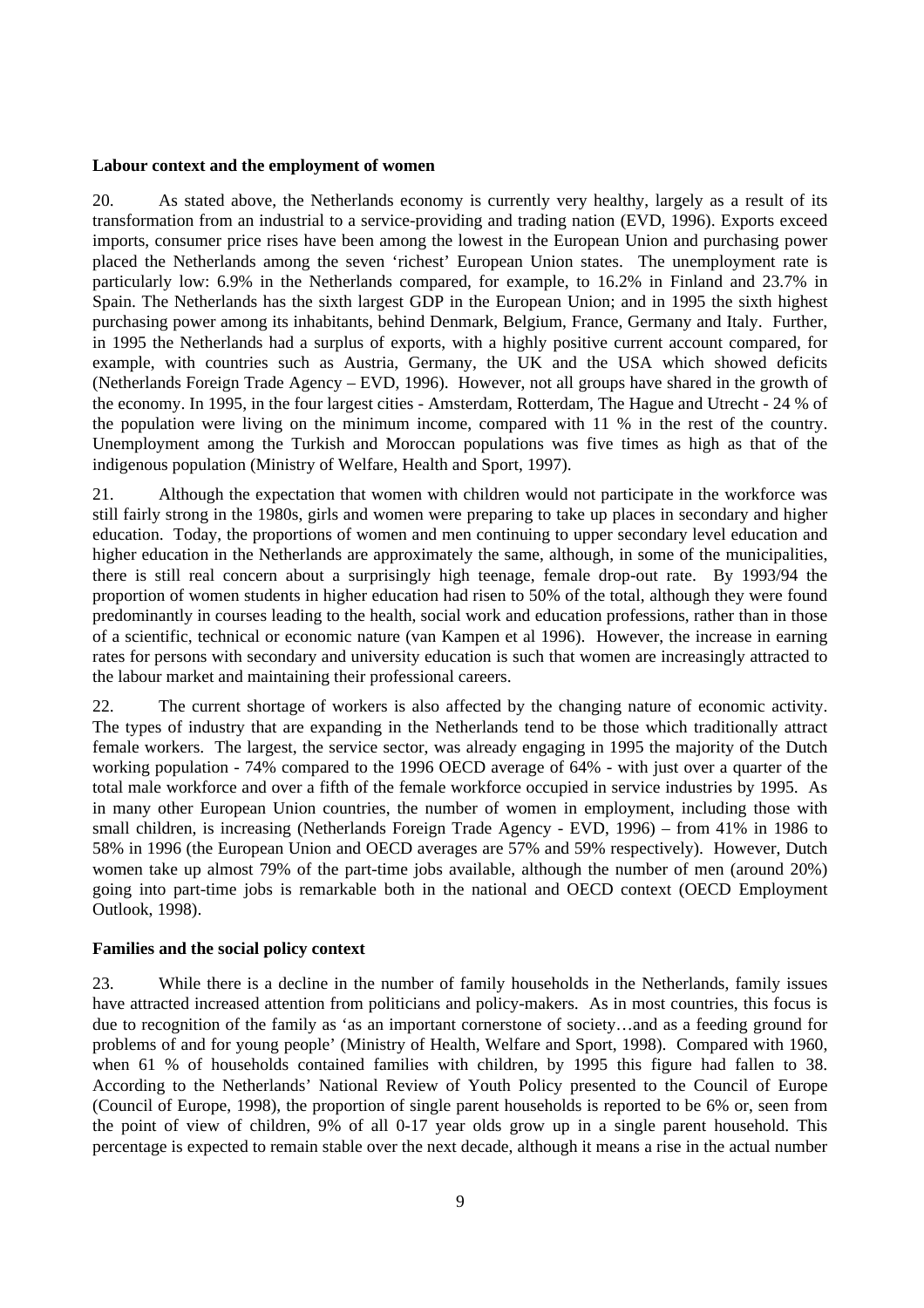of single parent households, because of the foreseen rise in the number of households overall. Research studies cited by the Netherlands Ministry of Welfare, Health and Sport (1998, p.101) suggest that "tolerance of deviant family patterns and adherence to autonomy have increased, but that the basic pattern of parent-child relationships is still founded upon the final authority position of the parents".

24. Although, in 1967, a Dutch Department of Family Policy existed and was *avant-garde* in being given such a title (Gauthier 1996), the country's approach to family policy until recently has been typically 'pro-family but non-interventionist' (Ministry of Welfare, Health and Sport 1998) and was based on the "primary responsibility (of parents) for the upbringing of their children" Accordingly, support to parents and families took the form of child allowances and special tax deductions to breadwinners (generally men). Support and guidance were also provided to families in need or when the moral or physical development of children was threatened. Such policies relied on traditional family organisation and did little to promote the equal participation of women in the workforce or in society.

25. Today, in addition to the impetus given by ECEC provision, family policy is being aligned on the Employment Guidelines adopted by the European Union. Since 1990, working women who are pregnant are entitled to sixteen weeks of paid leave: six weeks of pregnancy leave and ten weeks of maternity leave. Women are free to choose whether to stop working four, five or six weeks before the calculated day of delivery and may add the amount of pregnancy leave not taken to their maternity leave. Both parents of children under 4 years are allowed to take unpaid parental leave for a period of six months to care for the child, on condition that they work a minimum of 20 hours per week. Some further days can be granted for "calamity" leave, e.g. when a child is seriously ill (Netherlands Institute of Health and Welfare, 1997).

26. The Netherlands has had a child benefit system since before the 1940s. Today, parents receive an allowance of c. 1200 NLG annually for children up to age of 6 years; 1450 NLG annual for children 6- 12 years; 1710 NLG annual for children 12-18 years annual. These allowances are calculated to cover one quarter of the real costs of bringing up a child in the different age groups, and it is estimated that it constitutes 41% of costs for low-income families and 17% for high-income families.

27. Recent research (Rispens, 1998), suggests that most parents in the Netherlands are generally happy with their children and their upbringing. It is reported, however, that around 10% to 15 % of families do not conform to 'this positive (self-) image of Dutch families' upbringing conditions' (Ministry of Welfare, Health and Sport 1998, p.105) because they are poor, unemployed or enjoy less favourable living conditions. Researchers at the Netherlands Institute of Health and Welfare (Kloprogge, 1998) suggest that there are no reliable statistics on the number of children in families living in such conditions but they estimate that 5% to 15%, that is, over 250,000 children and youth from 0-24 years are growing up in 'a state of permanent poverty or living in abject material conditions'. Figures given in Bakker (1998, p. 63) give a similar picture of 270,000 families with children 0-17 years old (about 15% of all households) who are part of the least affluent group in Dutch society, with about 95,000 of these families in long-term poverty.

Several interdepartmental youth policy committees and co-ordinating groups make a special effort on behalf of children and youth from such backgrounds and for children in 'at risk' situations, such as children of parents who are drug addicts (15,000 families), children suffering abuse or children who are homeless. Great concern is shown, too, with regard to school failure, with the Ministry of Education investing annually six hundred million guilders in policies to prevent education failure among children at risk.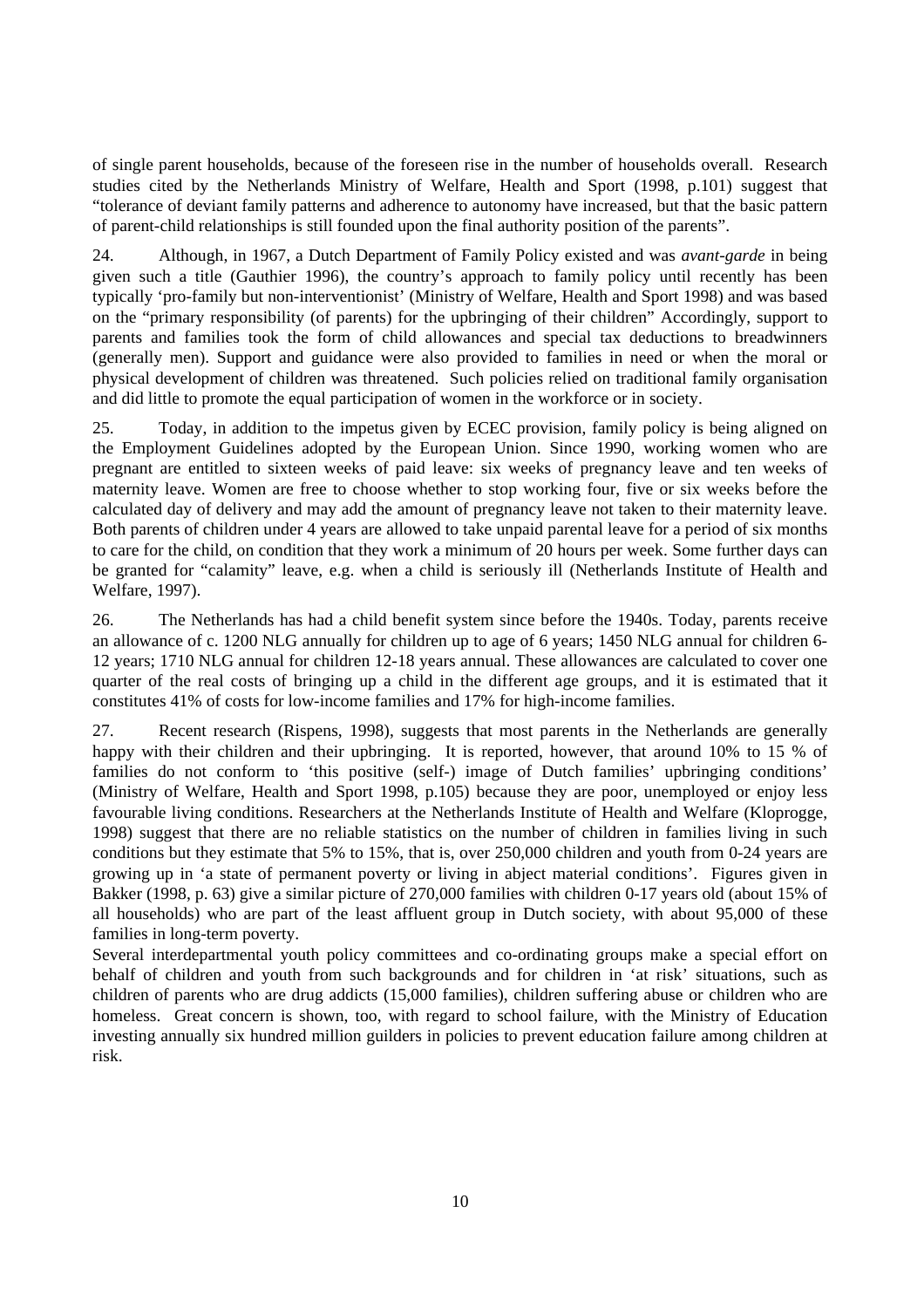# **Tradition, government and decentralisation in the Netherlands**

# *Tradition*

28. Culture, history and tradition play an important role in the policy-making and educational fields of all countries. While it is quite impossible in a short report to cover this broad field, mention should be made of two aspects of Dutch tradition which are still operative, namely, the principles of consensus and of freedom of education.

29. The tradition of obtaining *a wide consensus* is an important aspect of the socio-political context, which should be taken into account in any attempt to understand Dutch decision-making and policyimplementation. Discussion and negotiation are seen as a principled and reasonable way to behave at all levels of decision-making. There is a highly commendable belief in moral imperatives once an agreement has been reached, a noticeable lack of 'sticks' and some use of 'carrots'<sup>2</sup>.

30. A second principle which should be taken into account is that of *freedom of education* enshrined in Art. 23 of the Dutch Constitution. It means that parents are free to found or send their children to schools on the basis of religious, philosophical, educational and teaching principles. Thus, it is taken for granted that one will find in each neighbourhood, not just one public school but the co-presence of Catholic, Protestant and secular schools. The principle of freedom of education also means that there is no national curriculum, nor any interest in developing one.

31. In addition to schools with different religious and philosophical foundations, there are two main categories related to funding. These categories are defined according to whether the schools are publicly or privately run, but both types are funded from central and local government finances, without favour to one or the other. In fact, funding follows children, schools being paid on the basis of capitation or pupil population. This principle again illustrates the Dutch willingness to accept that people have a right to differ in their views and beliefs.

# *Government*

32. The Netherlands is a constitutional monarchy, with ministers being accountable to parliament. Bills that are passed by parliament become law upon their receiving the Queen's signature. Owing to the relatively high number of parties and shades of political opinion, the Netherlands has been governed by coalition governments, with ministries being divided among the political parties according to the proportion of votes gained. The Parliament has two houses, the Upper House which comprises 75 members indirectly elected by the Provincial Councils, and the Lower House which has 150 members elected by all Dutch nationals aged over eighteen. Together with the monarch and ministers, the Parliament forms the legislature. There are three tiers of government – central, provincial and municipal. Central government is concerned with issues of national interest, while municipal and provincial governments deal with local affairs.

33. Social policy in the Netherlands is well-developed and underpinned by a comprehensive nationwide, infrastructure of statutory, private and voluntary social organisations, whose aim is to develop strategies to prevent social exclusion and pre-empt problems. The 1970s saw the development of the Welfare State. When services were criticised for being too fragmented and failing to meet local needs (Ministry of Health, Welfare and Sport, 1998), moves were made to channel accrued responsibilities toward local and provincial authorities. The recession in the 1980s brought a further development when

 $\frac{1}{2}$ <sup>2</sup> The notion of 'carrots and sticks' means the strategies employed either to reward or punish persons or organisations so as to encourage a particular behaviour, e.g. a 'carrot' would be extra funding to a local authority where childcare places were increased and quality monitored according to government standards. A 'stick' or punishment would be perhaps a reduction in funding , or fines, in the case of non-compliance.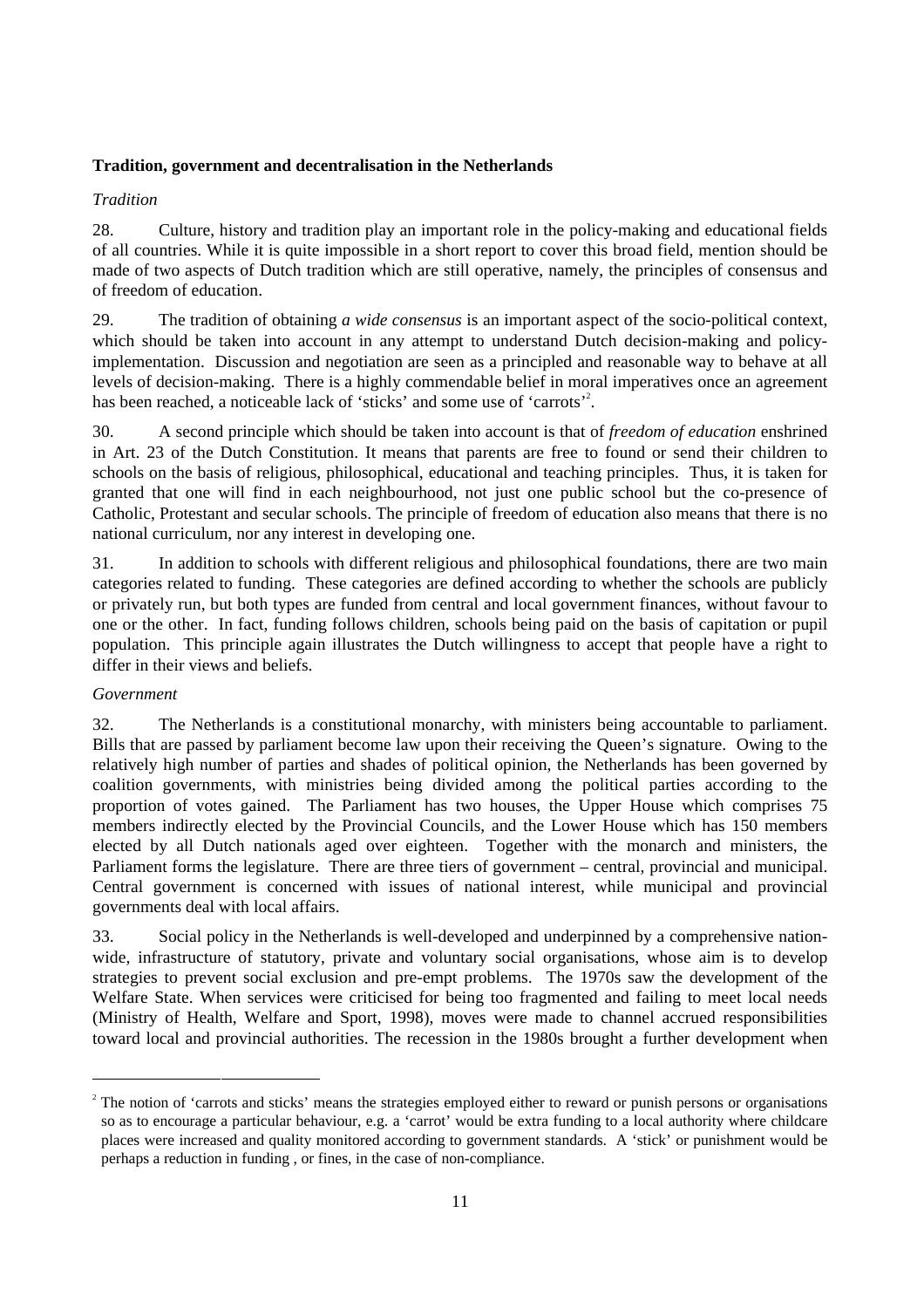cost-effectiveness became an important criterion. Private non-profit institutions that met local government standards began to be used widely to deliver specialised services, including in the early childhood field.

34. In parallel, the educational infrastructure of the Netherlands is comprehensive and of long historical date. Kindergarten classes have been free to all children since 1956. In 1985, they were integrated into the compulsory school system as part of the *basisschool* or primary school for children aged four to twelve. At that time too, the separate training institutions used for the pre-service training of early childhood personnel were amalgamated with those for primary teaching and the inspectorates for both types of education became one. Compulsory schooling of children begins at the age of five

### *Decentralisation*

 $\overline{a}$ 

35. In an attempt to bring the people closer to the decision-making authorities and to combat bureaucracy, a process of decentralisation has been under way for over two decades.<sup>3</sup> Today, there are 12 provinces and 572 municipalities, of which many co-operate to form together regional authorities, and jointly tackle problems (Ministry of Foreign Affairs, 1997). Since 1987, local authorities have become responsible for the implementation of many central government initiatives. The main decentralising functions relevant to young children include: policies on childcare and out-of-school care; preventive health care for 4-19 year olds; the provision of educational buildings; the establishing of education advisory bureaus (*schoolbegeleiding*) and policies to combat educational disadvantage and school dropout.

36. In the 1980s two interdepartmental working parties were set up by the national government to develop strategies to combat social youth problems through the adoption of a more positively oriented and generic youth policy. From that time, two key concepts have become embedded in the Dutch system, namely, *harmonisation* or greater coherence in service provision; and *decentralisation*, that is, making local government bodies responsible for the enactment of policies agreed at national level. While the rationale for such devolution appears to have been largely to do with co-ordination 'on the ground', it is also argued that such moves are in the interests of democracy, empowerment, and local responsiveness.

37. Decentralisation also reflects a shift from the concept of the 'caring state' to the concept of the 'caring society', in which emphasis is placed on the prevention of social problems at community level. In this perspective, services are also expected to be more 'client-oriented', as a way of addressing individual needs and reinforcing client autonomy.

38. A further important feature of social policy development in the Netherlands is the concept and practice of *integral policy making* - meaning that policies should be based on a broad consensus concerning goals and strategies, subsequently co-ordinated for the benefit of the 'target groups'. Central government, municipalities and elected council members remain key players, but integral policy-making requires the involvement of many others: employers and private ECEC providers, voluntary groups, the churches, the schools, the unions, and of course the citizens themselves. Although effective implementation still proves complex and sometimes elusive, the Background Report refers to innovative results from several municipalities engaging in integral policy making, in which the co-ordination of elements of health care, childcare, youth care, education, and welfare are a characteristic (Kloprogge et al, 1998).

39. An example of integral policy making is the *intersectoral youth policy.* Since the end of the 1980s, 'youth policy' has been designed to cover children and young peoplefrom birth to 25 years, with particular attention to the 'at risk' groups. It is a central tenet of this policy that those engaged in different

<sup>3.</sup> Where education is concerned, it may be said the decentralisation is rather older, because of a certain control exercised by the provinces over the founding of new schools. In addition, the freedom of education clause in the Constitution allowed local initiative in education on religious or ideological grounds.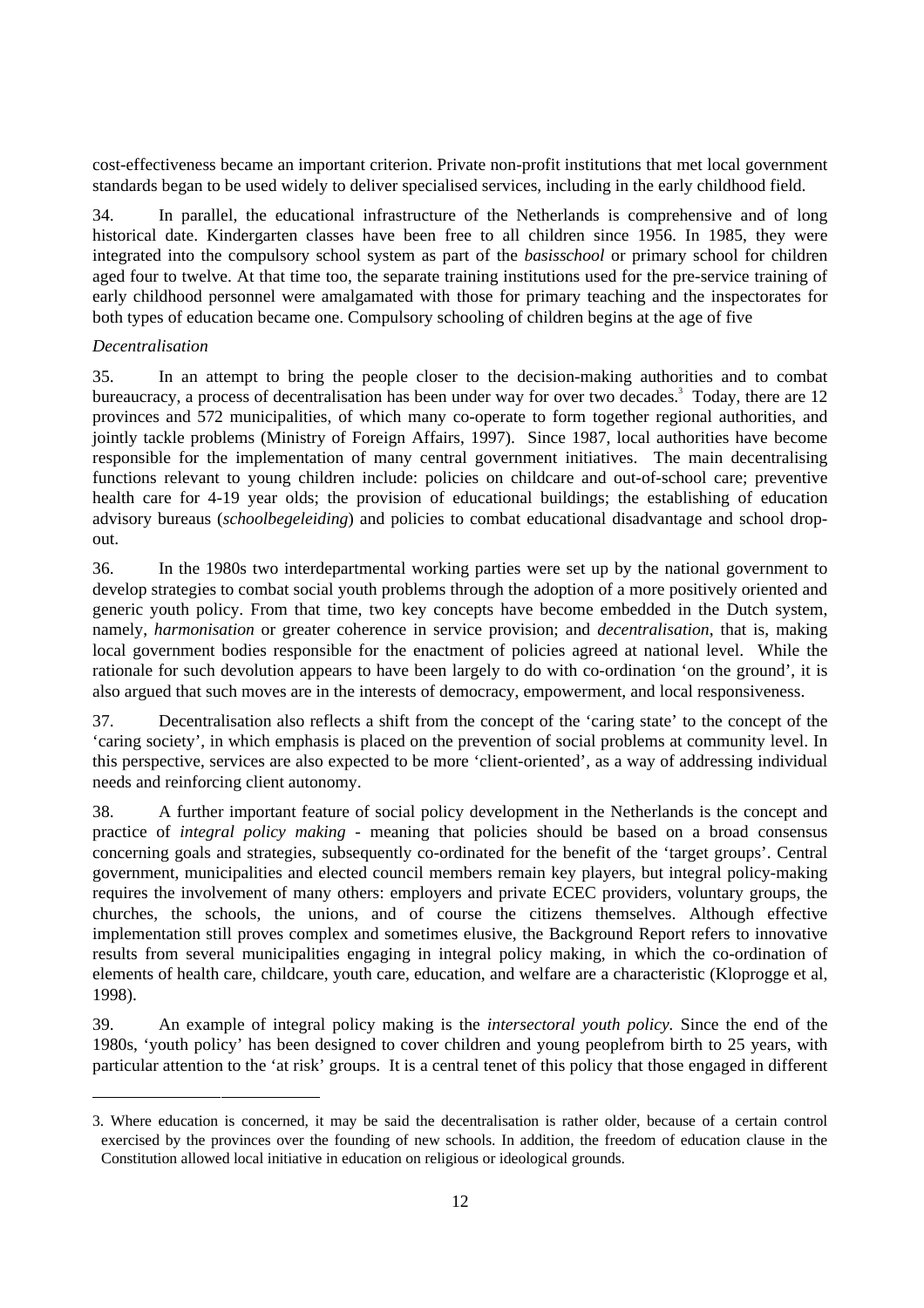divisions in the various services, at whatever level, whether public or private, must be capable of working across departmental boundaries so that they can cater in a co-ordinated manner for the all-round development of the young (*Youth Deserves a Future,* WVC, 1993). An official committee was funded by the former State Secretary for Health, Welfare and Sport to stimulate and facilitate integrated local youth policies, for a period of four years, which inspired many municipalities to give priority to local youth policy and youth participation. A follow-up to this initiative is being discussed with the Union of Municipalities.

40. Figure 1 below illustrates the "continuous dynamic interplay between citizens, voluntary organisations and government." The figure is also said to exemplify a change from a philosophy which assumes that children and young people to be simply consumers of services, to one in which they are regarded as co-producers and in which they are more socially involved.

### **Figure 1**



# **CHAPTER 3: CURRENT ECEC POLICY AND PROVISION IN THE NETHERLANDS**

41. This section of the report provides an overview of current policies and provision. It seeks to offer the reader an insight into the complex web of ECEC services, staffing, training, funding, curriculum and other key aspects of provision - all of which are intended to support parents and engage children in the initial stage of lifelong learning.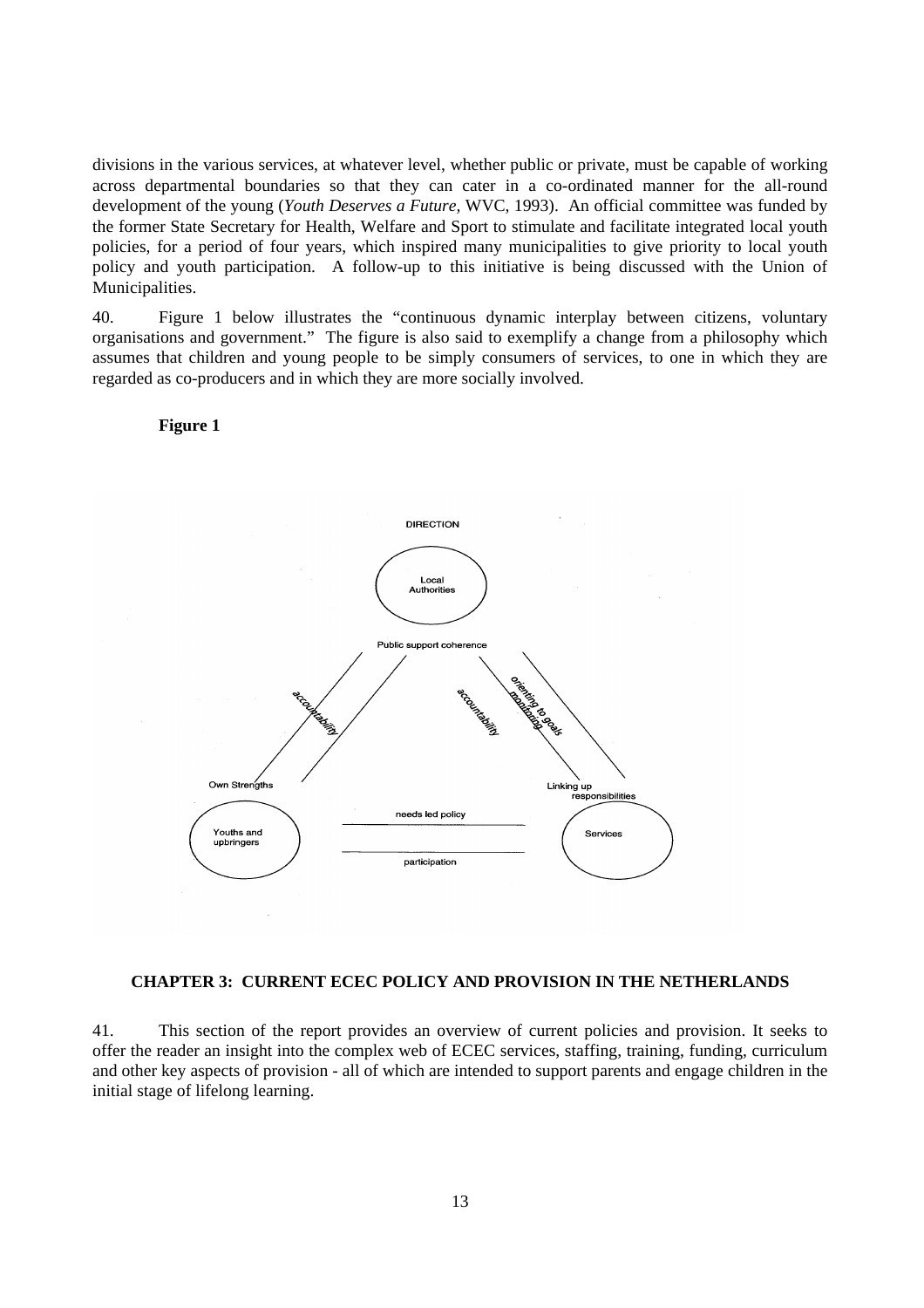# **Policy responsibility**

1

42. At national level in the Netherlands, policy matters relating to children of all ages and their families are currently dealt with by the Ministry of Health, Welfare and Sport; the Ministry of Education, Culture and Science; the Ministry of Justice, together with other central government departments, such as the Ministry of Social Affairs and Employment, and the Home Department. Although different areas of responsibility relating to young children's well-being and learning are assumed by different ministries, and within them by different departments, there is recognition of the need for effective co-ordination between the various participants. The Ministry of Health, Welfare and Sport has the main responsibility for the preventive health, care and well being of young children under four years and for the care, welfare and preventive health of all out-of-school children and youth. The Ministry of Education, Culture and Science becomes involved once a child attends the kindergarten section of primary school at four. Thus, responsibility for ECEC rests largely with these two ministries.

# **Health services for young children from birth to six years**

43. The Dutch are justly proud of their health care system, financed by compulsory health insurance and private health insurance, with government funding for those who, exceptionally, are not covered by insurance. Preventive health care for all children is comprehensive and free. Up to the age of four years, it is covered by government funding under the Exceptional Medical Expenses Act (AWBZ). By international standards, the infant mortality rate is exceptionally low and life expectancy high in the Netherlands.

44. The Netherlands takes considerable interest in preventive child health care, and organisations for preventive health are separate from the curative health services. For children, preventive care is divided into three parts: peri-natal health (maternity home help), pre-school health care and school health care. Preventive pre-school health (0 to 4 years) is provided by the nurses and doctors in the home-care or Thuiszorg organisations (private, non-profit-making foundations), while preventive health for children aged 4-18 year is the responsibility of the Municipal Health Services, under the school health division.

Some 97 % of infants and 80 % of three year olds receive home-visits or visit the clinics for treatment, check-ups (nine during the child's first year), vaccinations and advice. Attention is paid also to developmental and psychosocial problems. Observations by pre-school health care staff are recorded. When the child begins school at the age of four or five, the parents are asked for written permission to transfer the file to the school health services.<sup>4</sup>

Preventive health care staff also offer training and support for parents experiencing difficulties, such as behaviour management training and information about models of interaction between adult and baby. This careful monitoring is particularly important in enabling early intervention for children with developmental delays, learning and other difficulties. Staff are also a key source of information on local pre-school provision, when parents are seeking childcare or opportunities for their children to play with others.

45. Children aged between four and six receive free, preventive health care services in school through the municipal health services. The screening carried out by these health services, through the comprehensive checks available during the child's early months and years, means that physical and psychological development are monitored and that special services can be called into play as necessary. The investment in this area is the result of the Netherlands' strong commitment to preventive health and social policies, to ameliorating the situation of children deemed to be 'at risk' and to treating as early as possible negative experiences which might lead, later in life, to illness or deviant behaviour.

<sup>4.</sup> In 1997, integrated records were introduced in the Netherlands for pre-school and school health services for longitudinal monitoring of child health and development.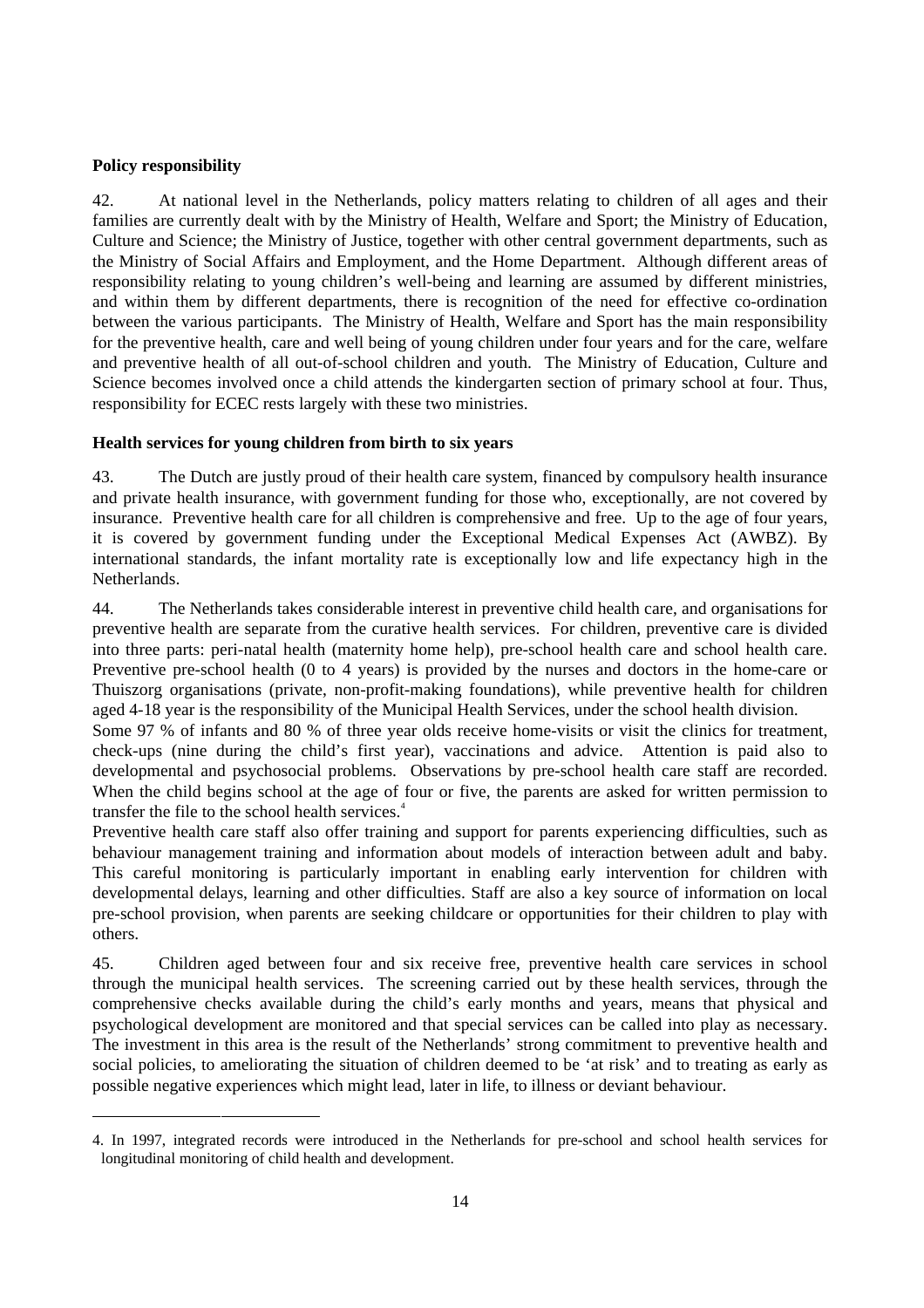46. The Netherlands has traditionally invested considerable funding in institutions for children with significant learning difficulties. In the last decade, further availability and accessibility of mainstream provisions and community care are being promoted. Special facilities for disabled children living at home, such as out-patient services (often provided by the municipal social educational service), day centres and special schools are now available, as well as residential institutions for the more seriously disabled. Current policy, however, is moving away from special school care to a more educational model in which most children will be included with their peers in mainstream services.

# **The education and care system**

47. The structure of the education and childcare system in the Netherlands is shown in Figure 2 on the following page.

### **Forms of ECEC provision, age-groups served, staff training/education**

48. In relation to early education and care facility use, children aged between birth and four years fall, in general, into three main groups. About 85% of infants and toddlers experience home care almost exclusively in their own home and/or in that of a relative or unofficial childminder A second group, about 15% of children, attends centre-based childcare settings. A third group, over 50% of the two and three year olds, attend playgroups. Many children experience two or more types of provision within the same week: childcare while parents work; playgroup to meet friends; and home with members of the family, or sometimes with a childminder or other caregiver. According to Klopprogge et al (1998) approximately half of the users of childcare provision use more than one type of care.

There is a substantial unmet demand for affordable childcare places. Significant waiting lists remain. In 1996, for every 100 children aged from 0-4 there were 7.72 places and for every 100 children aged 4-12 only two places were available. In 1996 some 30,000 children were on waiting lists, and 23,000 of these are believed to have been 0-4 year olds (Kloprogge et al 1998). By January 1998 there were 389,136 children aged two and three years in the Netherlands. The total number of children attending day nurseries and playgroups in 1996 amounted to some 340,000. Figure 3 below, on the following pages provides comparative information about the different forms of provision.

#### **Other services and special programmes**

49. In addition to the integral youth policy referred to in the context of decentralisation and integration above, other services for young children may be mentioned: non-residential emergency services for preventing child abuse (BVAs, JACs; youth divisions of mental health institutes) and other child protection facilities; Boddaert Centres for specialised out-of-school care for school-age children with behavioural problems or an unfavourable family situation; medical day nurseries mostly for pre-school children with physical or mental causes of developmental delay; foster care; child and youth psychiatrists in hospitals; residential facilities for children who require specialised medical treatment or showing severe behavioural problems or experiencing a family crisis. There are also plans to develop area-based approaches to ECEC targeted at families at risk, and through local community action, to strengthen the social infrastructure and to deal with the problem of deteriorating social environments.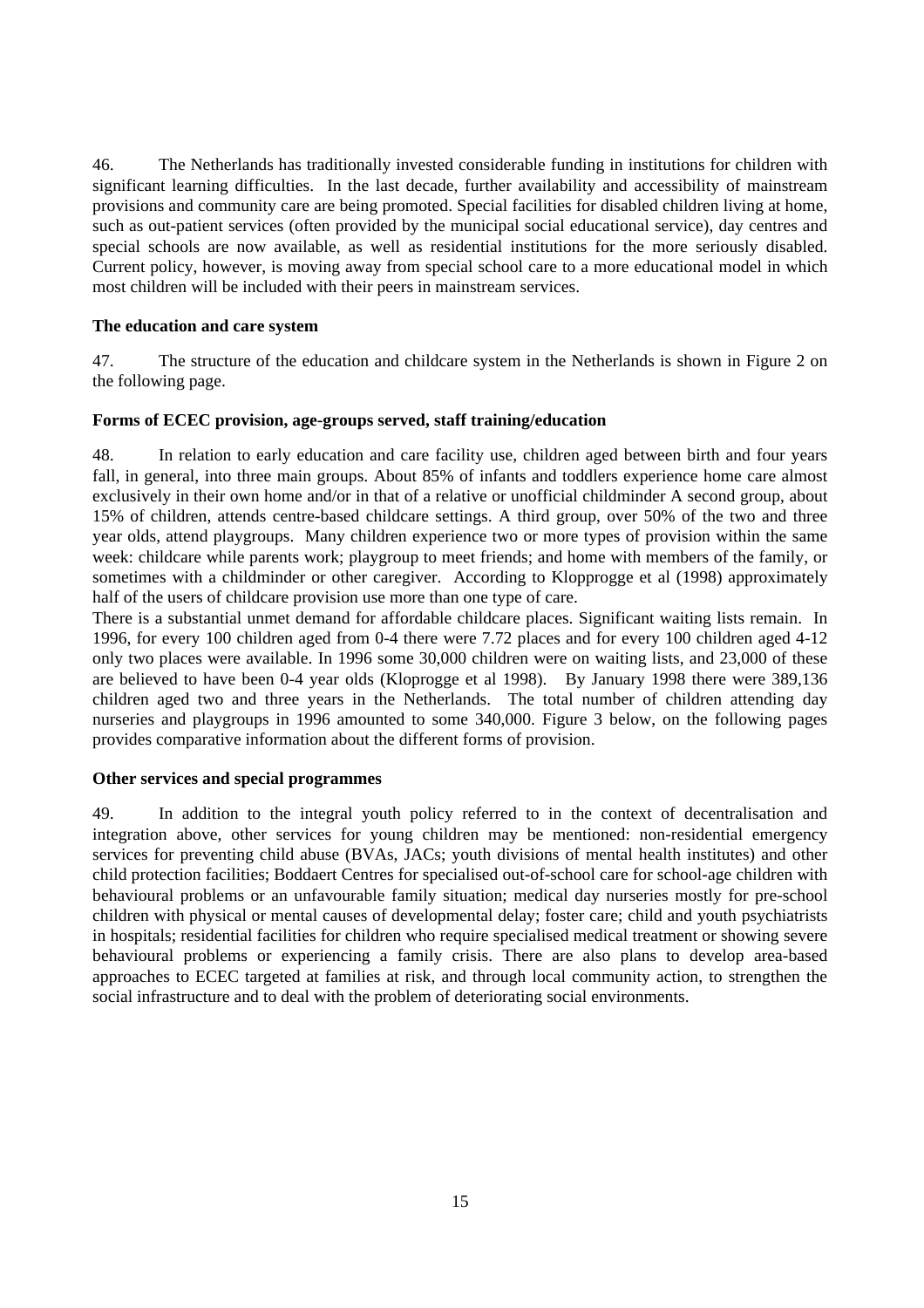



-

<sup>5.</sup> Informal care is used by 85% of mothers in the Netherlands, generally combined with one or more types of formal care. Only 25% of informal care is paid.

<sup>6.</sup> Paid childminders are those provided through an official childminding office.

<sup>7.</sup> Childcare centres include: day nurseries and half-day nurseries; company-funded childcare, special services... see Fig. 3 below.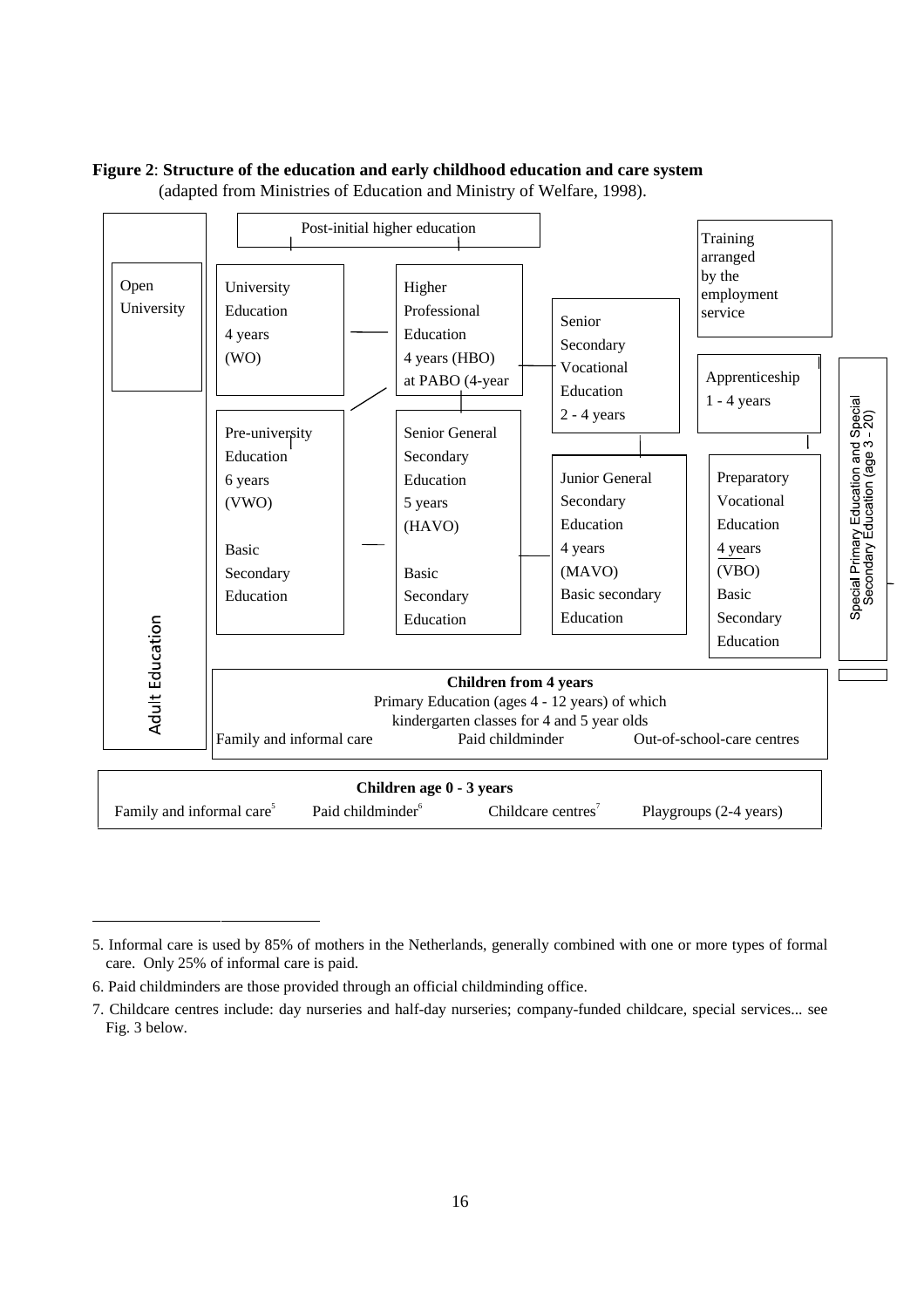# *Figure 3: ECEC services in the Netherlands*

|                                                                                                | <b>Family and informal</b><br>care                                                                                                                                      | <b>Childcare</b>                                                                                                                                                                           | Pre-school play-group                                                                        | <b>Official child-minder</b><br>or family daycare                                                                                                    | <b>Special services</b>                                                                                               | Out of school care<br>centres                                                                                                                           | <b>Primary school</b><br>kindergarten                                                                                                                                        |
|------------------------------------------------------------------------------------------------|-------------------------------------------------------------------------------------------------------------------------------------------------------------------------|--------------------------------------------------------------------------------------------------------------------------------------------------------------------------------------------|----------------------------------------------------------------------------------------------|------------------------------------------------------------------------------------------------------------------------------------------------------|-----------------------------------------------------------------------------------------------------------------------|---------------------------------------------------------------------------------------------------------------------------------------------------------|------------------------------------------------------------------------------------------------------------------------------------------------------------------------------|
| Who attends                                                                                    | of all children,<br>85%<br>combined with<br>often<br>another supplementary<br>type of care.<br>Family/informal care is<br>highest among ethnic<br>and low income groups | Young children from six<br>weeks to four years in<br>care settings, generally<br>in day nurseries and half-<br>day nurseries Most use<br>is made by parents with<br>jobs, higher education | 2-4 year olds                                                                                | Children under four and<br>children aged 4-13 years<br>out of school hours                                                                           | $0.6-1\%$ of all 4 to 6 year<br>children with<br>olds:<br>learning<br>severe<br>difficulties or children<br>'at risk' | School children<br>from<br>four to thirteen years<br>old, for out-of-school<br>care, school holidays and<br>(less frequently) lunch-<br>breaks          | 4 and 5 year olds                                                                                                                                                            |
| Number of<br>children<br>and % of total<br>(Total 1996: c. 800,000<br>children from 0-3 years) | c. 680,000<br>c. 85%                                                                                                                                                    | c. $140,000$<br>c. 17%                                                                                                                                                                     | c. 200,000<br>c. 52% of the age group                                                        | c. 10,500 children<br>c. $1.3\%$ of 0 to 4 year<br>olds                                                                                              | No actual figures for<br>ISCED level 0                                                                                | 9,853 children from 4 to<br>13 years                                                                                                                    | 395,332                                                                                                                                                                      |
| Where services take<br>place                                                                   | Child's<br>home<br>or<br>relative's home                                                                                                                                | In day-care centres, i.e.<br>day nurseries and half-<br>day nurseries, former<br>kindergarten buildings                                                                                    | Municipal buildings, e.g.<br>former kindergartens                                            | In child-minder's own<br>home                                                                                                                        | Special<br>centres<br>and<br>schools                                                                                  | Day-care<br>or<br>other<br>centres, classrooms in<br>(former) primary schools                                                                           | In a special class /classes<br>of the primary school                                                                                                                         |
| Days per week & hours<br>per day                                                               | According to need                                                                                                                                                       | Every weekday, at least<br>8 hours per day or at<br>least, five half-days (of 5<br>hours), most children<br>attend 3-4 days per week                                                       | Sessions only (2.5 to 4<br>hours), most children<br>attend two or three<br>sessions per week | Parents' work hours -<br>usually<br>five<br>up<br>to<br>weekdays                                                                                     |                                                                                                                       | Five days per week,<br>before and after school,<br>lunch-breaks, holidays,<br>afternoons, etc.<br>free<br>Attendance within limits<br>according to need | School hours, that is, 5.5<br>hours per day for 5 days<br>per week in term time -<br>not during lunch-break)                                                                 |
| <b>Funding</b>                                                                                 | About 25% is paid for by<br>parents, 75% is provided<br>free of charge by parents<br>or relatives.                                                                      | Government,<br>parents,<br>employers - See Table 3<br>below.<br>Also some<br>workplace<br>crèches<br>directly funded by a<br>large company or a<br>group of companies                      | fees<br>Parent<br>and<br>municipal subsidies                                                 | Generally, fees are paid<br>by parents according to<br>services<br>given,<br>the<br>supported by a contract<br>recognised by<br>the<br>municipality. | Governmental<br>and<br>municipal subsidies                                                                            |                                                                                                                                                         | Free of charge, paid for<br>by the state but parents<br>may be asked to give an<br>annual contribution to<br>the school. A primary<br>school place costs 5,000<br><b>NLG</b> |
| Staff qualifications and<br>training<br>(See note below)                                       | None                                                                                                                                                                    | Heads: MBO/HBO<br>Other staff must hold an<br><b>MBO</b>                                                                                                                                   | Playgroup leaders:<br>MBO as a minimum.<br>Many unqualified staff,<br>voluntary or assistant | Trained<br>by<br>Child-<br>minding Officers but no<br>qualifications awarded or<br>exist at present                                                  | in<br>Special<br>Teachers<br>Education undertake an<br>extra 2 year course after<br>the PABO                          | As for daycare                                                                                                                                          | PABO***                                                                                                                                                                      |
| Career profile                                                                                 |                                                                                                                                                                         | Eligible to apply for<br>headships when Heads'<br>in-service<br>course<br>success-fully completed                                                                                          | Few career opportunities<br>other than by moving to<br>childcare sector                      | Few opportunities other<br>than work in area offices<br>as director, co-ordinator,<br>sector head etc.                                               |                                                                                                                       |                                                                                                                                                         | As for other primary<br>teachers - head-teacher<br>route, etc.                                                                                                               |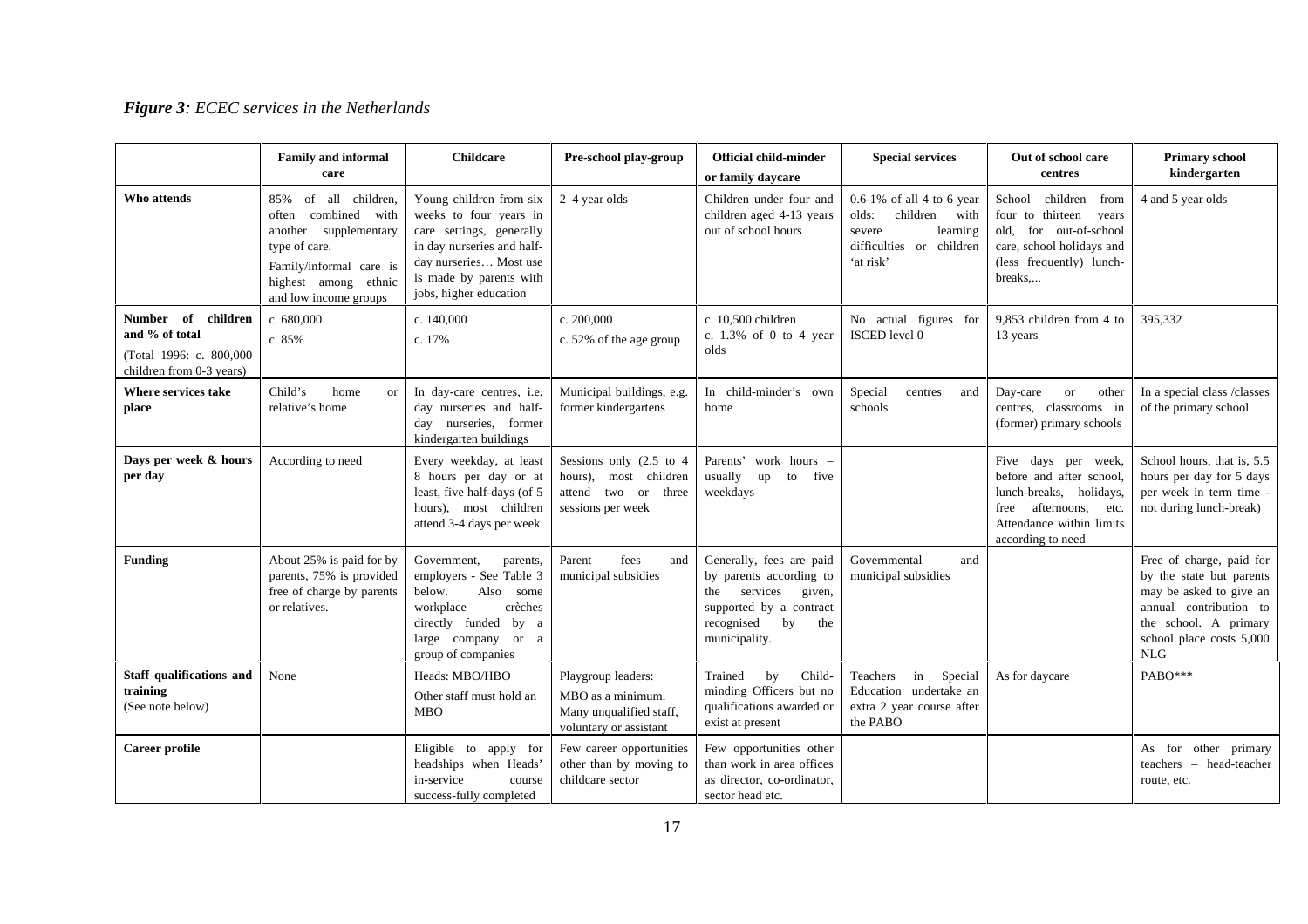#### *Figure 3 continued*

| Pay and conditions                                                                    | Not applicable                                           | New terms introduced in<br>Job profiles now<br>1998.<br>Pay governed by<br>exist.<br>the Childcare Salaries<br>under<br>the<br>Decree<br>collective<br>labour<br>for<br>the<br>agreement<br>Welfare sector. | Playgroup workers come<br>under the collective<br>labour agreement for the<br>Welfare sector and as of<br>1998 pay is governed by<br>Playgroup<br>the<br>new<br>salaries decree.<br>Pay<br>lower than for childcare<br>sector. | Same pay<br>scales as<br>childcare staff but self-<br>employed or employed<br>childminding<br>by<br>the<br>office |                                                                                                         | as for childcare | School's governing body<br>or municipality. Govern-<br>conditions.<br>sets<br>met<br>Pay approximately 50%<br>higher than that of<br>childcare staff. Highly<br>unionised. |
|---------------------------------------------------------------------------------------|----------------------------------------------------------|-------------------------------------------------------------------------------------------------------------------------------------------------------------------------------------------------------------|--------------------------------------------------------------------------------------------------------------------------------------------------------------------------------------------------------------------------------|-------------------------------------------------------------------------------------------------------------------|---------------------------------------------------------------------------------------------------------|------------------|----------------------------------------------------------------------------------------------------------------------------------------------------------------------------|
| <b>Adult: child ratios</b>                                                            | Not applicable                                           | 1:4 (ages $0-1$ )<br>1:5 (ages $1-2$ )<br>1:6 (ages $2-3$ )<br>$1:8$ (ages 3-4)<br>$1:10$ (ages 4-12)!                                                                                                      | As for daycare                                                                                                                                                                                                                 |                                                                                                                   | Special child/adult ratios<br>depending on special<br>need                                              | as for childcare | 1:25<br>average in<br>on<br>schools, but<br>primary<br>Government committed<br>to $1:20$ in Grades 1-4 by<br>the year 2003                                                 |
| <b>Regulation</b>                                                                     | Not applicable                                           | Quality requirements for<br>1996<br>childcare<br>(see<br>municipal<br>below);<br>regulation                                                                                                                 |                                                                                                                                                                                                                                | Overseen by the official<br>child-minding<br>office:<br>municipal regulation                                      | Special                                                                                                 | as for childcare | School inspection                                                                                                                                                          |
| <b>Educational</b><br>expect-<br>ations of the service by<br>parents and / or society | Not applicable, but see<br>"Views of childhood"<br>below | Seen as 'care'<br>with a<br>developmental<br>role.<br>Ethnic minority parents<br>said to favour closer link<br>with primary schools                                                                         | for<br>Opportunities<br>children to make friends.<br>although urged to be co-<br>educators with parents<br>especially when working<br>with children at risk                                                                    | Expected to 'look after'<br>children and offer<br>stimulating environment                                         | in<br>Assistance<br>over-<br>the<br>coming<br>learning<br>difficulty, prevention of<br>further problems | as for childcare | intellectual<br>Emotional,<br>and creative development<br>and social, cultural and<br>physical skills At 6+,<br>emphasis<br>placed on<br>language, literacy, maths         |

#### *Note on qualifications:*

**MBO and HBO**: Initial training and the achievement of the MBO qualification is currently gained through three years study in either *Social and Pedagogical Work* or *Social and Cultural Work*, in vocational education. The MBOs are popular courses, with around one third of all secondary school pupils in the Netherlands opting for this type of further or higher education. Both the MBO courses mentioned above include a childcare programme but the policy of broad, generalised courses is criticised as being insufficiently focused on the demands of work with young children. This situation is the result of legislation regulating MBOs and although trainers may be aware of the problems they cannot develop more appropriate courses because the MBO is intended to be a flexible 'care' qualification applicable in a variety of occupations. The HBO is a four year course.

PABO: Teachers are required to hold a PABO (Pedagogic Academy of Primary Education) qualification. This is a four year higher education course at one of the Netherlands' forty *hogescholen* (teacher training institutions). The training is mostly generic but there is now a one year *Young Children* specialisation within the four-year programme. Student teachers undertake periods of practice in primary schools throughout their courses and, unlike workers in the childcare sector, they are trained in teaching through play. They are also prepared for home-school liaison, teaching groups of children and how to manage children's interactions with each other.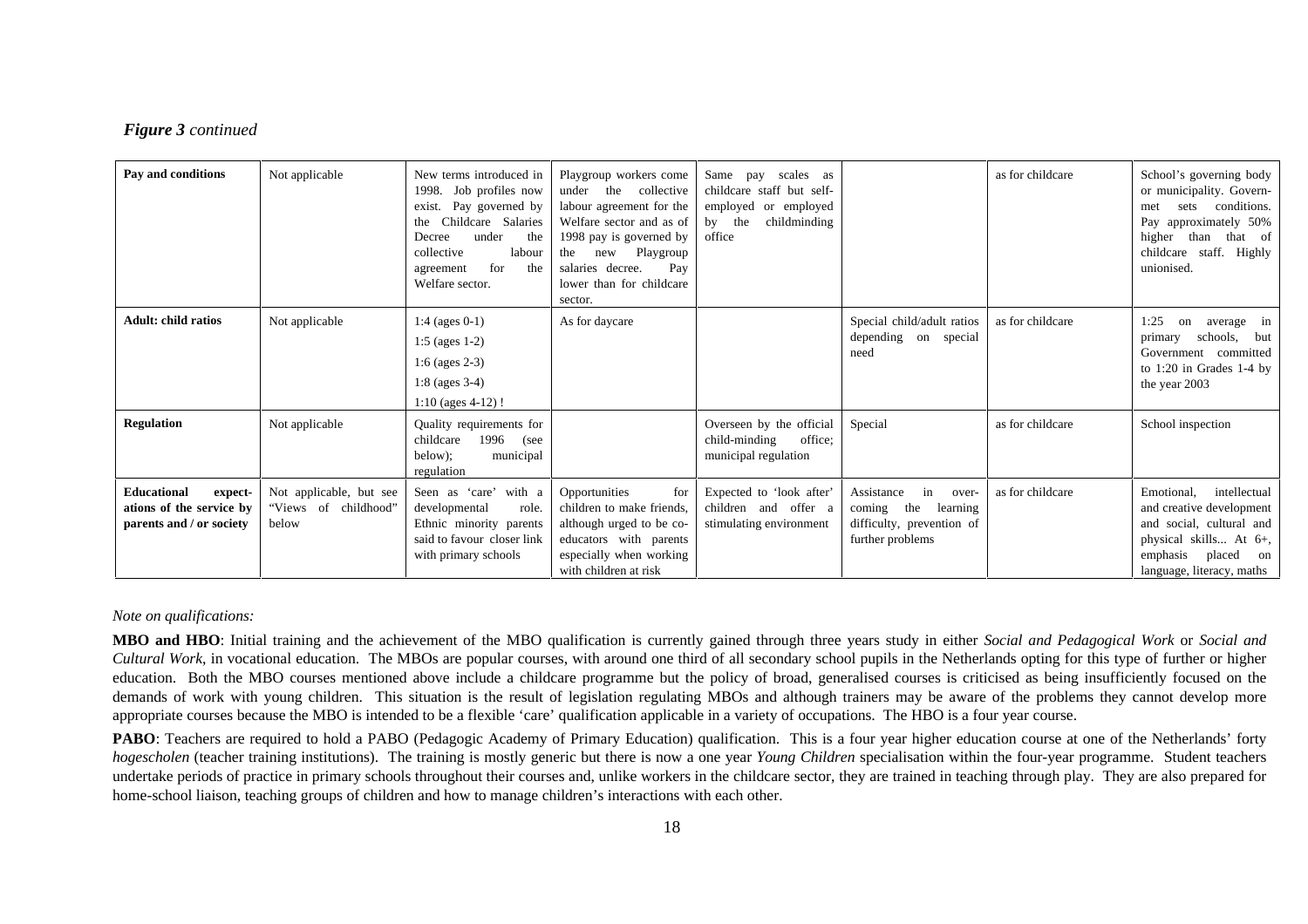50. There are also intervention programmes and parenting support programmes, many initiated and developed with funds from the Ministry of Social Welfare and planned and implemented by nonprofit organisations, such as the Averroès Foundation and Sardes Educational Services in the case of the intervention programmes, and the Netherlands Institute for Care and Welfare (NIZW), in relation to parenting programmes and innovation programmes for childcare and playgroups. As a result of decentralisation, individual municipalities or their schools have now the opportunity of contracting out these services, a number of which are outlined in Chapter 3 below.

51. Other bodies having an impact on the education of children under six years old are the local school advisory centres. At the national level, the local services are supported by a number of institutions, e.g. the Dutch Language Expertise Centre at the University of Nijmegen, which advises on language programmes and emergent literacy for young children.

# **Quality regulations and inspection**

# *Quality in the early care system*

52. The Welfare Act of 1994 decreed that the childcare sector should develop its own quality standards, coming into force after five years. This regulation was followed in 1996 by the *Temporary Decree of Quality Regulations for Childcare*, which comprises five articles defining: the different forms of childcare; the responsibilities of the municipalities in regulating child health and safety factors; staff ratios, size of rooms and outdoor play space; sleeping room requirements for babies; regulations relating to childminders; parental influence on facilities; requirements demanded of childcare centres and childminders that they inform parents about their pedagogical policies, complaints procedures, parental involvement and contact with parents. The Union of Netherlands Municipalities (VNG) has provided model regulations interpreting theses articles, which have been adopted by most municipalities. According to municipal regulations, including at least the requirements of the Temporary Decree, local inspection of childcare centres shall take place on a regular, usually yearly, basis. Childcare institutions that meet these national and municipal requirements receive a permit/licence. Making use of licensed childcare is also a condition for parents and employers to be eligible for tax relief.

53. The new (1998)-coalition government has announced that it too will introduce new legislation on basic facilities for childcare, including regulations for provision for children aged from birth to twelve years. In the meantime, the *Association of Employers in the Subsidised Sector* (VOG) was asked to develop a quality assurance system. This project, called 'Small Capital', funded by the Ministry of Health, Welfare and Sport, is to produce a national framework of minimum standards covering: personnel management, financial management, the arrangements for continuing professional development, the quality of premises, well-being, complaints procedures, staff involvement, satisfaction measurement, pedagogy and parental involvement etc. This national framework is now being implemented. Under this framework child care institutions will be expected to take responsibility for their own systematic and ongoing quality care in addition to certification by an independent expert group.

54. Municipalities are required to inspect childcare centres once a year and 80 % do so (Kloprogge et al 1998). The Municipal Health Services carry out the inspection, sometimes unannounced and parents are not normally involved during the inspection process. Inspections focus mainly upon the health and safety aspects with, according to Janssen-Voss (1996) less attention paid to developmental and pedagogical issues.

55. The present system of quality assurance is thought to be adequate by two thirds of the childcare providers and by 90 % of municipalities. The researchers who reported these findings add that the childcare sector is able and ready to adopt its own quality assurance system and is willing to accept external as well as self-evaluation (Kloprogge et al 1998). It is suggested, however, that the inspection system could be improved and given 'more teeth' to deal with infringements of the regulations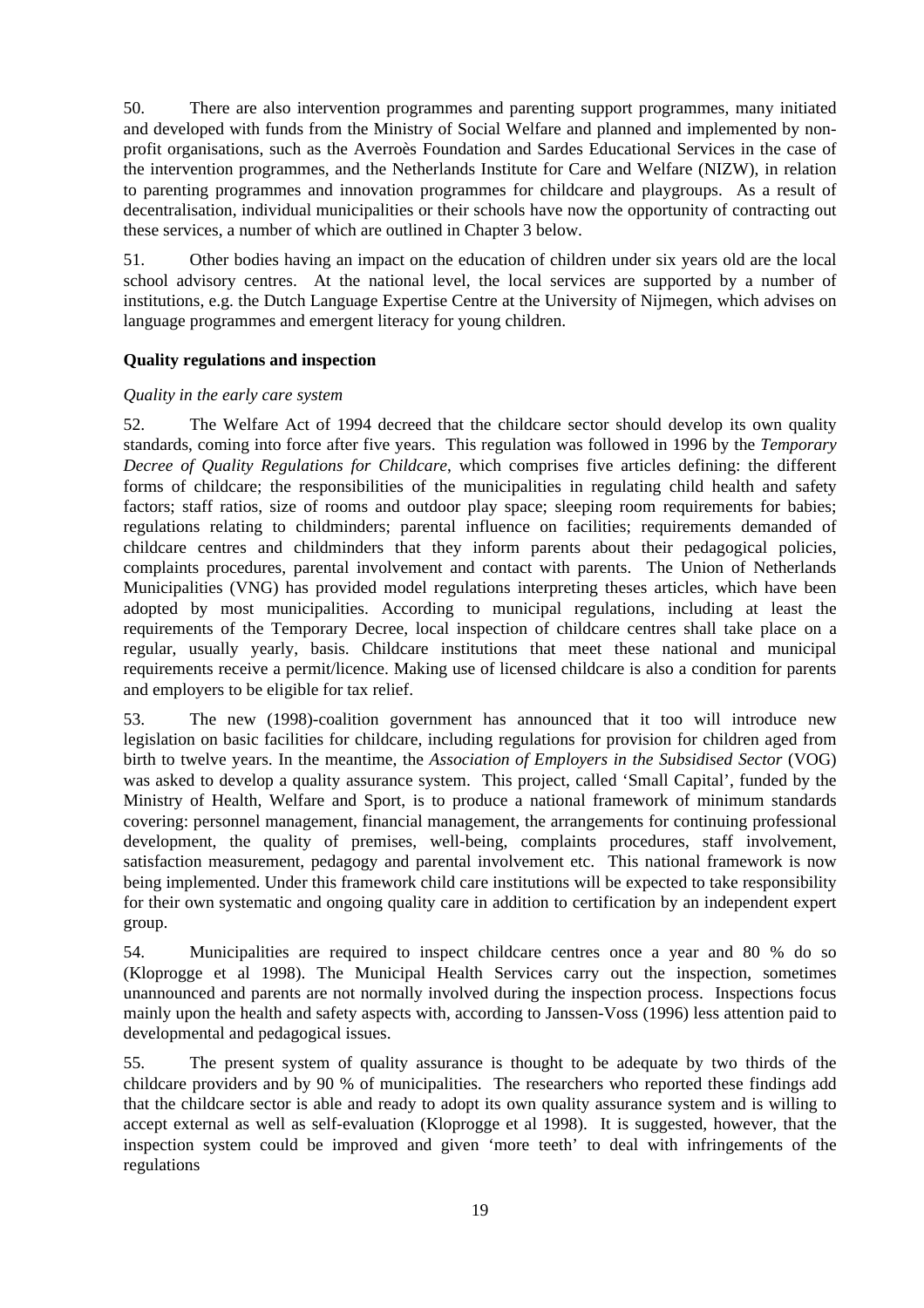# *Quality in the kindergarten classes*

56. Once children enter the primary school kindergarten classes at four, they are protected by regulations governing quality, as laid down in the *Law on Primary Education*. This law states the general mission of primary education, and is quite specific concerning the goals of education in general. In addition, for each subject area, outcomes are specified in terms of the skills, knowledge and attitudes that each pupil should achieve. The overall content of the education provided is left to the discretion of the schools, a tradition that has been reinforced by the increasing autonomy given to schools over the past decade. Home-based and other experimental projects are not subject to regulations, other than those devised by project staff or imposed by the setting, e.g. if the experimental project is based in a childcare setting.

57. Other school requirements deal with the number of teaching hours a year (one thousand hours), qualifications of the staff (a minimal teacher training certificate at higher education level), the spending of the budgets for in-service training of the staff and – recently – the obligation to give account of school policy to parents and the inspectorate, through a yearly school brochure and a fouryearly school plan. These documents contain information on the school's current state; describe school policy for the next four years; explain how the school deals with the individual capacities and problems of children; outlines the complaints procedure and may other aspect of daily school life. It is planned also to publish school results, e.g. the progress being made in the Dutch language by immigrant children.

58. The Dutch education inspectorate has the responsibility of ensuring that schools comply with the above regulations, compliance being a requisite for receiving government funding. As we shall see in Chapter 4 below, kindergarten classes have tended to be less inspected than the early obligatory classes and with less awareness of holistic child development issues.

59. Recently, however, the inspectorate has taken a new, integral approach to their task. During a full inspection, two inspectors visit one school for several days and evaluate all aspects of school policy and quality. Four hundred primary schools have already been inspected in this way. First impressions are very positive although the new approach makes great demands on the inspectorate. The experiment serves as a strong encouragement for schools to reflect on their own practice. Debate is ongoing whether it is feasible to continue a full inspection effort or rather to use a brief version of the procedure for all schools and reserve full inspection for those schools where there is some doubt about quality.

60. In addition, the government agreed upon extra investments in the early school years, under the heading of class size reduction, so as to improve quality. The aim is to reduce class size for the four to eight year olds to a teacher pupil ratio of 1:20. The policy is being implemented in steps and will result in extra structural expenditure of one thousand million guilders (almost 500 million Euros) by the end of 2002. From 1999, all funds earmarked for this purpose have been transferred directly to local authorities to enable them to build the necessary extra classrooms.

# **Funding**

61. Several partners finance childcare. First, parents pay towards the costs of both day nursery and playgroup places; second, employers also contribute and are offered tax-relief by government if they offer day-care facilities to their employers; and third, government provides increasing subsidies through funds transferred to the municipalities. In addition, the municipalities have access to European and central government funding for large-scale thematic projects, e.g. social integration, part of which can be channelled toward early childhood education, care and prevention programmes. The Background Report and Table 3 below, present information concerning the proportional contributions of the different partners.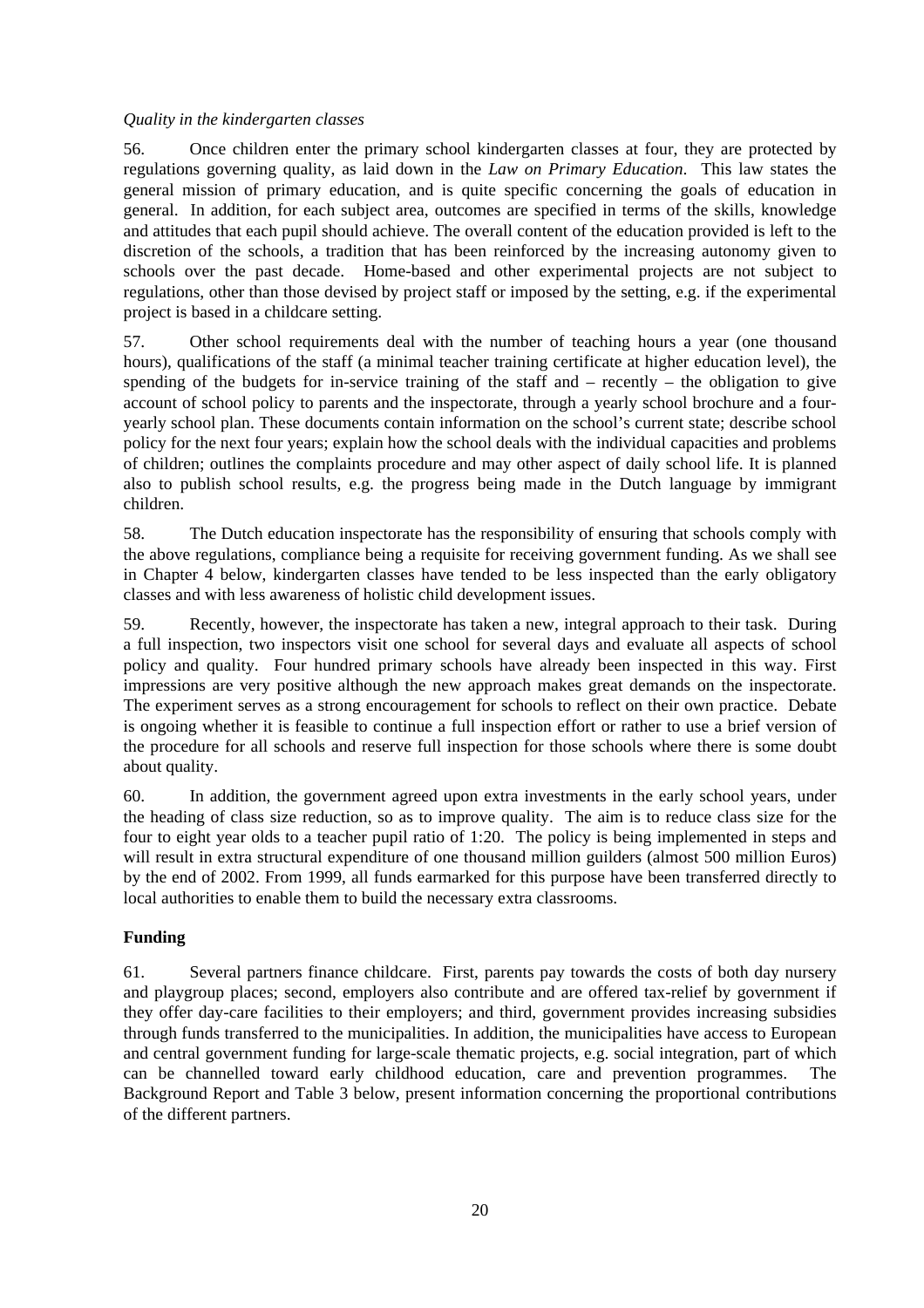# *Table 3: Contributions to childcare financing (excluding playgroups):*

*(adapted from Ministries of Education, Culture and Science and Health, Welfare and Sport 1998)*

|                  | 1989 | 1994 | 1996 |
|------------------|------|------|------|
| Government       | 55%  | 41%  | 33%  |
| <b>Parents</b>   | 35%  | 37%  | 42%  |
| <b>Employers</b> | 7%   | 19%  | 25%  |
| <b>Funds</b>     | 3%   | 3%   |      |

62. Although the percentage contribution of government has fallen, the amount of funding provided has risen considerably since 1989 in real terms. It has been suggested that if the trend apparent in Table 3 continues, employers and parents may bear the major costs of childcare in the future (Kloprogge et al 1998). As tax breaks for childcare, under the current regime, are more profitable for companies than for parents, it is feared that a situation may evolve in which the children of parents on lower incomes may be progressively excluded from quality childcare.

63. Children from four years upward are taken in charge by the school system, which is fully financed by the state. A weighted funding system is in place: schools are paid extra capitation for children with special education needs (9.1%), for children 'at risk' (estimated about 30%) and/or from ethnic minorities. Thus, schools receive a 1.9 capitation grant for each child from a disadvantaged ethnic minority group whom it takes in charge. The system shows, however, a steep rise in costs between primary and secondary education, with spending per pupil being just over 5,000 NLG annual per child in the earlier years and more than three times this amount for a secondary school pupil.

64. Funding for the initial training of staff is largely taken in charge by the state. Initial training for day nursery trainees is funded as for trainee primary school teachers. For in-service training, situations diverge: in-service training and upgrading of childcare staff in general is the responsibility of the childcare employers, while in service courses for primary school teachers are funded through government grants to school boards of public and private schools for the purpose of continuing professional development. In certain situations, funding is provided directly by central government.

# **ECEC workers in the Netherlands: status, training and supply**

65. In the Netherlands, early childhood workers are not always perceived as professionals and they are not accorded a high status by society. The workforce is almost entirely female. Although kindergarten teachers are held in higher esteem than childcare and playgroup staff, they too have relatively low status within the education sector. Further, in addition to the paid and tenured staff, some child-care centres and most playgroups are staffed by volunteers and trainees, e.g. in playgroups, volunteers numbered almost 11,800 in 1995, while the paid staff numbered 8,620. Workers with young children are treated more like mother-substitutes than professional educators/caretakers. There is an effort also to bring in paraprofessionals who are ethnic minority parents with young children to increase the involvement of these groups in the education of young children. During 1998, an increase in pay higher than that of other sectors began an adjustment to the previous low rates of remuneration in childcare, reflecting a greater commitment to increasing quality provision and improving the status of childcare workers.

66. In the Netherlands, staff and their training are split by sector. In the welfare system, staff are trained with a broad social work orientation to work with under-fours in a variety of settings (childcare, playgroups, experimental programmes). In general, they have lower levels of training, less specialisation in early childhood education and care, lower compensation, and poorer working conditions than primary school teachers.

67. Much is now being done to improve the quality of the professionals employed, although some concern was expressed that enhanced qualifications, higher salaries and better working conditions might increase costs and so reduce access to services. Municipalities sometimes encourage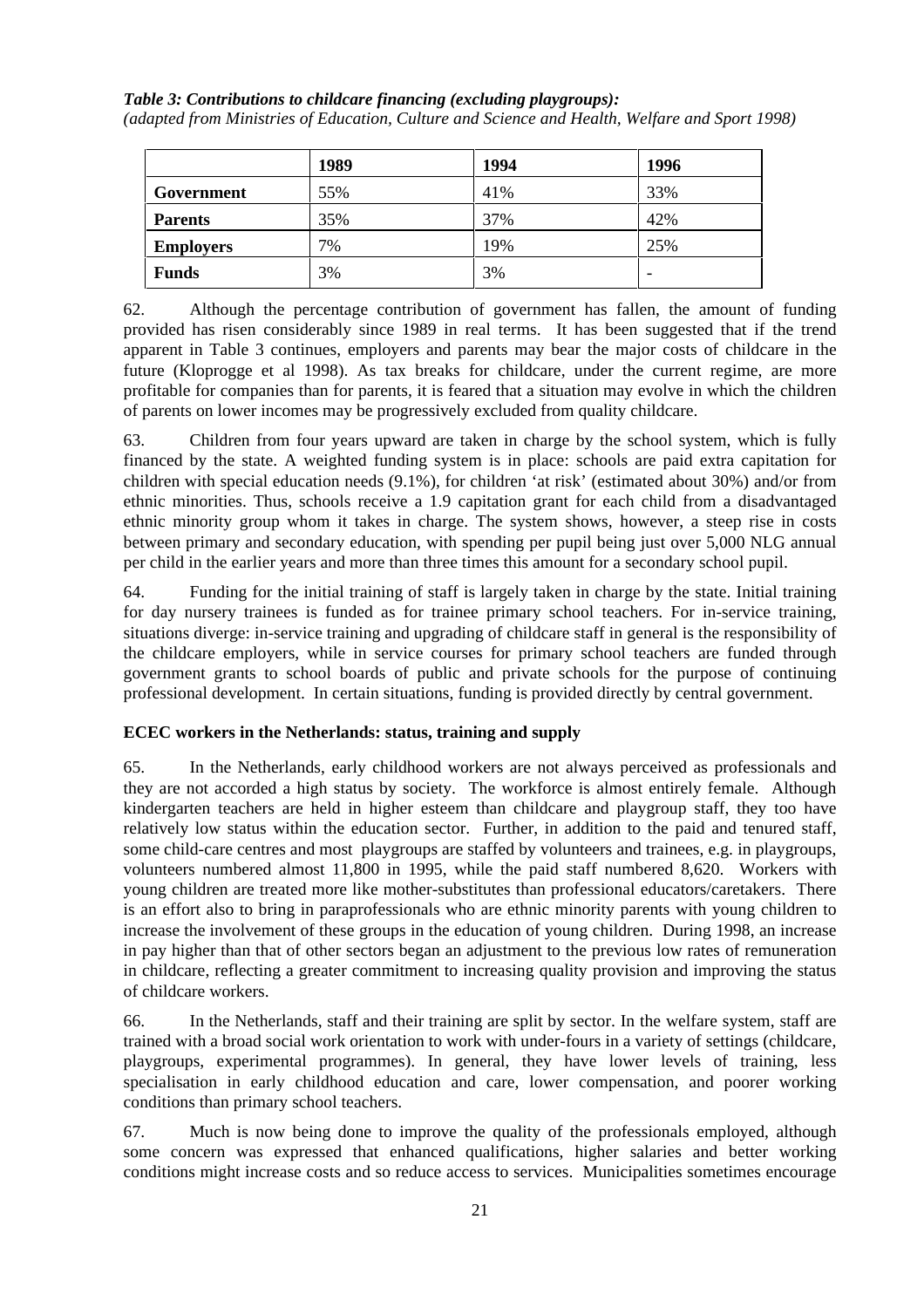in-service training opportunities for childcare staff. A growing number of educational and private organisations are funded to provide a range of courses from one day workshops to extensive programmes, some tailored to staff need and delivered 'in house'. Provision of joint in-service training for playgroup workers and day nursery staff is encouraged as a way of enhancing co-ordination across the two types of provision. In addition, basic training is possible for home-based para-professionals in order to provide them with opportunities to move into further vocational education.

68. In the education sector, where kindergarten staff receive a high level of training and have the same professional status - and salaries - as primary teachers, the issues are different. In the process of amalgamating teacher-training institutions for kindergarten (4-6) and primary school teachers (6-12), there has been a sharp decrease in the number of early childhood specialists among the teacher training staff. Although there is an optional specialisation in early childhood (out of the total four-year programme), there still is less time and emphasis on the early years than when early childhood teachers were trained separately. In-service courses specialising in early childhood are also available for teachers, often focusing on the problems they encounter in working with this age group, such as language development, functional literacy and early numeracy. National educational advisory centres, directed by the Ministry of Education, Culture and Science, are part of the training network, which also includes teacher training colleges, and individual experts.

69. There is an increasing demand and anticipated shortage of early childhood staff in both the care and education sectors. The demand for workers in the care sector is increasing rapidly as childcare expands under the pressure of more women enter the labour force. In parallel, government funding is readily available to municipalities to increase jobs in the social sector. In the education sector, increased government funding to schools to reduce class sizes and the "greying" of the present teaching profession will increase demand for qualified staff. In addition, the inner cities do not attract teachers, so shortages are foreseen, precisely where professional early childhood personnel are most needed. To cope with the situation, thousands of former teachers are being offered refresher courses to enable them to take up their old profession once again.

# **Programme content and implementation**

70. As noted above, there is no national curriculum for early childhood services or for primary education and it is thought that such an idea would be resisted by all concerned. The sponsoring ministries are content to provide guidelines or to establish standards which each childcare centre or kindergarten is expected to reach. However, as we have outlined in Chapter 2, quality standards are maintained through a variety of means, not least through insistence on and strong governmental support to maintaining structural standards. Continued funding depends on such standards being maintained.

71. A variety of philosophies and programmes have found favour with different providers. For example, the nurseries run by Humanitas are currently developing approaches based on the ideas of Loris Malaguzzi from Reggio Emilia; the *Piramide* intervention project is based on Robert Slavin's *Success for All* programme in Baltimore; *Kaleidoscoop* is adapted from David Weikart's *High/Scope* project in Ypsilanti, Michigan; and *Opstap* on Avima Lombard's *Hippy* programme in Israel. These adaptations show the commitment and openness of Dutch researchers and pedagogues to international developments and the capacity of the present system to absorb innovation.

72. Programme content and implementation are more homogenous in the kindergarten classes within the primary school. In general, classes for the 4-5 year olds emphasise social/emotional development, creativity, play and exploration. It was reported that methodology is dominated either by a free play model which critics say, lacks a good theoretical and educational basis, or by a more academic readiness-for-school model (see Chapter 4 below for a brief comment on these approaches). However, since 1996, the Ministries of Education and Social Welfare are co-operating in developing a number of prototype programmes, such as the *Piramide* and *Kaleidoscoop* projects mentioned above, which encourage play and child initiative and yet provide the basic elements of school preparation.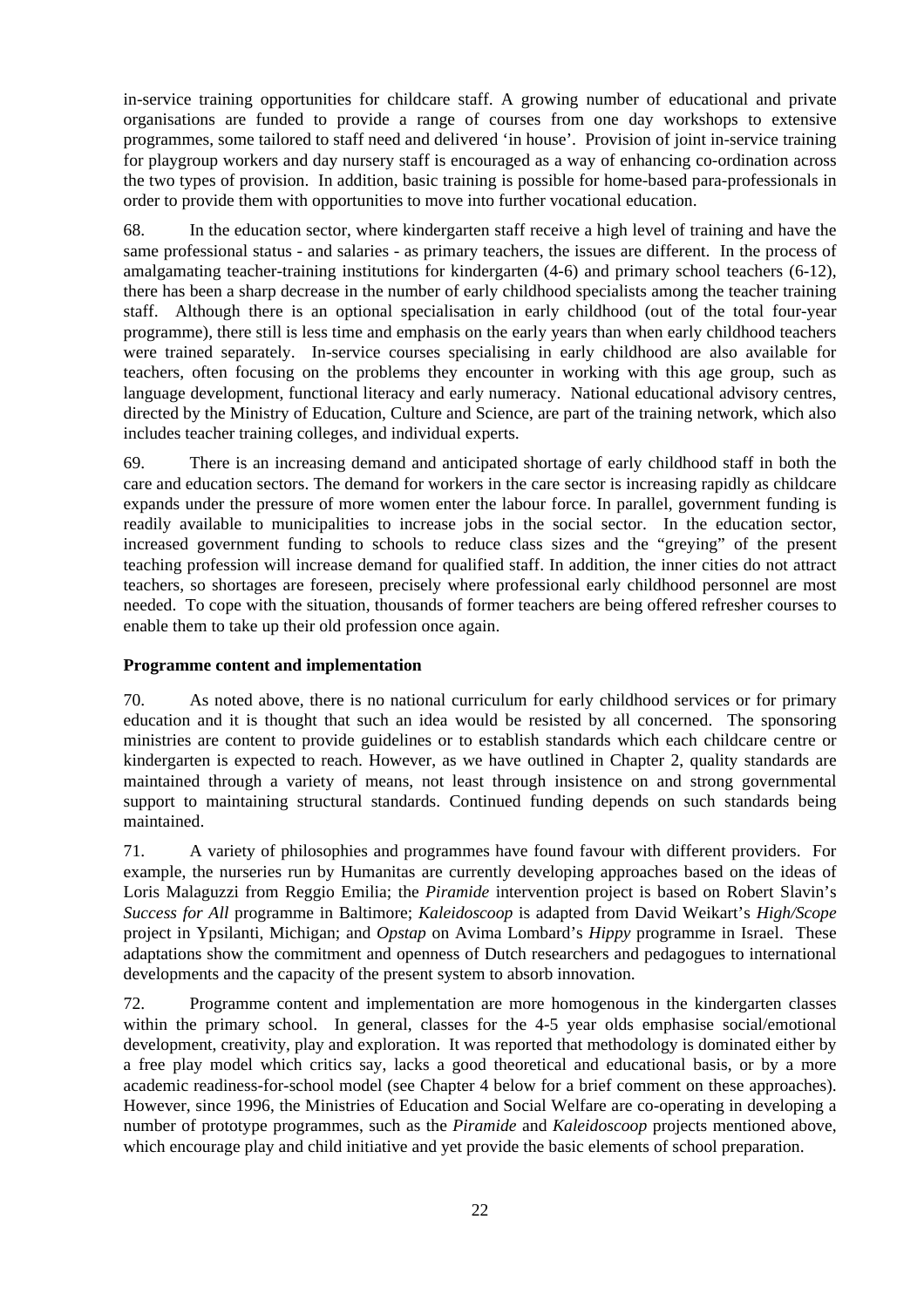#### **Box 1: The Averroes Steps Programme**

Averroes is a non-profit organisation based in Amsterdam. Its specialises in developing, implementing and going-to-scale with non-formal programmes for disadvantaged young children and their families. These programmes represent a first step in helping children realise their individual, social and educational potential and are based on reinforcing and supporting parental effort.

Since its foundation in 1972, the Foundation has reached over 50,000 young children. Today, it caters for 25,000 children in its programmes in over 70 municipalities throughout the Netherlands. The Foundation's strength lies in the many tailor-made programmes that it is able to provide, to its creation of employment among parents of the target population (70 part-time jobs for every 1200 children looked after) and since 1985, from strong and constant support from the Ministry of Health and Social Welfare, which enables it to train community mothers and provide tailored materials and intensive parental support.

The premises of Averroes programming are as follows:

- that disadvantaged homes in urban areas are generally not conducive to learning the skills and knowledge necessary for children to integrate successfully the primary school... hence, the need for respectful intervention;

- that parents of these children have generally little self-esteem and consider themselves as inadequate parents and educators... hence the need for informal, educational programmes that lead to self-esteem results;

- that society has no interest in allowing pockets of poverty to persist or spread. .. Hence the emphasis placed by Averroes on identifying the stakeholders in society who can help them achieve their educational objectives.

A number of key principles underlie the various activities undertaken by Averroes: that priority should be given to socially disadvantaged populations; that a minimum of social infrastructure and social mobilisation should be in place to support intervention programmes; that target groups and especially women from the target groups - should participate in the design and monitoring of programmes; that activities should be community-based and culturally relevant; that there should be a focus on the whole child and that the children be accepted as active participants in their own development.

Averroes offers seven progressive but different programmes, mostly based on home-visiting of parents by trained professionals and para-professionals:

*- Instapje or First Steps* (infant) to improve the quality of interaction between mothers and infants

*- Klimreck or Climbing Frame* (young toddlers) aimed at stimulating, through toy play, verbal interaction between parents and young toddlers**.**

*- Spel aan huis or Play at home* (1-4 years) to stimulate play development among children and play skills among parents. Much of the early years "curriculum" is covered...

*- Opstapje or Leg-up* for children 2-4 years from disadvantaged backgrounds to prepare them for successful entry into kindergarten in the basic school; its Level II, for children 4-6 years.

*- Overstap or Change Over*.. to help children (5-7 years) beginning reading. It focuses on the collaboration between school, parents and children;

*- Stap door or Keep on going* for Second and Fifth grade pupils in primary school to strengthen their reading skills... through teacher, parental and peer tutoring;

*- Stap rond or Move around* is a parent education programme providing educational support to parents of children from birth to 6 years of age;

 *- Kaleidoscoop* - the Dutch adaptation of the High/Scope kindergarten programme for children 3 to 5 years old.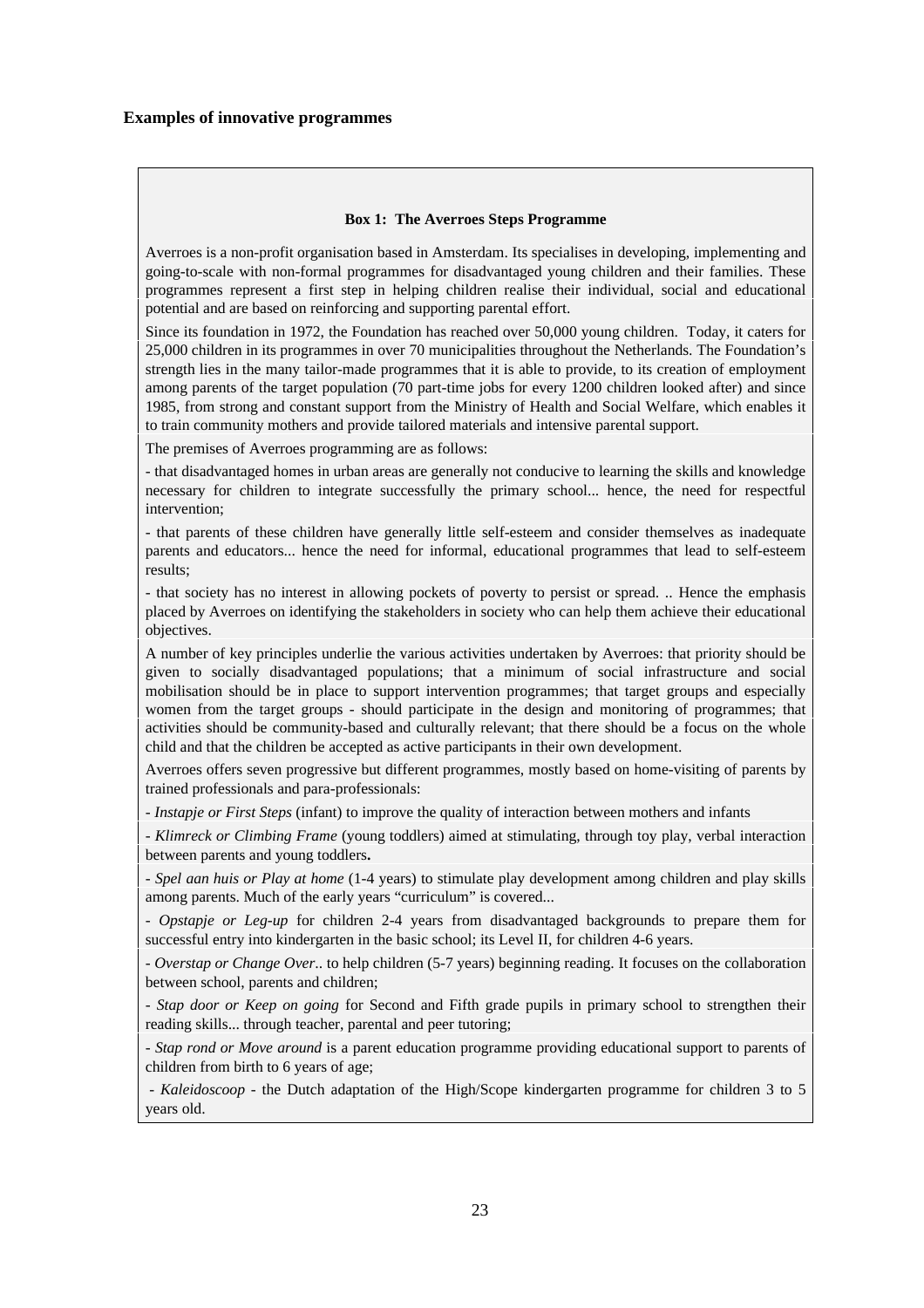#### **Box 2: The Capabel Project**

The *Capabel Project* is an example of collaborative work by different participants in the field of ECEC. Begun in 1991 and situated in the immigrant "Bos en Lommer" district in Amsterdam which has over 32,000 inhabitants and many social problems, the Project addresses the needs of children and youth, up to 23 years. It is a wide-ranging, preventive, experimental programme that is programmed to last 18 years. It has now covered the age-ranges 0-4 and 4-8 years setting up a series of prevention programmes for all the children in this age range.

*Capabel is not an executive but a networking organisation* which aims to mobilise, develop and coordinate the work of existing organisations in a neighbourhood. Through its close contacts with the children, parents, and youth of the immigrant groups, it is able to draw the attention of the statutory district services to the actual questions and problems of the target groups, which can be as much a search for employment as for other matters. It introduces new programme models and encourages close cooperation between municipal and local voluntary organisations.

Among the programmes it has introduced are: the Meeting Points method; play groups; the Averroès Klimreck (a mother-child parenting programme), Opstap (a mother-child home instruction programme to prepare immigrant children of 2-4 for successful entry into the kindergarten classes of the basisschool) and Overstap programmes (supporting education and learning of the 5-7 year olds, particularly during the key transition to reading and writing); circus theatres, homework classes...In addition, a crèche is provided so that mothers from linguistic minority groups can learn to speak the Dutch language, take part in activities with older children and also attend seminars where they learn to use play materials provided by the *Capabel Project*. The tutors are themselves from the linguistic minority groups (mainly Turkish and Moroccan) and the seminars are conducted in the group members' first language. However, parents are encouraged to help their children use Dutch, both for the sake of the children's education and for their own. The *Capabel Project* promotes an increase in the number of qualified teachers from ethnic and linguistic minorities.

*Capabel is an educational project*. Its basic aims for children are:

- to minimise the number of children entering schools with developmental delays

- to help developmentally delayed children in primary school to catch up;

- to ensure better access to secondary school and better completion rates for children from disadvantaged backgrounds;

- to reduce the incidence of early school leaving;

- to contribute to a more balanced distribution of employment in the labour for girls and boys from poorer or ethnic backgrounds.

To achieve these aims, Capabel seeks *to improve the links between parents/families and the local agencies* through exchange of information and information services, e.g. for mothers of young children; networking parents; improving the housing stock, facilities and environment; contact points for education (school), health, police, welfare work, relief, recreation... The many networks mutually strengthen each other and always aim to strengthen the participation of parents.

Capabel is a significant *action research programme.* Research is conducted by the University of Amsterdam. During the whole period of 18 years, the university will supply the project with factual data and findings that will, in turn, be transformed by project leaders into hypotheses and guidelines for further action. In turn, the project provides the Dutch research community with extremely important data, e.g. the emotional and social development levels of 4 year-olds entering school. Other data: % of ethnic parents that are reached; progress of ethnic children in school; % of women participating in the program; % of parents taking adult education; % of children on police records; % of unemployed; % of women with regular salaried work; % of children on drugs; fertility rates; % of families living in a good house/apartment.

*Capabel maintains social and political support at the level of the district and the city* and has established a number of mechanisms to maintain its consultative profile. It invites politicians, local civil servants and subsidising authorities into the project through its quarterly Policy Group meetings The partners in the project are the Municipality of Amsterdam and the local district council. A central government official, from the Social Policy Department, is a member of the project's Steering Committee.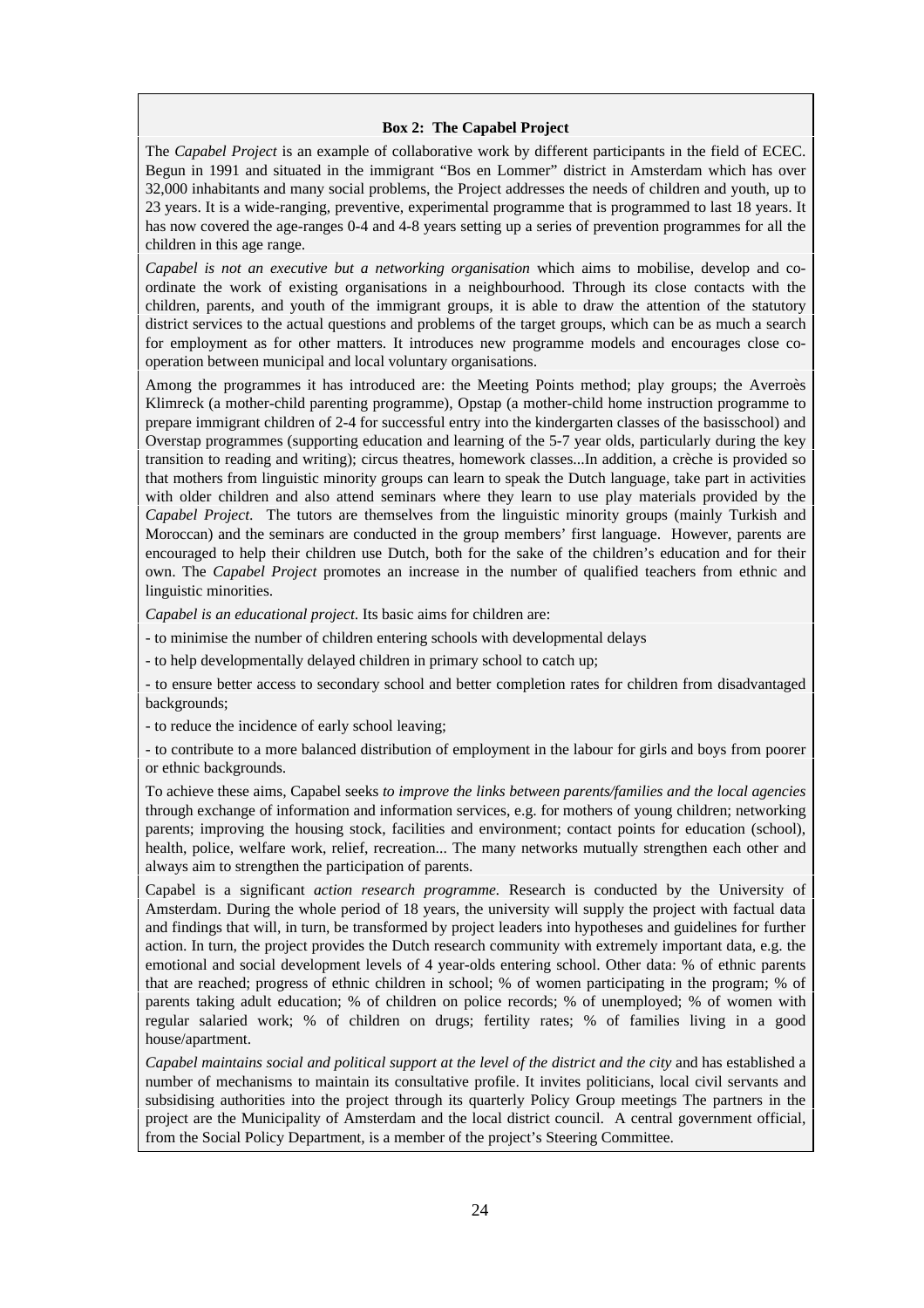#### **Box 3**

#### *The Piramide Project*

The Piramide project is an experimental early education programme designed by the Dutch psychologist, Dr Jef J. van Kuyk and inspired by Robert Slavin's original *Success for All* programme. The programme was especially designed for Dutch children who need special support, such as minority language children and children from disadvantaged backgrounds. The programme is called Piramide (pyramid) as it is built on four cornerstones or principles:

*- Child initiative*: the initiative and active involvement of the child is of fundamental importance, leading him/her to establish, plan for and achieve goals;

*- Teacher initiative*: the free play of the child does not necessarily lead to development. A trained teacher provides modelling, showing which skills are important and how they can be acquired in a planned and goaloriented way. Scaffolding takes place continually: through giving directions, instructions, pre-structuring the task, dividing it into small parts... all with the purpose of giving the child as much chance as possible to learn actively.

*- Psychological nearness*: providing the child with a feeling of being protected and safe;

*- Psychological distance*: coming from this feeling of being protected and respected, the child forgets fear and is able to devote his/her energies to exploring the world,

Piramide aims to promote in children: socio-emotional development; personality development and resilience; creativity; motor development and preparation for writing; perception; language development and preparation for reading; cognitive development and preparation for mathematics; orientation in space and time and in the world. To achieve these ends, learning to play in a pre-formed environment is important as are the group (including teachers) achievement of the fortnightly projects. Monitoring of children is done through close observation, documenting and six-monthly tests of cognitive development, language development, concept development and their notions of tome and space. Children who are not achieving well receive also diagnostic tests. Both preventive and remedial tutoring are carried out daily within the daily programme. Special attention is paid to minority language children and they are supported both in their own language and in Dutch. Parents too are involved. Provisional results about the programme - both research and survey - are very encouraging.

#### *The Kaleidoscoop Project*

The Kaleidoscoop Project is a Dutch version of the American High/Scope programme for children attending playgroups and the first year of primary school. High/Scope is characterised by trust in the inner autonomy and learning motivation of children and an insistence on certain structural qualities of the pre-school environment and curriculum, viz. adequate funding, favourable staff/pupil ratio, appropriate room arrangement and materials, team facilitation and evaluation, clear understanding of the respective roles of children and facilitators, shared core method and daily routine, focus on child learning through the key experiences, continuous monitoring, parent involvement.

The *Kaleidoscoop* project visited by the team was in a school with a high representation of ethnic minority families. Research carried out by the Averroes Foundation has shown the Kaleidoscoop prepares children effectively for learning, reading, writing, language and number. The children are helped to develop their own plans and learn to work independently. *Plan-Do-Review* is a motto much used in High/Scope work. Children are also encouraged and shown how to get along well with each other and to solve problems either individually or in groups.

Parental involvement is also an important aspect of this project. Parents can visit the Kaleidoscoop class and attend regular meetings about children's development and learning. They are also provided with materials for use at home.

#### **Family engagement and support**

73. Maternal and parental leave in the Netherlands - in comparison to other continental European Union countries - is quite reduced. While employers help with funding ECEC provision for their workers with young children, until recently, they have not been expected to consider ways in which more flexible ways of working could be beneficial to families with young children. However, there is the promise of a new law to make it easier for parents to combine work and family responsibilities (*Labour and Care Framework Act*). In addition, job creation schemes are being promoted to help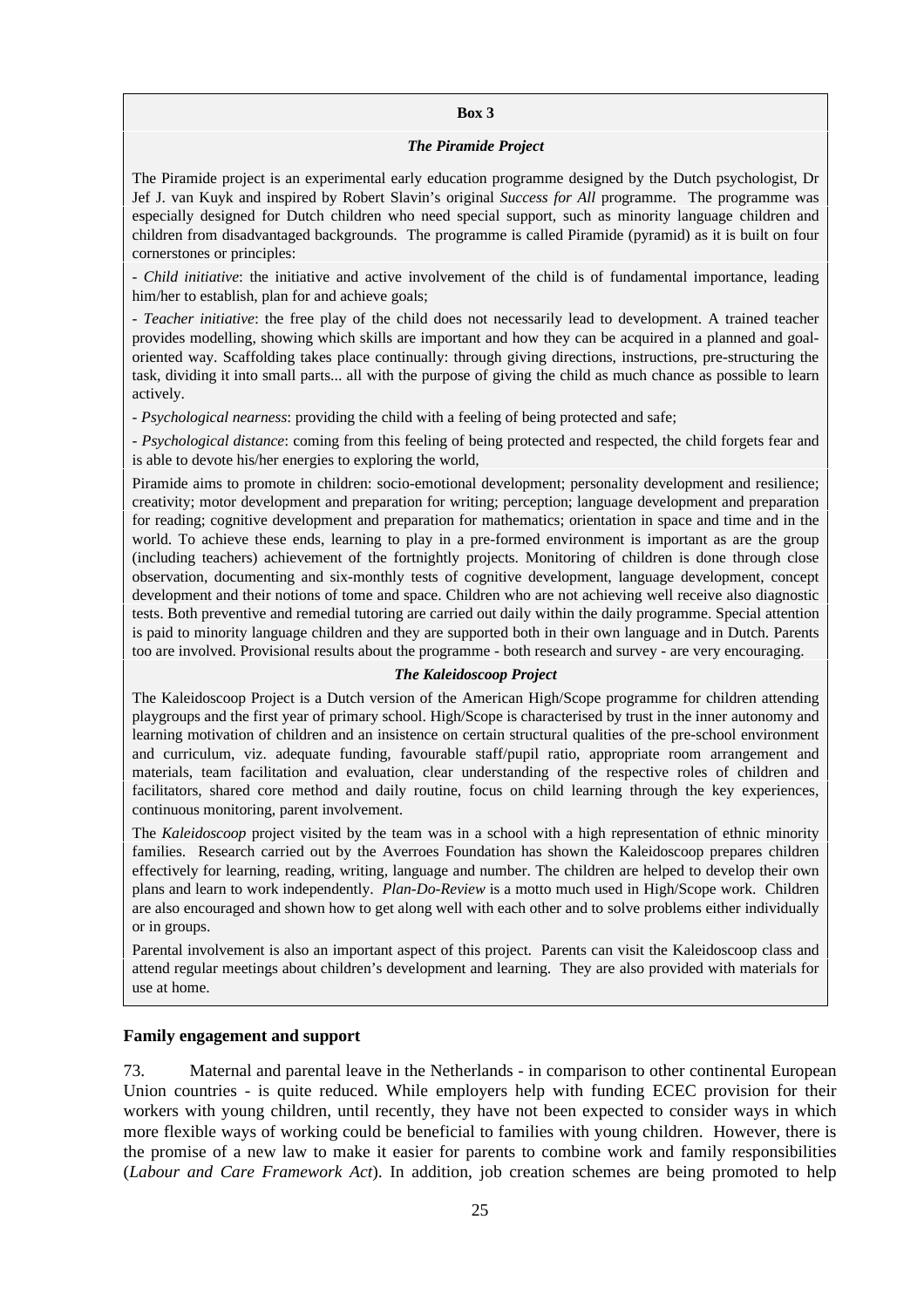women re-enter the workforce. Likewise, negotiations with the employers and unions are ongoing to encourage flexible working hours and modern work patterns. Some adjustments to school hours and after-school care have also been initiated. In the meantime, part-time employment among mothers with young children seems to have developed as a popular - whether by choice or by necessity - means to balance work and family life.

74. However, the role of parents as the primary carers for and educators of their children is increasingly stressed in Dutch social and educational policy. Parents are no longer seen as passive recipients of health, care and education services. In 1996, the *Temporary Decree on Quality Regulations for Childcare* required that childcare providers must state how they will maintain contact with parents; in addition they must give information about and involve parents in the formulation of the pedagogical plan. In the same year, the *Act on Participation of Clients in Care Services* relating to publicly funded welfare and health facilities, imposed a responsibility on service providers to inform parents and to encourage their participation in all matters relating to the provision of services and the institution policy. The parents' national organisation, BOINK, represents the common interests of parents whose children attend childcare settings and supports local parent committees and advocates the parents' perspective in national policy debates.

75. Similarly, the primary education service has plans to improve the manner and level of information to parents. From January 1999, all primary schools will produce an annual brochure and four-year school plan which will include information about school organisation, school goals, and an outline of educational objectives for each age group. In addition, efforts are being made to upgrade the currently sporadic information about parenting and educational support and to co-ordinate these services, e.g. through the adoption of a 'one-counter front office' model where parents can seek help. To this end, the 'broad-based school', underpinned by a philosophy of service integration on one site, has been initiated by some municipalities. Many schools in the extensive network of special education in the Netherlands also offer training and support to parents.

76. The review team noted a further innovative effort to provide information and make services more accessible to parents from linguistic or ethnic minority groups. In several municipalities in the Netherlands, there exists a policy to employ bridging personnel from ethnic groups in early childhood programmes. This valuable staff is trained to work alongside the institutional and voluntary ECEC professionals and to communicate information about programmes to their groups of origin.

# **Children with special education needs**

77. Traditionally, Dutch society has been extraordinarily generous in its funding for children with special educational needs and for children deemed 'at risk'. There are a wide range of projects and organisations catering for children with special education needs (learning and behavioural difficulties...), although the services cannot be said to be uniformly sensitive and comprehensive throughout the country. As far as we can judge, there are few ISCED level 0 (zero) statistics on the numbers of young children with special education needs<sup>8</sup> but for levels 1 and 2 (primary and secondary education), the figure of 9.1% is given. This percentage is high in comparison to other industrialised countries, but the Dutch figure may be due to differences in definition and/or the rigour of Dutch screening methods. Of these children, just over 6% are in special schools. Since the mid-eighties, policy has been to reintegrate children with special needs into the regular system. The new Primary Education Act of 1998, while recognising the status of a number of special primary schools, brings both special and regular education together. It has opened more fully primary and secondary schools to children with special education needs and kindergarten classes to young children with developmental difficulties. A new act is foreseen for children with special needs having impairments to vision, hearing, motor or mental capacity. New support services are also foreseen in support of the children's families, if these children are mainly cared for at home. It is not possible as yet to evaluate the impacts of these measures, in particular, in the early years before entry into kindergarten classes.

 $\frac{1}{8}$  $\degree$ . There are approximately 250 special education pupils in special schools at age 3, about 1300 at age 4 and 2500 at age 5.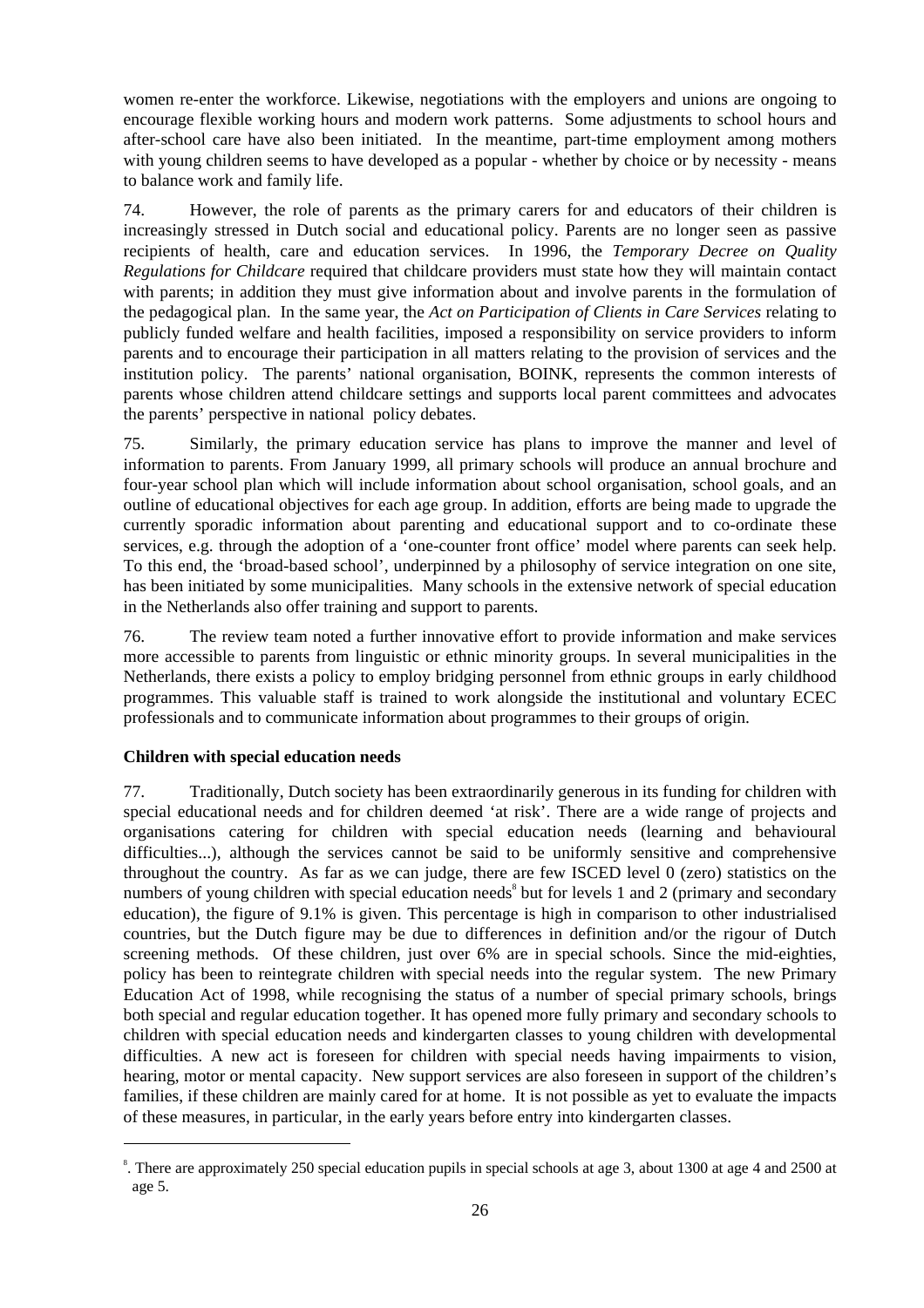# **CHAPTER 4: ISSUES RELATING TO POLICY AND PRACTICE**

78. Chapters 2 and 3 of this report have described the context and manner in which the Netherlands is developing its ECEC provision. The country has engaged in a very rapid expansion of a complex range of services for children under four years old, with the intention to increase still further the capacity of the childcare sector. Between 1990 and 1995, the aim of increasing provision through the *Childcare Incentive Scheme* resulted in an extra 50,000 places being realised, with a third of them being rented to companies as planned. The leap from 200 to over 600 municipalities providing childcare during this period is an indication of the success of the scheme, with over 95 % of municipalities now involved.

79. Similarly, out-of-school care provision for school-age children, relatively non-existent prior to the government's interventions, is developing, although more slowly than early childhood care. Nor has it been exclusively a top-down approach. Attention has been paid by politicians and the officers from central government to involve all the stakeholders in this field: local government and municipalities; the actual providers of childcare, playgroups, childminding and kindergartens whether public, non-profit or private; trainers, union representatives, parents' organisations and researchers. Many innovative alliances between statutory and voluntary services have been formed or are nascent (see examples of innovative programmes above). The issue of supporting equal opportunities in the workplace for women is receiving greater support while the honoured Dutch tradition of supporting disadvantaged groups has continued.

80. Amongst so much that is positive, the review team noted eight areas, which they believe require, further consideration. These areas are:

- − Views of early childhood and family organisation: implications for ECEC
- − Co-ordination of services
- − Family engagement and support within the ECEC field
- − Children with special education needs
- − Programmes: content and implementation
- − ECEC workers in the Netherlands
- − Research and evaluation
- − Funding and finance

### **Views of early childhood and family organisation: implications for ECEC**

81. In any society it is important to explore the social representations of young children and families that are used to underpin assumptions about provision for and treatment of children at any particular age (Tobin et al, 1989). Dutch society approaches young children through its own historical lenses and through implicit concepts, continually being modified by current notions of childhood. Different childhoods are constructed for different age groups and in addition, for children classified as departing from the norm for a variety of reasons. What were the images of childhood presented to the review team and reflected in the documents and statements of the many Dutch people interviewed?

#### *The young child*

82. The review team members suggest that in the Netherlands children often appear to be classified: socially, medically, educationally. These classifications tend to be expressed in compensatory categories, e.g. in the health system, there is intensive screening of young children with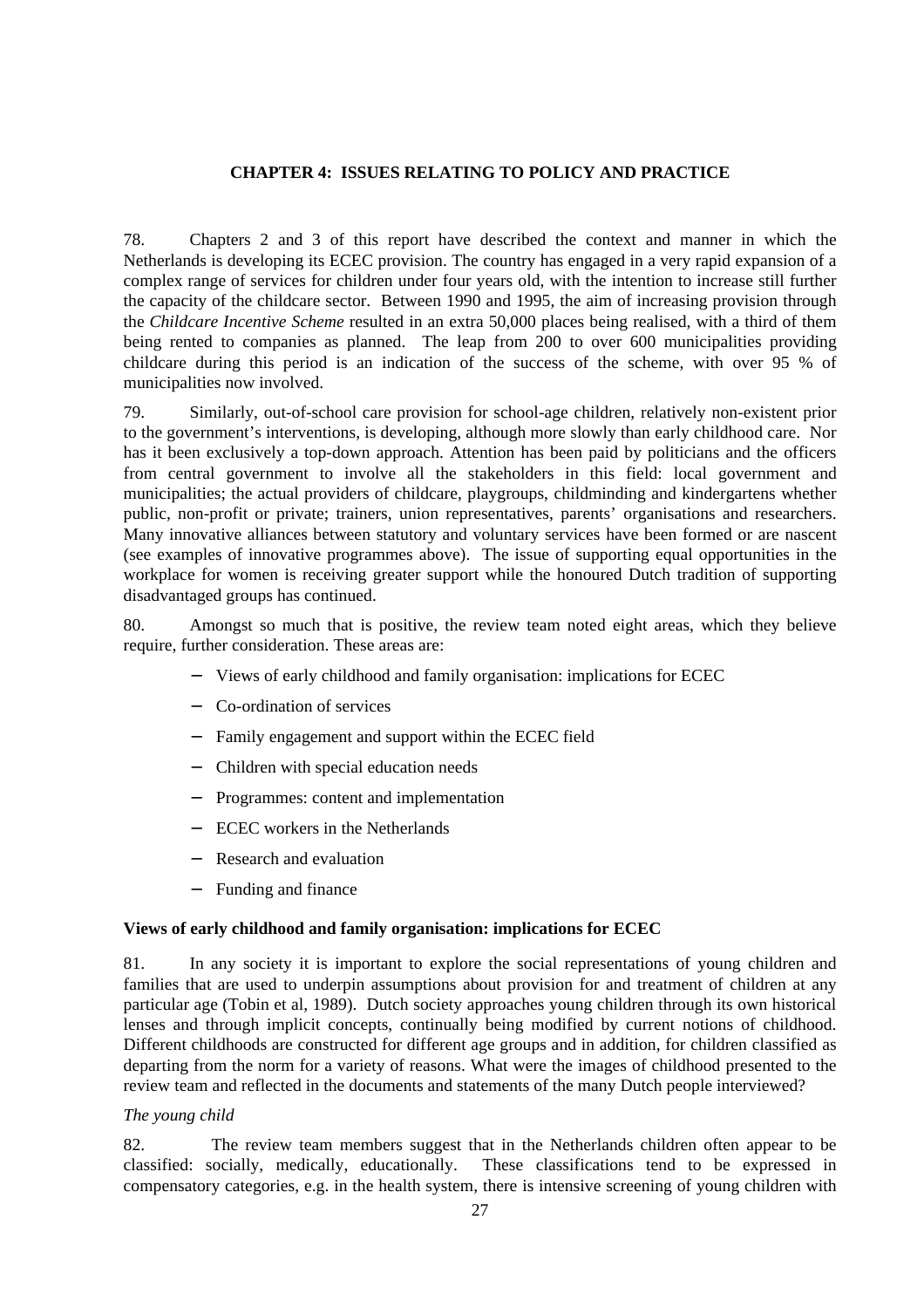numerous classifications of morbidity and developmental difficulty. Likewise, within social welfare, there are numerous classifications of disadvantage and minority status, paralleled in mainstream education by several types of disadvantage to which compensatory capitation grants are attached. These classifications of children are carried out to ensure that all Dutch children have a happy and fair start in life. However, they can suggest a protective and egalitarian attitude toward children, rather than a strong desire to invest in the various intelligence areas of young children (Gardner, 1994), to seeing their deficiencies rather than their strengths. In fact, as Super & Harkness have pointed out: in the Netherlands, the understanding is widespread that "you must not push young children": and that children will develop well if provided with a healthy environment, characterised by regular schedules and regular rules (UNESCO, 1994).

#### *Family organisation and the role of women*

83. The young child is seen primarily as the responsibility of the parents and many of the nonformal, programmes established in the Netherlands for young children seek to involve parents in childrearing and to engage their responsibility toward the young child. By parent, however, mothers are often understood, for Dutch society, like many others, still sees the mother as the parent who *should* be the homemaker and caregiver of children. Although recent research (Hakim, 1999) shows that Dutch attitudes with regard to child-rearing, are becoming increasingly egalitarian, and that an increasing number of men engage in part-time work, the traditional division of labour is still reflected in labour market organisation, in which women take up much the greater proportion of part-time jobs. According to Liesbeth Pot (Pot, 1996), Netherlands' representative to the former European Childcare Network:

.. *A new norm is developing – three days a week in a centre is the maximum period compatible with 'good parenting'. Women in dual earner households are very busy: they combine children, employment and household tasks, all on a part-time basis, and although ideally they would like to share with their partners, in practice this is still far from achieved. They have had to find a balance between these tasks, a balance which in my view reflects the continuing predominance of the ideology of motherhood.'*

84. Women, therefore, may be bearing a disproportionate share of the cost of the present system. Not only are salary levels low in the childcare field itself, but also the great majority of lowpaid, part-time jobs are held by women, who, in the interests of parental time with children, suffer the costs of lost opportunity.

#### *Implications for ECEC*

85. What are the consequences of these representations on young children and families? In exploring the social construction of childhood in the Netherlands, one is once again aware of the strong traditions of responsibility, tolerance and freedom of which the Dutch are justly proud, and the proactivity of Dutch governments in favour of the interests of the weakest or least powerful members of their society. However, a negative consequence of a predominantly social welfare perspective is that countries which adopt it, may tend to invest in young children only reactively, because, for example, the traditional caregiver, the family, is unable to meet the conflicting responsibilities of childcare and full-time work or, is deemed 'at risk'. In parallel, investment by education authorities, may likewise pursue a strongly utilitarian line, seeing programmes for the four to six-year olds as primarily a preparation for school. Young children may not always be seen as competent, living at the heart of the greatest learning curve in the developmental cycle, nor as members of a social group with its own rights and interests.

86. In the Netherlands, with the entry of women into the labour force, the state was obliged to enter the childcare field, but, it seemed to the review team that investment in the capacities and competencies of pre-kindergarten children is only now being seen as a central issue. ECEC services have tended up to the moment to provide first and foremost, a protective environment to children rather than promoting interactive and creative educational settings. What one is arguing for is an environment which is both 'caring'(i.e. protective and safe) **and** educationally stimulating, providing children with the social interactions through which they learn about themselves, their society and culture. Excellent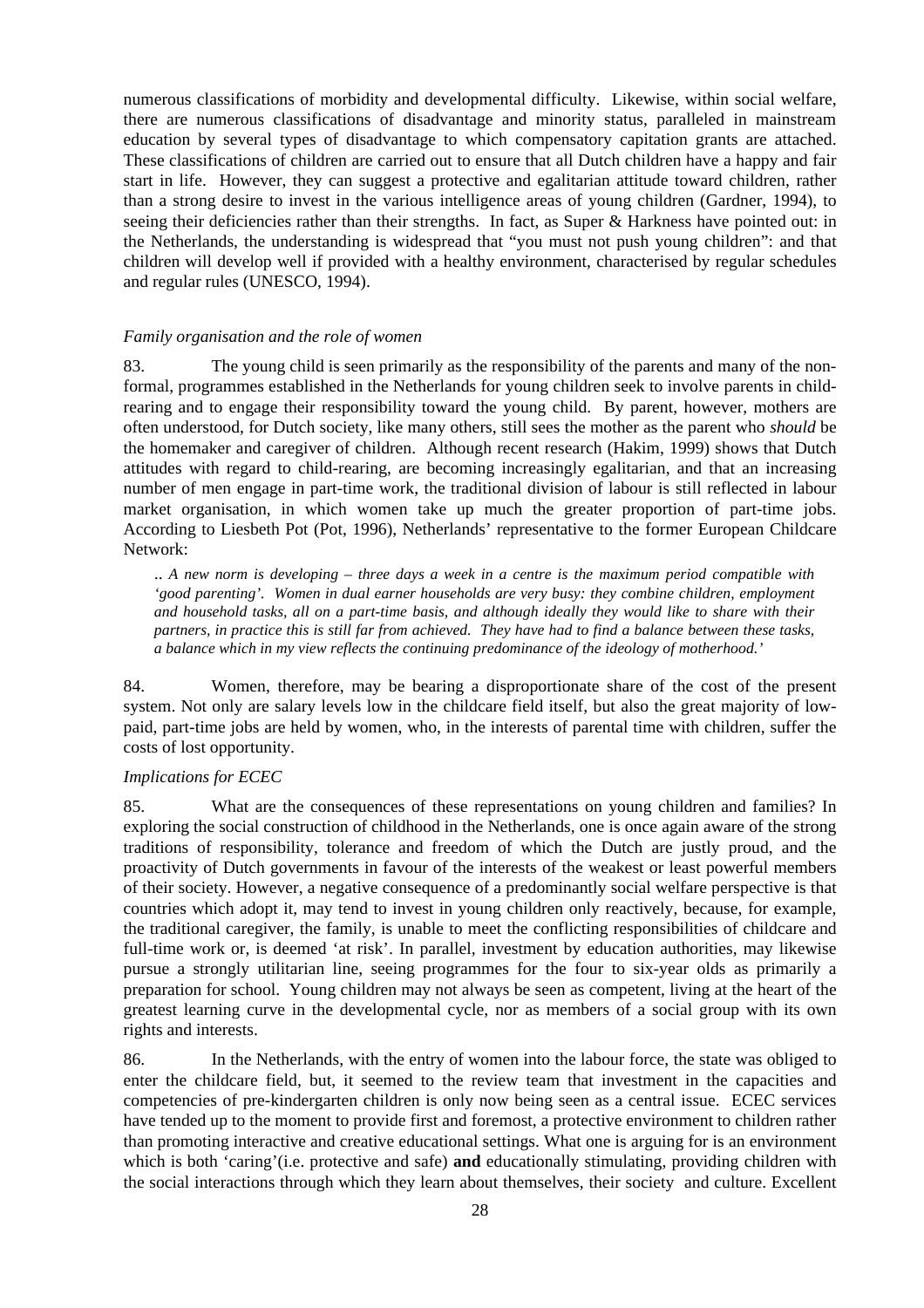work is done in many situations, but frequently programmes are taken in charge in an unstructured manner by relatively untrained personnel (see below) or, as in the case of education, by the least experienced teachers. As a result, some children under six years do not experience environments based on an informed view of either child capacity or developmental need. No doubt, much of this may be a passing problem, caused by present pressures on a system that is trying to meet greatly increased demand.

# **Co-ordination of services**

87. The structure and organisation of early childhood care and education services in the Netherlands are typified by diversity. Responsibility is divided and while there are clearly strengths to be gained from multiprofessional working, where different knowledge bases can contribute to the offer of a wider range of services, there are also dangers of fragmentation. The Netherlands Background Report acknowledges this issue: "There is need to strengthen coherence, promote quality improvement and control, while adapting to the needs and preferences of children and families"(Kloprogge, 1998). In this regard, the segmentation of early childcare services into childcare, play groups, interventions toward children 'at risk' and pre-school can present particular difficulties.

88. Whatever services a family uses, it is important that they make sense at the parental and child level. If provision appears extremely diverse or if parents are placed in the situation of being consumers only, it makes it difficult for them to hold onto a stable image of child-rearing and parental responsibility - all the more so, if different professionals appear to offer conflicting opinions. Likewise, for the child, unless continuity of relationships and learning goals are ensured across different experiences in a range of settings, it may prove difficult for the child to integrate these experiences in a meaningful way.

89. Policy coherence and services integration in the Netherlands will be challenging for a number of reasons. First, policy matters relating to children of all ages and their families are currently dealt with by the Ministry of Health, Welfare and Sport; the Ministry of Education, Culture and Science; the Ministry of Justice, together with other central government departments, such as the Ministry of Social Affairs and Employment, and the Home Department. However, there is real recognition of the need for co-ordination and the two main ministries in the field, Welfare and Education, work increasingly in partnership with each other to improve early childhood care and education, including education and support programmes for families.

90. Second, early childhood provision is now decentralised and deregulated. In line with Dutch tradition, consensus building and discussion have been the main tools used to work out the division of responsibilities between the central government and the municipalities. Municipalities are generally pleased to take on new responsibilities but despite the differentiation which now characterises the early childhood sector, it seems that local authorities may need more support and guidance from the ministries in developing and implementing policies (VWS, 1998). The need is felt, particularly in services for the youngest children, to balance, on the one hand, the freedom of the municipalities to act according to the needs of their populations and, on the other, the responsibility of the central government for ensuring that national policy priorities are met and that programmes are successfully implemented at the local level.

91. Third, there is an increasing market orientation and trend toward privatisation. Specifically, there is a tripartite funding system by which government, parents, and employers share the costs of childcare provisions.

92. Finally, recent developments and changes in different components of the system have been rather unconnected and isolated, making it difficult to take a unified approach, a situation which is further complicated by the great diversity of services and service delivery mechanisms.

93. Yet, the foundation for building a more coherent system is there, and all levels of government seem to recognise the need for the integration of policy making and services for young children and families. Though it is difficult to create convincing incentives to encourage services integration at the local level, there are increasing efforts to co-ordinate services from the perspective of the client.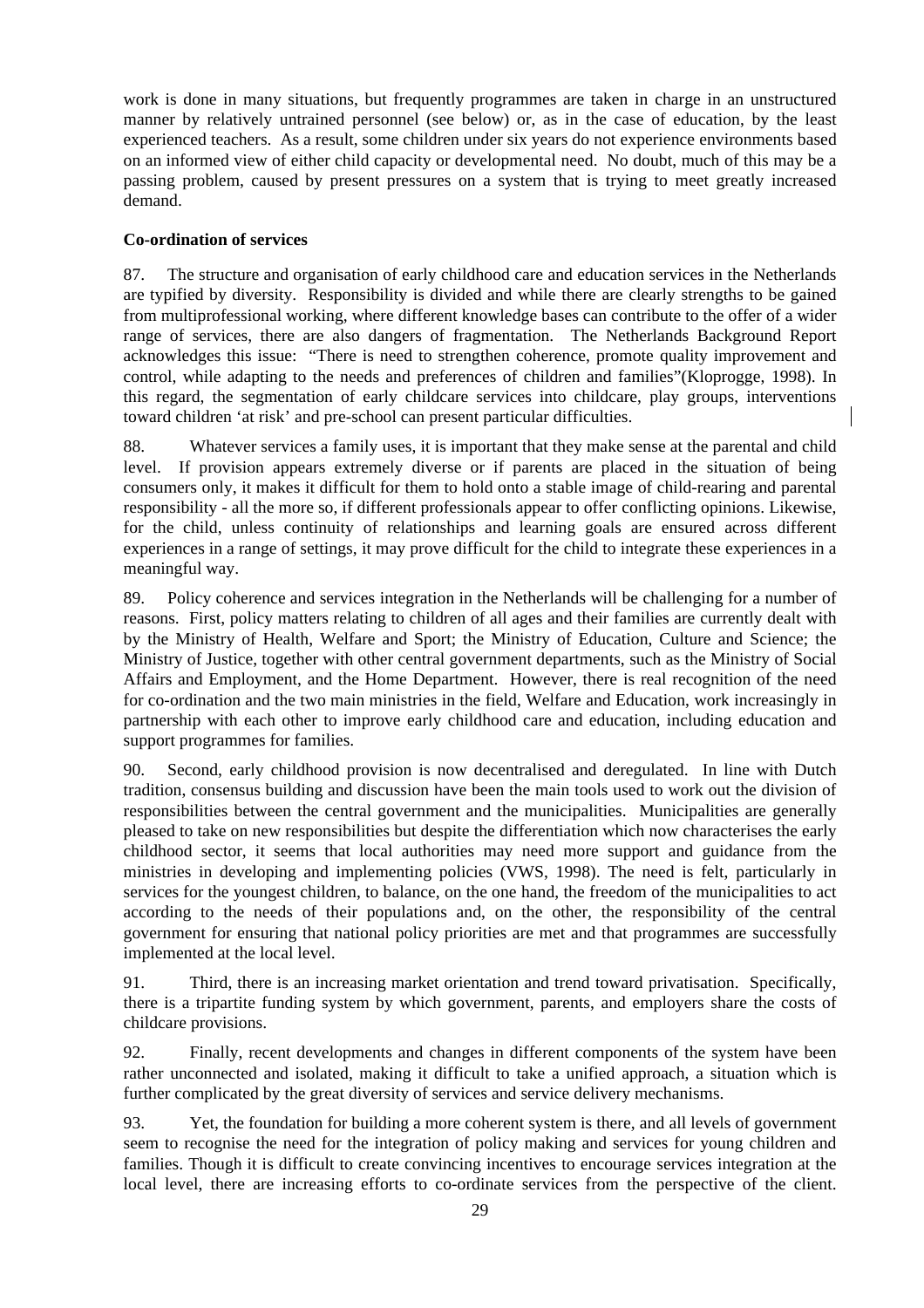Process management has been introduced as a promising temporary measure to co-ordinate services around the needs of school-aged children, though this approach does little to address the needs of children under four.

#### **An example of policy co-ordination**

*Local Compensatory Education Policies*. In August 1998, the then-Educational Priority Areas were decentralised to the municipalities. Responsibility to draw up meaningful integrated schemes to combat educational disadvantage was devolved to local government. As part of the new policy, the Ministry of Education, Culture, and Science and the Ministry of Health, Welfare and Sport provide funds to the municipalities to co-ordinate early childhood and early primary provisions for children 'at-risk'.

Within this new policy approach, the Ministry of Education limits its direct responsibility for schools to setting educational goals and outcome standards. How these objectives are met is a matter for the municipality. In addition, the Ministry makes its contribution toward achieving programme objectives, in particular, through weighted capitation grants. The policy further reinforces the Ministry's goal of creating the autonomous school, with less regulation and more policy freedom.

A *national framework* was created to give direction to municipal policy makers. The stated goal was to improve starting conditions of children at the beginning of primary school, by increasing cooperation between schools, play-groups, and childcare centres with the aim of preventing delays in the development of young children; and by enhancing the expertise of staff working with young children. By linking the money to meeting certain conditions at the local level, these policies ensure that municipalities: a) encourage the exchange of information concerning pupils entering primary schools; b) promote systematic planning and future educational expertise in pre-school provision; c) implement programmes and instruments that foster pre-school language development and provide support to parents through home-based programmes.

A notable element of the new role of central government is to appoint a "consortium" of specialists in the field of local policy making and early childhood education to provide expertise to local authorities to initiate such integrated schemes. The local parties are helped to identify the instruments, programs and approaches that give better solutions to local needs, taking in to account the means, institutions and expertise at their disposal. Another element to note is the joint action of the ministries, the council of Dutch cities (VNG) and the PMPO (process management for primary education: the national implementation office for primary education).

The effort described is further integrated into the national policy for "big cities", in which the twenty-five major cities in the Netherlands receive extra money and more policy-making freedom to enhance local social infrastructure. A covenant with each of the cities will be ratified before 1st September 1999. It has been agreed that raising the rate of participation of the most deprived children in early childhood education programs from the age of two-and-a-half, will be a major indicator of the success of this policy.

# **Family engagement and support**

94. Already reference has been made to the limited maternal and parental leave provision in the Netherlands (European Commission, 1998). However, there is the promise of a new law to make it easier for parents to combine work and family responsibilities (*Labour and Care Framework Act*) and job creation schemes are being promoted to help women re-enter the workforce. Likewise, negotiations with the employers and unions are ongoing to encourage flexible working hours and modern work patterns. Some adjustments to school hours and after-school care have also been initiated, but are deemed by many parents to be insufficient. Within the ECEC field, three other issues require mention with respect to family engagement and support

### *Further investment in early education programmes and non-formal family support*

95. In Chapter 2 above, the issue of family poverty in the Netherlands was raised and in response, the many programmes initiated by the Ministry of Welfare, Health and Sport. Likewise, the great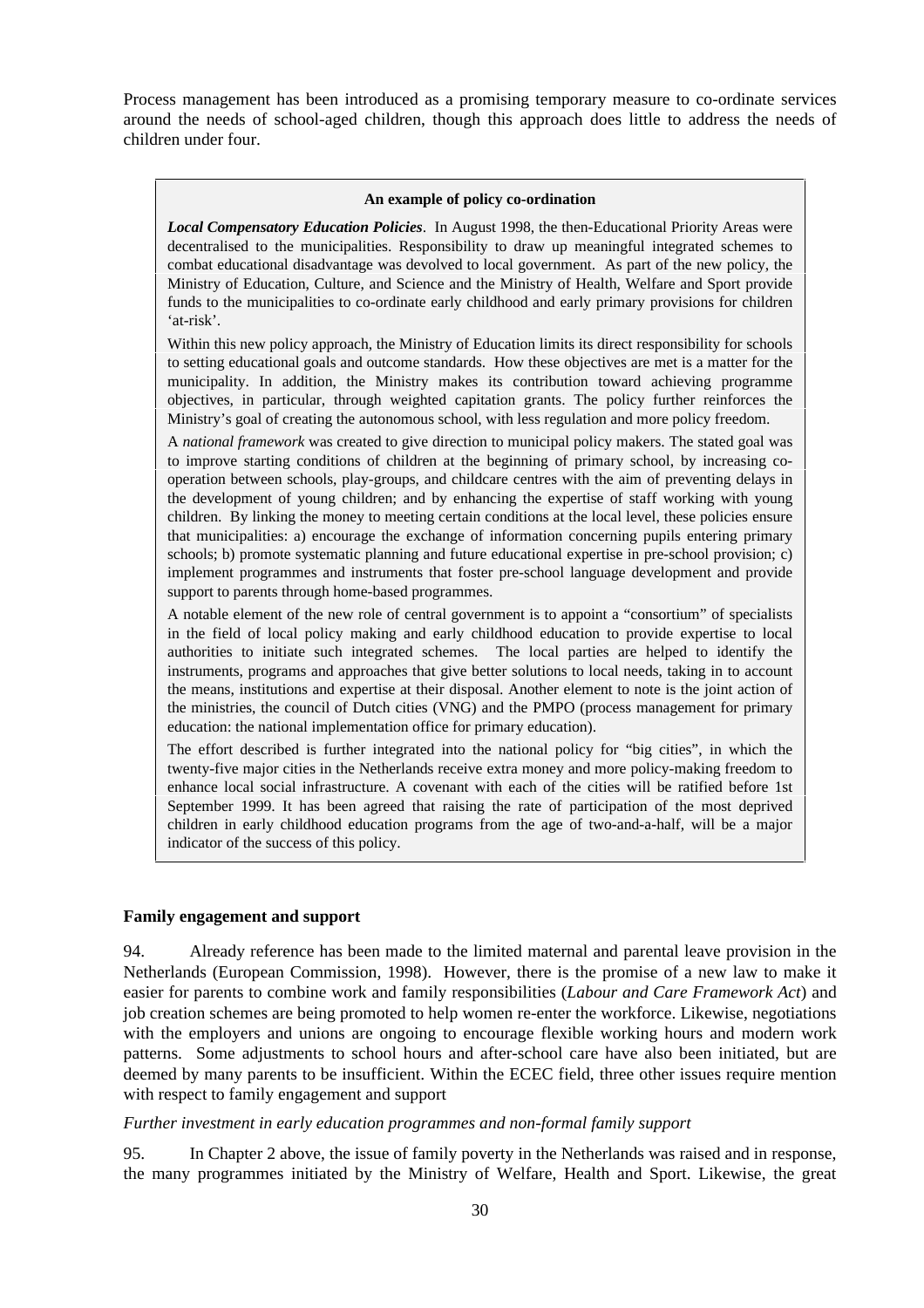diversity of children in the Netherlands society was referred to and the compensatory education policies put into place in favour of children 'at risk'. Amongst other measures to ensure that young children from poor or ethnic origins should not suffer the consequences of either poverty or acculturation, the Ministry of Education grants extra capitation to over 30% (estimation) of the children in its primary schools. Yet, the contribution of the school is not sufficient by itself to provide equal opportunity to children from deprived homes and communities. The engagement of families is needed, particularly in the early childhood stage when multifaceted inputs can be made and the willing co-operation of families with care and education bodies can be won.

Likewise, a fair start in the kindergarten classes and school can be problematic for these children. Ethnic minority children are often unprepared for school and begin kindergarten classes already behind Dutch children in terms of language and the mastery of the social and cognitive skills which the young child needs if he or she is to benefit fully from the school environment. The Dutch Ministry of Social Welfare has invested significantly in intervention programming for these children and children 'at risk' often with excellent results, as shown by the Averroes and Capabel programmes outlined in Chapter 3. However, the Netherlands Background Report suggests that take-up for such programmes is still very low for children from ethnic groups, as is their participation in childcare, e.g. only 6-7% of Turkish and Moroccan parents in Rotterdam make use of childcare services.

### *Out-of-school care*

96.Another issue that arose in discussions with several groups was that of schools being insufficiently involved in the development of out-of-school care programmes. Currently, school hours are not adapted to the schedules of working parents. Although all schools, since 1985, are obliged to provide a lunchroom for children, many children break in the middle of the day and the school day ends long before factories, services and offices close. Despite recent expansion, out-of-school care remains scarce. The review team was informed that schools do not seem to accept the responsibility of encouraging or supporting the development of out-of-school care.

### *Training of professionals to engage family support*

97.The review team was informed on many occasions that professionals in both the social and education sectors have not been sufficiently trained to engage parents. It is an issue of some importance as parental support for education helps children enormously in their progress through school. Today, education systems can no longer take that support for granted, especially the support of parent who are marginalised from mainstream societal values in one way or another and do not see clearly the connection between educational achievement and the advancement for children. In the early childhood period, the foundation for co-operation between parents and public services can more readily be laid.

#### **Children with special education needs**

98.In Chapter 3 above, we have referred to the genuine concern shown by Dutch society toward children with special education needs. However, their participation in early childhood services was not clear to the review team. We know that intensive health screening of young children exists but whether this screening is helpful in allowing young children with special needs to benefit from the expansion of the childcare system remains uncertain. Another cause for concern with regard to special needs children is that in a situation in which the drive to increase childcare *places* predominates - for the moment at least - over the developmental needs of young children, it may be doubted whether the additional services necessary to support special needs children and their carers will be supplied in sufficient volume. As noted above, the new Primary Education Act of 1998 has opened the ordinary primary and secondary schools to children with special education needs and kindergarten classes to young children with developmental difficulties. This provision is important not only from a human rights perspective but also in educational terms. Inclusion, according to the Salamanca Declaration "*provides an effective education to the majority of children and improves the efficiency and ultimately, the cost effectiveness of the entire education system*." (UNESCO, 1995)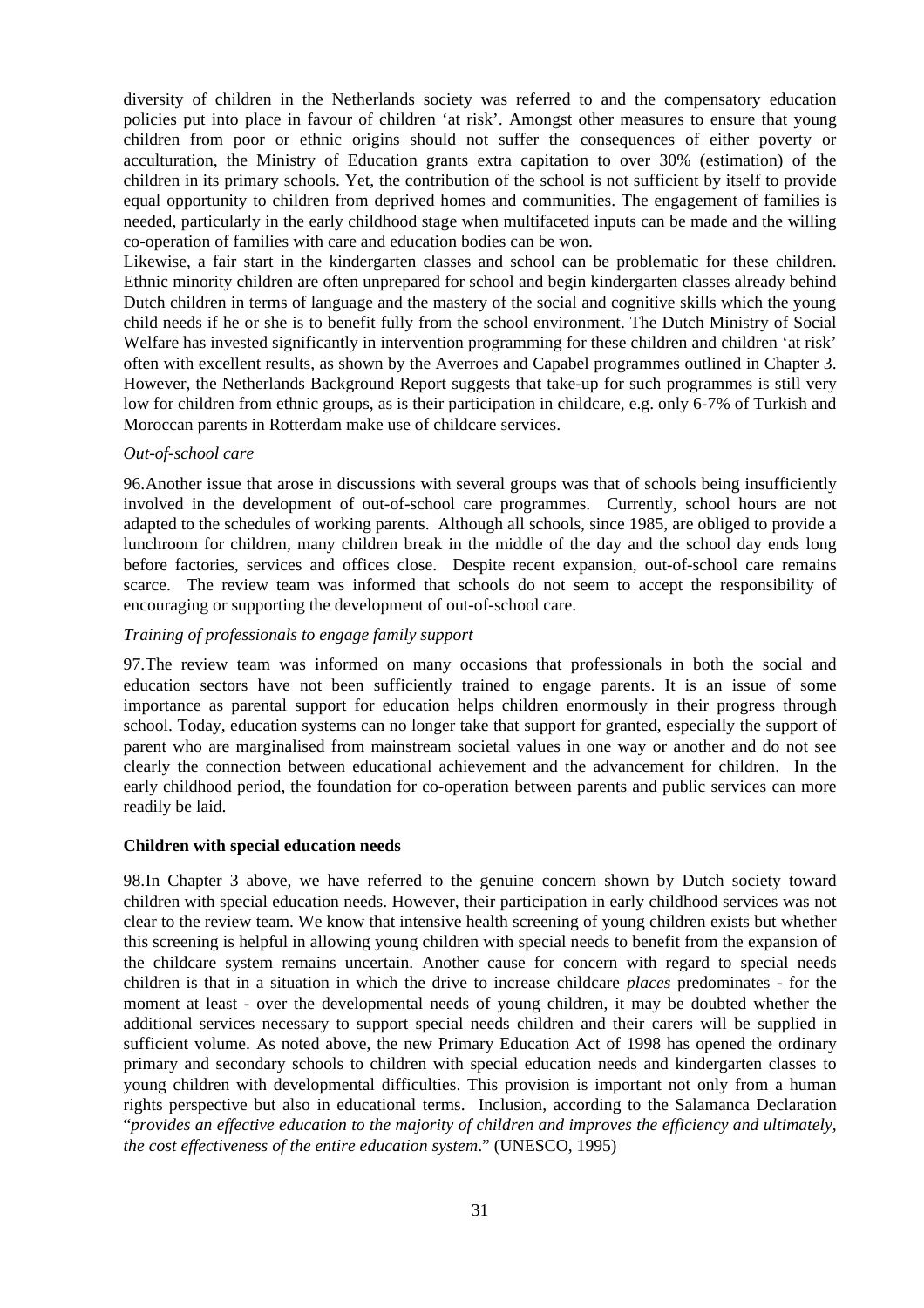# **Programmes: content and implementation**

99.Wherever young children find themselves, they are actively learning and trying to 'make sense' of the cultural and social community in which their lives are embedded. Programmes, however, need to go beyond implicit learning and encourage forms of expression, sociability and psychomotor development that challenge and support young children to develop in the ways most positive for them. In addition, official programmes need to be properly frameworked and monitored. The evidence is there, as noted above, that the structural and environmental qualities of ECEC services in the Netherlands are fast improving. Formal criteria, such as numbers of children participating and their social background; the quality of buildings and equipment; client satisfaction; outcomes for children, have been formulated and are well appreciated. Yet, concern was expressed with regard to the marked unevenness in quality of programming across the childcare sector (infant/toddler, 0-3 years) and in outof-school care. Effective models already do exist in the Netherlands to strengthen programme design and process, but for a number of reasons, these approaches have not yet gone to scale.

100. Kindergarten classes, on the other hand, are comprehensively accessible, appropriately staffed and offer relevant learning opportunities. There seems to be some concern, however, that these classes are not always adequately adapted to the development of young children. We have already mentioned in Chapter 3 that a seemingly contradictory criticism is sometimes expressed in their regard. On the one hand, kindergarten classes are criticised for engaging too much in free play, leading to a lack of continuity with the early, obligatory classes of primary school. On the other hand, many teachers, it seems, use a readiness-for-school approach that does not meet the complex needs of young children. The situation leads to comments such as that children are "doing nothing" or that by working on emerging literacy and numeracy, they are being "educated too early". However, as already noted, above efforts are now being made by the ministries to adapt to Dutch conditions some of the better play/instruction programmes, e.g. Piramide, Kaleidoscoop. These programmes may do much to allay fears that though education for children from 4-12 is now in the same institution, there is still a lack of continuity between the former nursery school classes and the primary school.

101. Age six is the beginning of "formal learning," a period which adopts a more teacher-directed approach. The review team was told several times that children are expected to learn to read within three months. There is a feeling among teachers and education officials that the high ratings achieved by Dutch pupils in the IEA early reading and numeracy evaluations depend on tackling early the challenge of reading. It is a question that might be reconsidered as other factors certainly influence performance, such as, the specialised reading instruction methods adopted in Dutch primary schools or emergent literacy work in the kindergarten years.

102. At the national level, there is hesitation about developing a national curriculum, which would violate the principle of "freedom of education." There is also resistance to identifying what competencies children should have, because of a fear of "state pedagogy." Yet, this proved much less of an issue than at first expected: the review team found evidence of real consensus about what should and is taught across schools, guided in part by goals identified at national level and national (optional) tests administered four times a year. The SLO, a national institute which co-ordinates work on curriculum, also influences the content of the *bassischool*. Most schools know about the SLO programme and use part of it.

103. With the creation of the *basisschool*, the inspection systems for kindergartens and primary schools were brought together. Subsequent to this merger, there has been a decrease in early childhood training and expertise among the members of the inspectorate. In addition, there appears to be less attention to young children on the items for evaluation on the inspector sheet. However, with the new and more integral approach to the inspection of schools, it may be hoped that a renewed emphasis will be placed on the specificity of the kindergarten classes and greater efforts made to understand the developmental and learning needs of children at this age.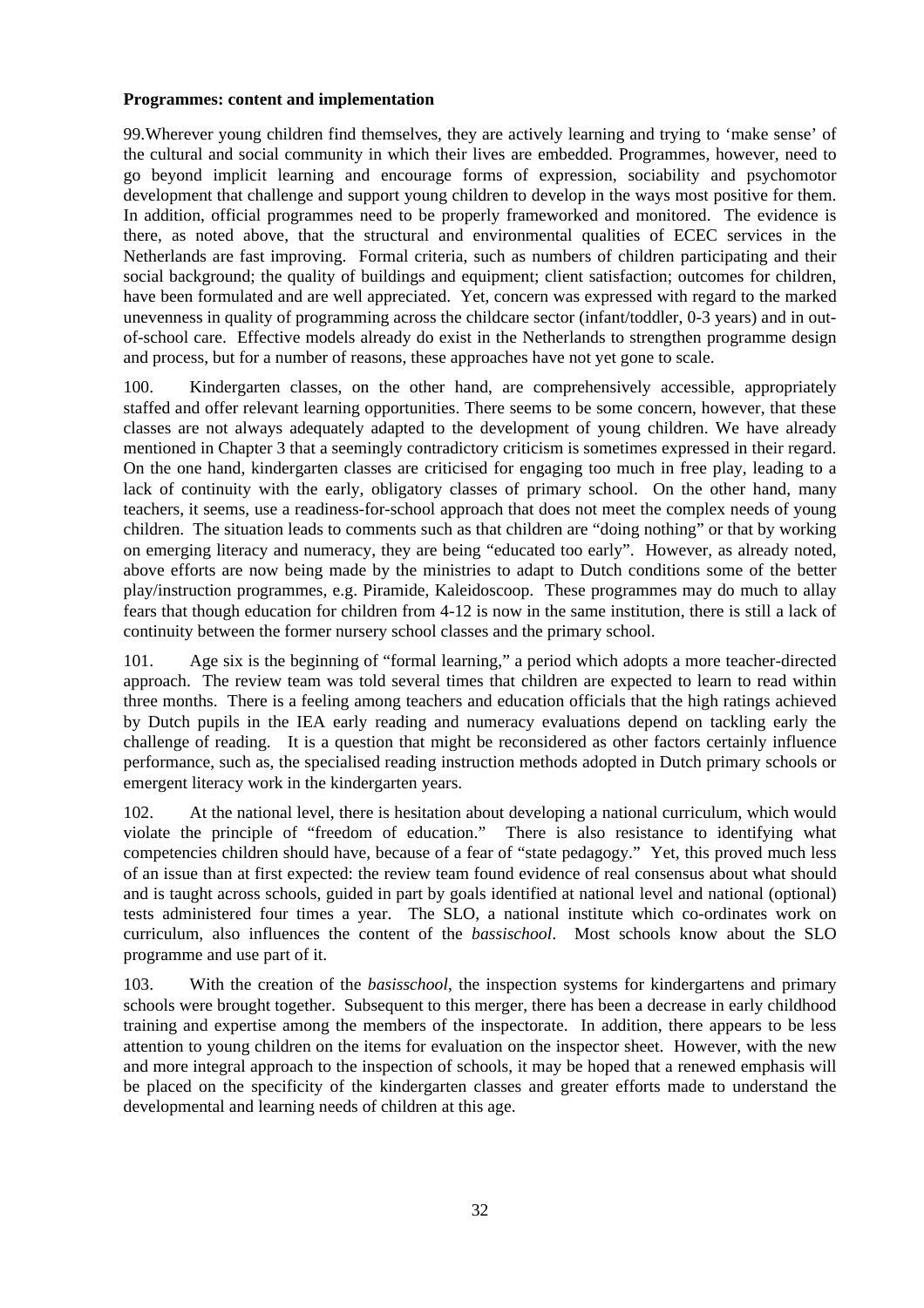### **ECEC workers in the Netherlands**

104. Differentiation in provision in the Netherlands is made available by a number of parallel systems, which may be seen to offer choice to parents. A less favourable consequence of this range of systems however, is the fact that staff also form a differentiated workforce. The review team was informed that inequalities in the treatment and training of staff within and across services creates tensions and dissatisfaction in a situation where co-ordination and collaboration are vital. Professionalism and continuity are important criteria for working with young children. Hence, in the early childhood professions, factors that impact on training and retention of staff become crucial. These include: a duly accredited system of training and qualifications; stable and significant funding for in-service training (especially in a situation of rapid expansion and upgrading as in the Netherlands); clear career structure and progression; comparable conditions of service, e.g. between fully professional early childhood staff and primary school teachers. Obviously, in a decentralised and deregulated system, difficulties may arise in raising expectations, training and practice to meet with national standards.

105. We have already made some observations with regard to ECEC staff. There is, firstly, the question of status, particularly the status of staff in the welfare sector, who have, in general, lower levels of training, less specialisation in early childhood education and care, lower compensation, and poorer working conditions than primary school teachers. In addition, concern was expressed by the workers in the intervention programmes, who find themselves - because of employment schemes - paid very different rates for exactly the same work or who have no means of gaining either permanence or promotion.

106. A second issue is training. In the education sector, the review team was informed that the amalgamated kindergarten and primary school training does not pay sufficient attention to working with very young children. In the social sector, although a multitude of training offers now exist, they are often not adapted, according to our correspondents, to the actual needs of staff. In addition, the great variety of training places, entry levels and diplomas do not make for solid professional profiles or loyalties, nor do many of the courses on offer appear related to career structure and progression. Reference was also made in the section on *Family engagement and support* to a lack of attention, in much of the training, to improving the capacity of professionals to work with parents and multicultural groups.

107. A third issue is that of recurrent staff shortages in both sectors. To add to the difficulties that shortages present - to children, parents and staff - in the daily organisation of care and education centres, it was felt in addition that attempts to bring in new staff were not always judicious. Early childhood specialists expressed the view that new initiatives to recruit "sleeping" teachers or attract new recruits did not address the needs of the kindergarten sector. Likewise, the attempts to bring more women into part-time employment in the social sector, although welcome from a number of aspects, was seen to have a further detrimental effect on the status of workers. Again, the enrolment of volunteers in playgroups - the most common type of intervention for 2-4 year-old children - though advantageous in terms of parent participation and programme costs, may not enhance quality.

#### **Research and evaluation**

108. There is a commendable Dutch tradition of using pilot research and development projects toward improving ECEC policy and practice. A plethora of experimental projects receive State and/or local funding, but these programmes are often not evaluated rigorously and when they are, the results are not effectively used to inform policy and practice. It seems that there are difficulties in achieving large-scale implementation of successful innovations; and lessons from experimental programmes are not widely shared. The gap between research and policy may be influenced by the four-year election cycles; when governments change, so do policy priorities. Several correspondents spoke of the difficulty of receiving long-term funding. However, in certain programmes, such as Capabel, funding for experimental research has continued over many years.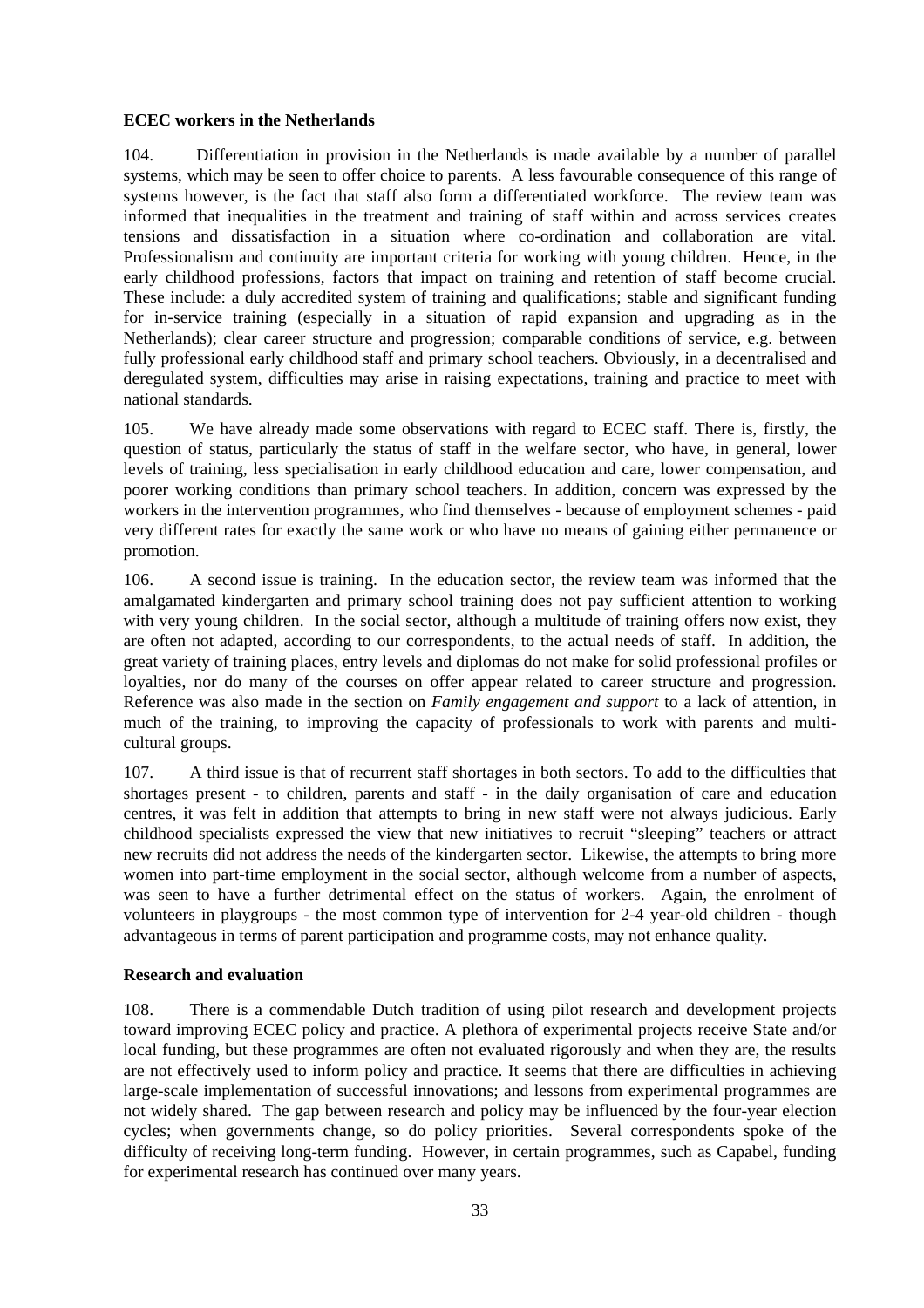109. The gap between research and *practice* may be linked to the fact that teacher trainers do not conduct research and teachers are not trained as researchers. Research activity is generally the domain of a relatively small group of academics. While their work is extremely valuable and necessary, the lack of practitioner research and the lack of research opportunities for those in teacher and early childhood practitioner education (i.e. those in teacher training institutions), means that there is a divide between those with research experience expertise and those with practical knowledge from working in the field.

# **Funding and finance**

110. The current funding system can be very confusing to understand, and therefore difficult to monitor. "Even within one municipality it is difficult to gain an insight into the origin of funds and into the total expenditure on ECEC; it is even more difficult to produce an overview of resources, costs, and expenditure on ECEC at the national level" (Kloprogge et al., 1998). This complexity can lead to inefficiencies and inequalities. For example, the allocation of funds to increase ECEC provision may vary greatly from municipality to municipality according to the decisions of local policy makers, who may not have an interest in supporting more affordable, quality options for families.

111. As mentioned in Chapter 3, the trend in contributions to childcare by the three major partners - government, employers and parents - gives rise to fears that parents may bear in the future the major costs of childcare. As tax breaks for childcare, under the current regime, are more profitable for companies than for parents, it is feared that a situation may evolve in which the children of parents on lower incomes may be progressively excluded from quality childcare (Kloprogge et al 1998). It was not possible for the review team to judge how real this fear may be, but the trend in childcare spending needs to be monitored carefully. The present investments of the two responsible ministries give rise, however, to more hopeful outcomes. It is clear, for example, that Dutch society has decided that the education of young children is a national investment, as kindergarten classes are completely free and real efforts are being made to improve quality. Attitudes towards programmes for the younger children who have not entered the education system are more ambiguous, as programming for young children still seems to be viewed, in part at least, as a cost-effective means of meeting the economic demand for a stable, well-educated workforce or as a means of intervention toward families 'at risk'.

112. Another issue with major impacts on funding and financing is that of the professionalisation of personnel and services. Greater professionalism is needed in the childcare sector, but the upgrading of staff has obvious financial implications. The Netherlands is not unique in facing this problem, but the rapidity of the expansion of childcare services does not make finding a solution to the trade-off between coverage and quality an easy one. At the same time, the extent to which the state should professionalise services raises issues other than funding, e.g. that of parents feeling deskilled when confronted by many experts on child rearing. This can become a particularly delicate issue for disadvantaged or ethnic minority young parents whose feeling of social marginalisation and lack of control over their lives is further reinforced if their child-rearing practices are called into question. The Netherlands has been creative in this matter through its use of "bridging" personnel who help create links between minority groups and the public services.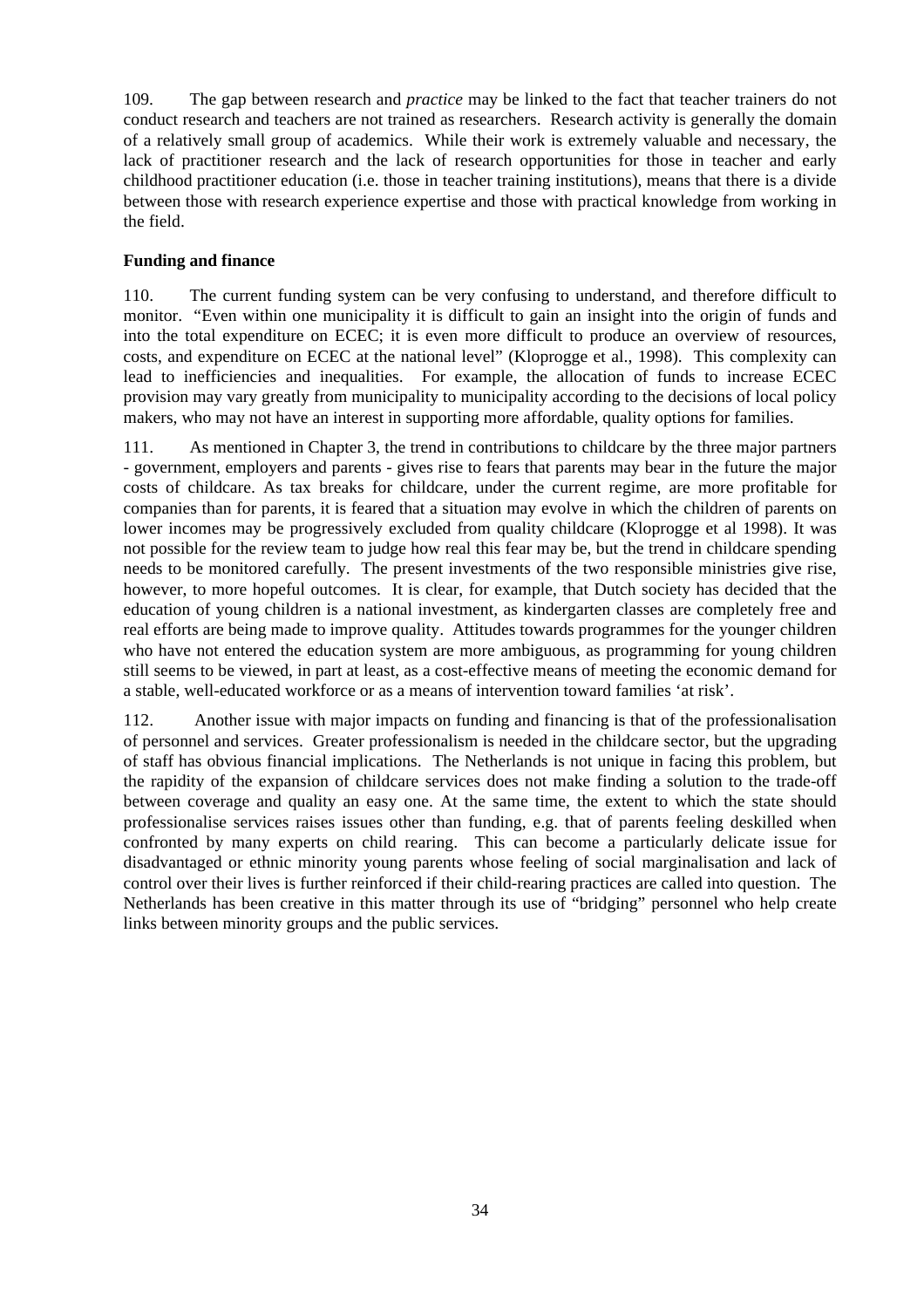### **CHAPTER 5 CONCLUSIONS**

#### **Views about childhood and families**

113. The first policy issue that we have selected - views about childhood and families - may seem rather general to over-worked policy makers but we believe that it is crucial. The rationale for expanding investment in early childhood services in the Netherlands has been largely concerned with increased female participation in the labour market and as a result, Dutch society's need to provide care facilities for children. The best interests of children have indeed been considered in the course of this tremendous expansion but there is some concern that these interests may at times be crowded out by other concerns. We would suggest that the interests of children could be served by prioritising open national objectives for children, as well as aiming at other goals.<sup>9</sup> The raising of some fundamental questions would assist in reaching consensus about objectives and standards, and does not necessarily mean pouring every municipality or institute into the same mould. What place for childhood and child rearing does Dutch society wish to allow? What are the respective places of women and men, of families and the state, in child-rearing and childcare? Is early childhood education and care to be seen as a benefit to the whole of society or simply a service to those who choose to have children? If the former, who should pay: mainly parents and employers, or the whole of society? What is the essential purpose of the childcare and early education offered? Are young children seen primarily as little ones to be protected, taken into care, socialised and educated or in addition, will an enriched environment be provided for them to allow them to express their tremendous capacities through an appropriate education? Is giving them opportunities to play and learn with other children and professional caregivers, seen as an educational investment in the future citizens of the Netherlands? The debate on these questions can influence how young children are seen and treated and also serve to identify where the country wishes to go in the early childhood policy field.

114. Assumptions with regard to families and child rearing are also significant. Dutch society promotes actively the principle of equal opportunity for women, but the review team was left with the impression that much more could be done at a practical level to ensure that childbirth and child rearing do not become a responsibility for women to bear alone. A number of practical measures come to mind: e.g. the legal entitlement to more generous maternal and parental leave; increased early  $\overrightarrow{c}$  childhood provision, out-of-school care<sup>10</sup> and recreation services for children; greater support of mothers from their partners. The career choices of women; the common organisation of schedules around children are all affected by these measures or the lack of them.

115. It is important also that the world of work should take into account the new situation created by women's engagement in the workplace. Labour market organisation is a complex issue but its contours in the Netherlands suggest that traditional gender roles are still operative, with women taking up most of the part-time and lowly paid jobs. Gender roles are reflected too in the excessive

 <sup>9</sup> . The Background Report notes: "ECEC policies are partly inspired by parental interests and socio-economic developments and partly by the desire to reinforce social cohesion, to reduce educational disadvantages and to prevent delinquent behaviour through early intervention." The best interests of children are not mentioned.

<sup>&</sup>lt;sup>10</sup>. Schools can play an important role in facilitating working parents, e.g. by permitting municipalities or non-profit organisations to develop out-of-school services on school premises, without charging rent.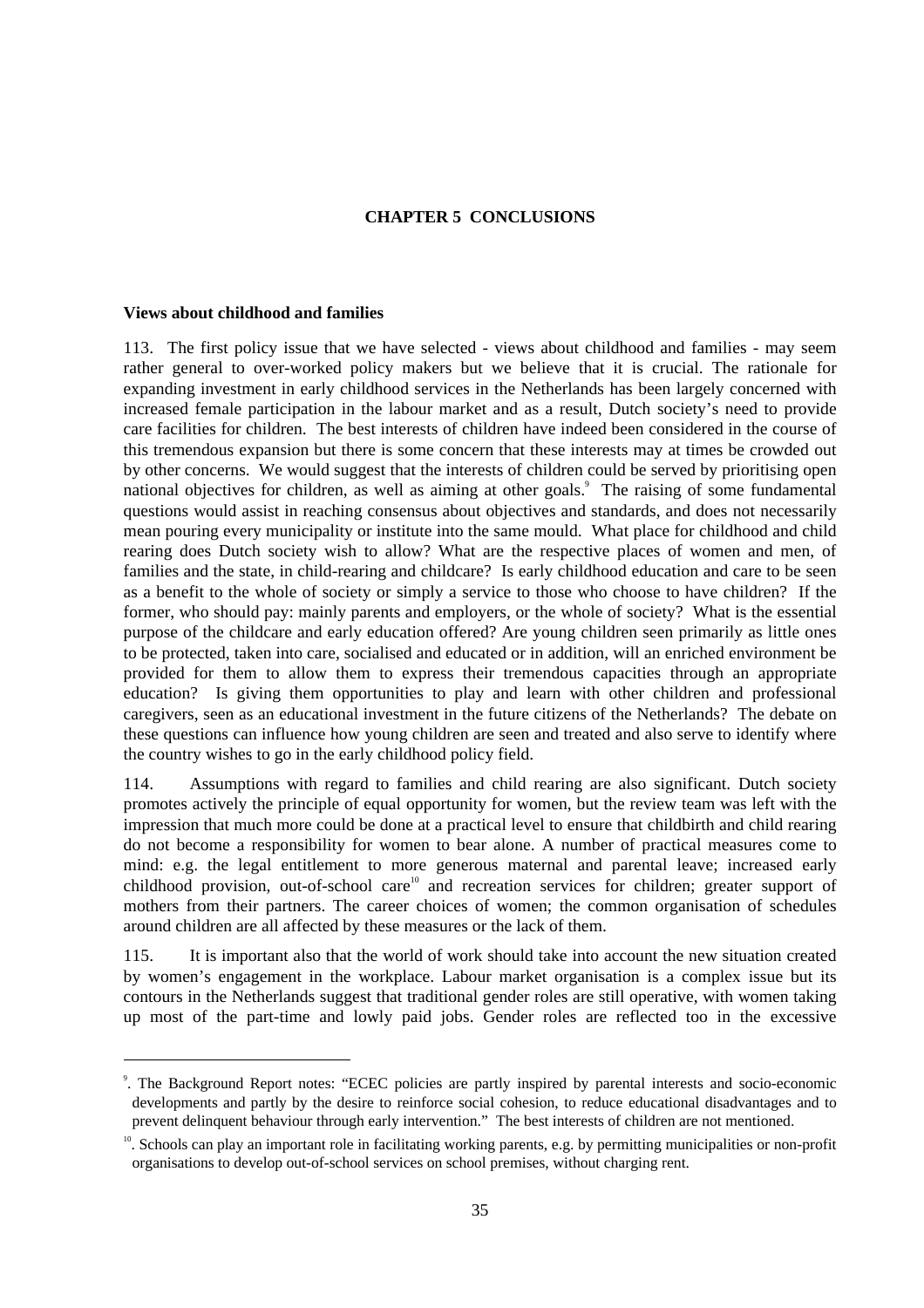feminisation and the low status of ECEC provision. In order to continue to compete with other potential employers, there is a need to make work with young children more attractive by improving salaries, status, and working conditions (see also *Quality of ECEC workers*, below). In this context, central government may need to provide improved guidelines and increased budget to local authorities to ensure adequate recruiting policies and training.

116. Related to the question of women's work is the place that Dutch labour market organisation is willing to make for parental (including paternal) time with children. For the moment, part-time working among women with young children seems to have developed as a necessary means for families to give children some of the time they need. Experiments in many countries have shown, however, that it is possible to find other flexible ways of working that are compatible with the needs of young children and yet are not detrimental to productivity or the working environment. Following the new national legislation being developed to help parents reconcile employment and family responsibilities (parental leave, part-time work, flexible hours), it will be important to monitor in the coming years the acceptance of these options by employers and their use by employees.

117. Again, assumptions about childhood, the family and child-rearing need to be re-examined at group levels - especially among ethnic and low income populations - if adequate interventions are to be planned. In short, many families need not only services but also consideration and dialogue if they are to use the public services available, and secondly, to have those services tailored more to their needs. The providers of services need also to avoid dissonance with the child-rearing practices and expectations of groups whom they serve: "When cultural concepts of the child expressed in schools are in conflict with those held by parents... the result is confusion and ultimately disengagement, failure, or the development of anti-social behaviour." (UNESCO, 1994, Super & Harkness).

118. Finally, more public information to challenge assumptions about young children and their development would be welcome. It would seem that present assumptions are placing a brake on more stimulating programming in the early care and kindergarten sectors. The practice of providing regular schedules, health and security is perhaps sufficient scaffolding to allow a balanced development in many young children, but the recent success of structured and well-theorised programmes in the Netherlands show that both parents and children respond to quality.

119. The current international focus on early childhood and its importance as the first phase in life long learning could also be disseminated more widely. With the new research evidence on brain growth and development in the first three years of life, the negative consequences of poor diet, environmental pollution, and lack of stimulation are more fully acknowledged than ever before. While human growth, development and learning may be highly flexible and may not be subject to rigid, oncefor-all judgements, it is during the earliest years that future capacity to participate positively in life and learning is relatively 'hard-wired' (Lambert 1996; Lindsey 1998/9).

120. The multi-ethnic nature of Dutch society and its families is a fact, particularly in the larger cities. Faced by this diversity, the Netherlands has invested heavily in social integration policy. Intervention programming with outreach to families is an important tool in this policy and among the most innovative parts of ECEC in the Netherlands, but to date, it has attracted only a small percentage of children from the target populations. It seems essential, therefore, to invest in culturally sensitive, early childhood programming, backed up by mother-tongue language support and appropriate Dutch language teaching. Part of the success of the Capabel or Averroes programmes stems from their being perceived by their users as supportive of integration, yet respectful of cultural and linguistic difference. The creative efforts by the kindergartens and early primary classes of certain schools, e.g. Bos en Lommer (Amsterdam), could also be encouraged and brought to scale. Though knowledge of the language of the host country is essential for integration, not least in the world of work, it may be effective in the long run to prioritise the creation of a broad multicultural identity, based on democratic rights and equality of participation. It is important to value the cultural inheritance of all children and to see this inheritance as enriching all children's learning. The challenge to develop clear and inclusive policies for young children and families from immigrant or minority groups is still ongoing.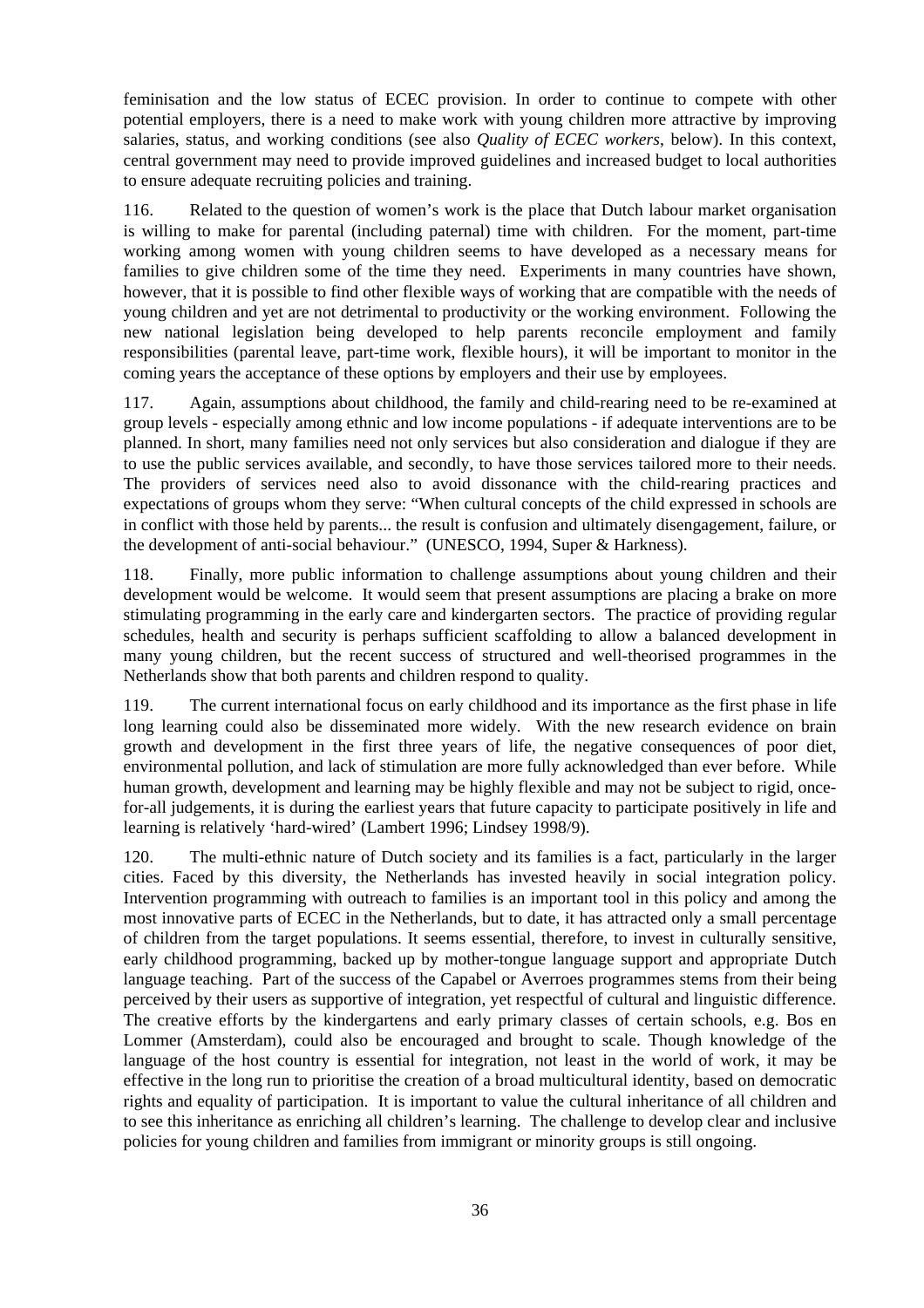# **Access and equity**

121. Access concerns in the Netherlands arise essentially with regard to the infant/toddler stage (0- 3 years) and for children with special education needs. For the first group, additional measures by the government will be needed if the expected demand of 60,000 places by the year 2002 is to be met. If that target includes greater use of services by children 'at risk - today, with an enrolment of much less than 10% - the task is even greater. However, according to Kloprogge (1998), it is estimated that 90% of Turkish and 56% of Moroccan parents would like to make use of childcare under certain conditions, particularly if connected to a primary school. This preference may be a further argument for improving childcare and play group programming, giving them an educational character which both safeguards the child's developmental needs and yet satisfies the parents' need for programmes that imply learning and usefulness.

122. Investment in special institutions for children with special education needs is high, but the trend to channel funds toward mainstream kindergarten classes for the inclusion of these children should be encouraged. The reintegration of budgets and personnel - from segregated, specialised subsystems - can provide significant savings that may be used to improve mainstream, inclusive education and family support. Because early detection programs are so important and young children so adaptable, the early care and education field is a privileged ground for screening, supporting and including these children. (OECD, 1999).

# **Policy coherence and co-ordination:**

123. The Dutch early childhood system is divided across the education, welfare, and health sectors and is characterised by increasing decentralisation, deregulation, and privatisation. In addition, early childhood programming is employed to respond to multiple social and educational needs: to bring women more easily into the work force through providing early care; to create employment in the social sector; to improve child health and family welfare; to prepare children for school and retain them in the school system; to raise the educational levels of low-income and ethnic parents; to increase parental approval an support for the education of their children; to reach out to communities and reduce unemployment, criminality; and so on. How can the Dutch government promote policy coherence and co-ordination in such a system? No matter what solutions it chooses, the challenge of both vertical and horizontal co-ordination will be great.

124. The effort to co-ordinate policy by the Ministries of Education and Social Welfare should be further encouraged and perhaps, some thought given to establishing a more unified auspices for early care and education programming. Consolidation of goals and activities would seem to be needed, leading to a more rational use of resources. Care and education are not separate activities for different age groups but are essential components of all programmes for young children: *no care without education - no education without care*. Greater co-ordination of auspices should normally enable clearer objectives, policies and budgets for early childhood to be formulated and proposed. Ideally also, it should ensure the up-stream support and services necessary for the management of a large and complex system, including statistical collection and analysis (especially, data collection at ISCED level zero), the mapping of actual services and of present and future demand. On the other hand, concern was expressed about excessive streamlining of services, e.g. about consolidation within a dominant schooling model, in which young children at risk might not receive programmes sufficiently tailored to their needs or in which the value of outreach toward family environments might be underestimated.

125. In the meantime, however, mechanisms could be introduced to ensure that the general aims and standards set at the *mandatory or ministerial level* are actually implemented (OECD, 1966). This may imply a tightening of the system:

− at the *mandatory level* (dealing with legal frameworks, major policy orientations, regulatory steering...);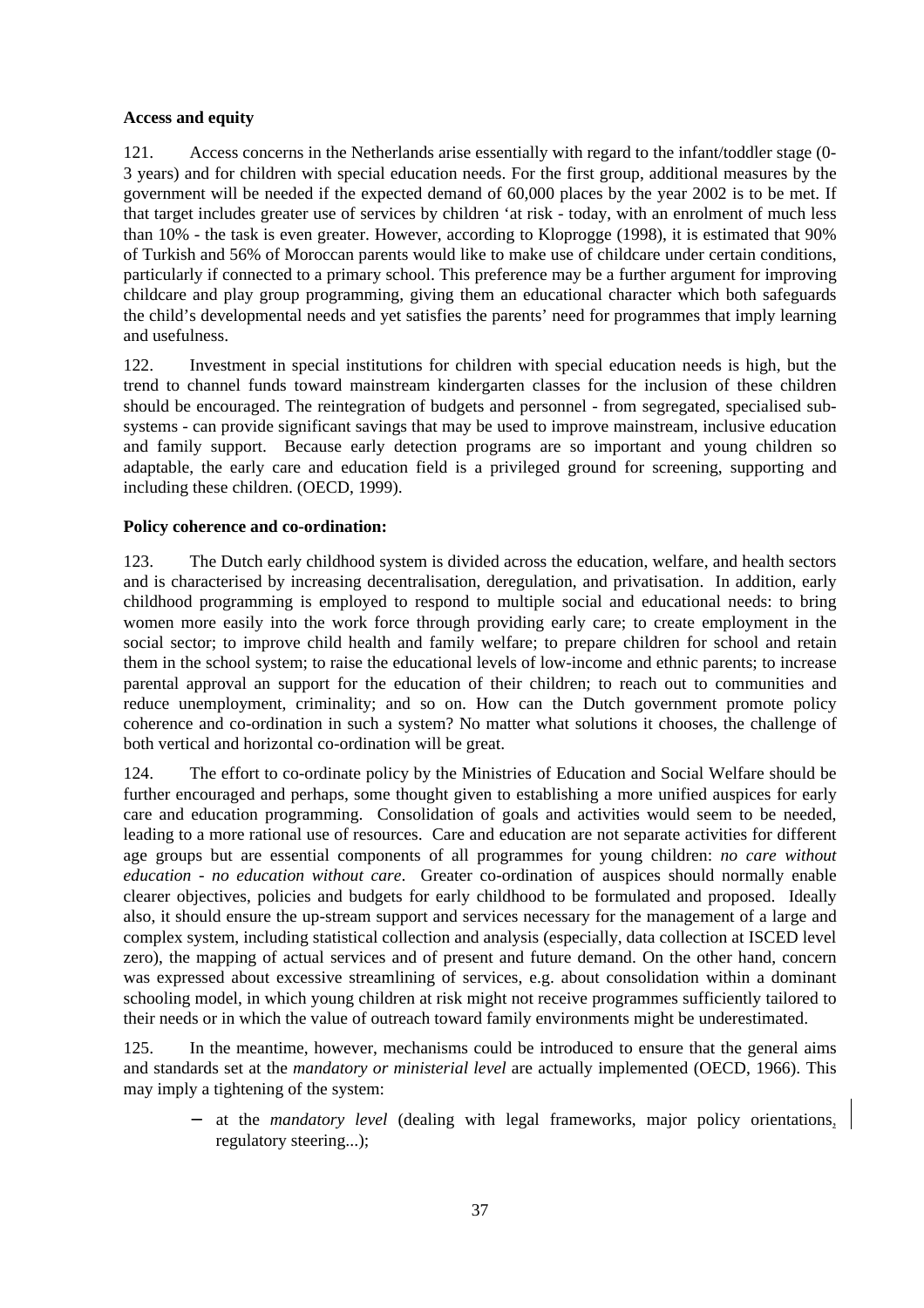- − at *senior ministerial management level* (regular consultation between senior managers of the various departments so as to co-ordinate national policy; to create effective goals-led and financial steering mechanisms for the system, to establish system monitoring and research; to co-ordinate staff profiling, training and certification...);
- at *the decentralised, senior management level* (ensuring that national objectives are understood and that the large-scale programmatic elements, best taken in charge at decentralised level, are properly devolved, e.g. the work of instrument analysis; goalsetting; local data and information collection, local prioritisation, establishing systems of evaluation and quality control; in-service training and the allocation of budget and personnel...);
- and at the level of field operations (at this level, stricter measures of accountability are seemingly needed, better evaluation of programmes through using among other instruments, measurable outcomes for children; integrated and coherent service delivery, which calls for much more intense horizontal co-ordination, e.g. between schools and the other childcare/education agencies...).

126. Essential to this exercise will be local capacity building, the lack of which, according to VWS (1998), causes bottlenecks and wastage in the system. An indication of this lack of local capacity is the unevenness of quality across the childcare sector and/or the number of excellent initiatives that have perished through lack of management skills, training resources, documentation or ongoing financial support.

# **Quality**

127. Clearly, quality in services is influenced negatively by incoherence in policy making and the present inability of some local authorities to implement the policy responsibilities devolved on them. In contrast, as shown in Chapter 3, the structural and environmental qualities of ECEC services in the Netherlands are fast improving. Formal criteria, such as numbers of children participating and their social background; the quality of buildings and equipment; client satisfaction; outcomes for children, have been formulated and are well appreciated. From what the review team saw, the elements that still need urgent attention lie in the staffing area (particularly in the social sector) and in the programmes available.

# *Quality of ECEC workers*

128. There seems to be a real need to take a closer look at the recruitment profiles, training (preservice and in-service), working conditions, career prospects, and compensation for staff working with young children. Although distinctions need to be drawn between the major strands (daycare, play groups, 'at risk' interventions and pre-school) of early care and education, staff turnover is high, a factor which is detrimental to the profession and eventually, to the care and development of young children. What are the policy options under consideration? In the 1999 collective agreement, the unions representing childcare workers were planning to represent playgroup staff as well. Consequently, new staff joining the profession will need to meet higher qualification requirements. It would also be desirable to see this type of upgrading applied also to informal child-minders, homebased care workers and volunteers, many of whom currently have no training whatsoever and who are not subject to any regulations. Bringing together personnel from different sectors - including education - for common in-service training may also be helpful in improving the coherence of the system. It may be profitable also to consider how a flexible ladder for early childhood workers could be promoted with specific roles and responsibilities clearly defined for those with different levels of training.

129. In this effort, there should be ways to encourage ethnic minority representation at all levels in the training and qualifications system, since this representation appears very low at present. The Capabel Project in particular is providing some initial training which it may be possible to link to courses in higher education. The initial courses have provided the impetus and the confidence to women from ethnic minority groups to go further, assisting in their empowerment and their efforts to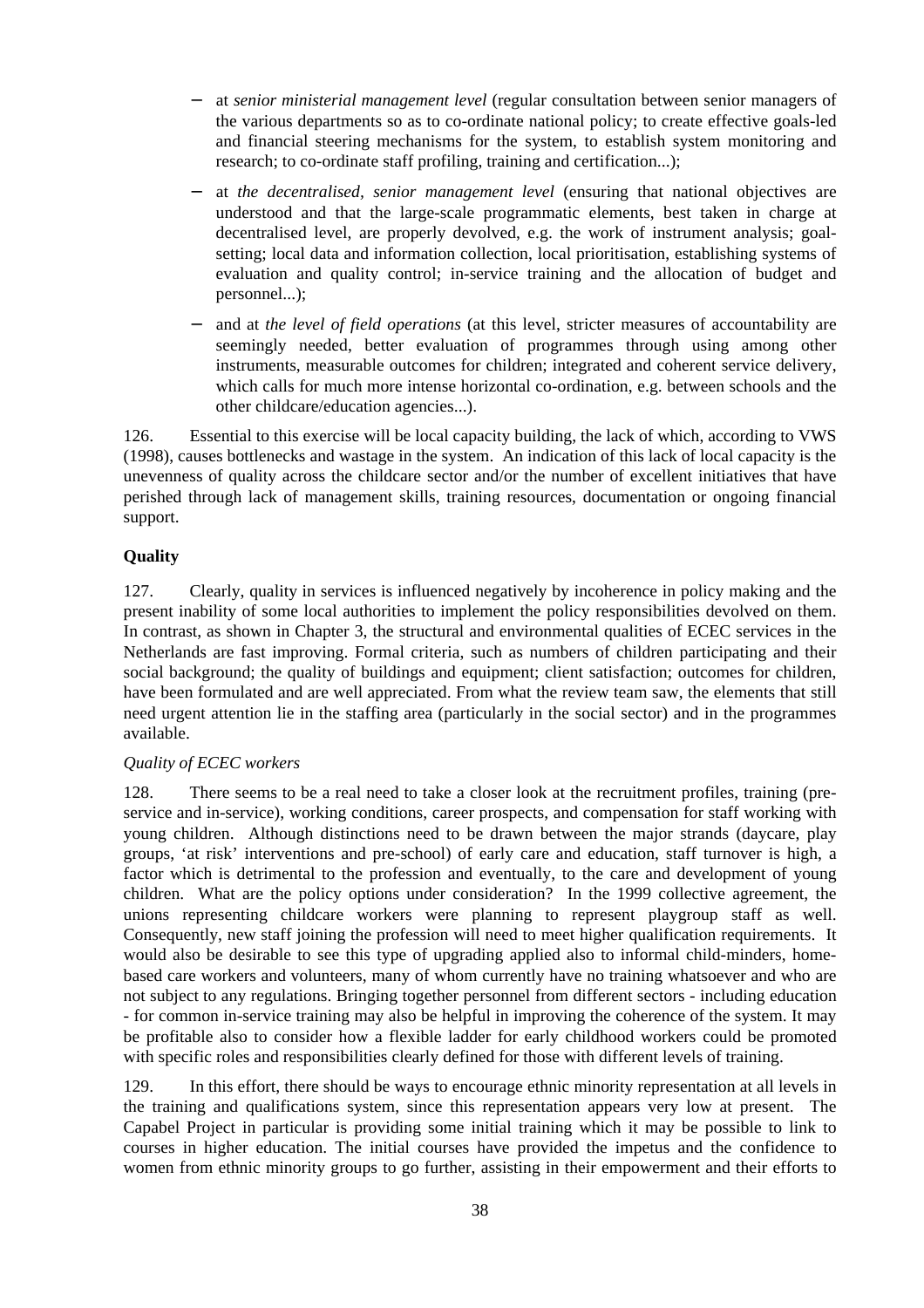achieve higher levels of education (Esseboom, 1992). Similar projects could empower women from other low-income groups who did not enjoy their own school education and did not benefit from it.

# *Quality of programmes and processes*

130. Concern has already been expressed with regard to the quality of present programmes at the infant/toddler (0-3 years) level and in kindergarten classes (4-5 years): marked unevenness in quality of programming across the childcare sector and some doubt about the appropriateness of the approaches used in kindergarten classes. Yet, as Averroes, Capabel, Piramide and Kaleidoscoop show effective programmes do exist in the Netherlands, underpinned by sound theory and with strong programme design and appropriate process. When the evaluation results of these programmes become available, the Ministries may wish to consider bringing their more successful elements to scale across the system. Implementation instruments and strategies could also be better developed. At the same time, it is important to understand that no panacea programmes exist. To meet the complexity of situations that young children face in such a diverse society, combinations of programming strategies will remain necessary and room for experimentation left open.

131. In the transition to primary schooling, carrying over the approaches and methods of good kindergarten programming into the first year of the primary school may also be worth considering. Clearer theorisation and better programming across both sections seems a necessity. This requires quite explicit emphasis if providers are not to rely on inappropriate, formal teaching techniques. Agreement over what is to be expected of children at the different transition stages will need to be reached so that there is clarity about assessment measures. In this field, one needs to avoid limiting the experiences that children are afforded through the statement of narrowly conceived outcomes.

# **Research and evaluation**

132. In Chapter 4, we noted while many experimental projects receive State and/or local funding, these programmes are often not evaluated rigorously and when they are, the results are not effectively used to inform policy and practice. With the findings from the evaluation of Piramide and Kaleidoscoop experiment becoming available soon, there will be a tremendous opportunity to share the results with policy makers, programme developers, practitioners, and parents--with implications for future investments in ECEC. Programmatic research should not remain within the confines of the ECEC field but should include research on the capacity of lower primary school classes to build on what is best in early childhood education. Further research on parental expectations would also be welcome.

133. It may also be beneficial to establish at ministerial level, practical criteria concerning what foci and what institutions should gain research funding. According to our correspondents, abrupt changes in priority might also be examined. Government too may wish to consider regular system monitoring through well-designed models so as to generate accurate and sufficient information on which to base policy decisions. The promotion of a research and self-monitoring culture within the system could also do much to improve the performance of the service providers.

134. While it is necessary to continue to fund also academic researchers to carry out independent enquiry, the idea of researchers, practitioners and policy makers learning from each other is crucial. To bring them together in discussion groups and conferences to share knowledge, skills and expertise, and to understand each other's roles is much needed too. In addition, improvements in the quality of provision could accrue from the learning gained by the development of practitioner research. This type of research, often using an action research paradigm, when supported by tutors from the higher education sector, can be very effective.

# **Funding and finance**

135. Major concerns for all governments in the area of finance are: the costs of a given area of activity to the exchequer; the elimination of wastage from that area and the value for money being obtained. All three concerns are raised by the need for greater coherence and co-ordination within the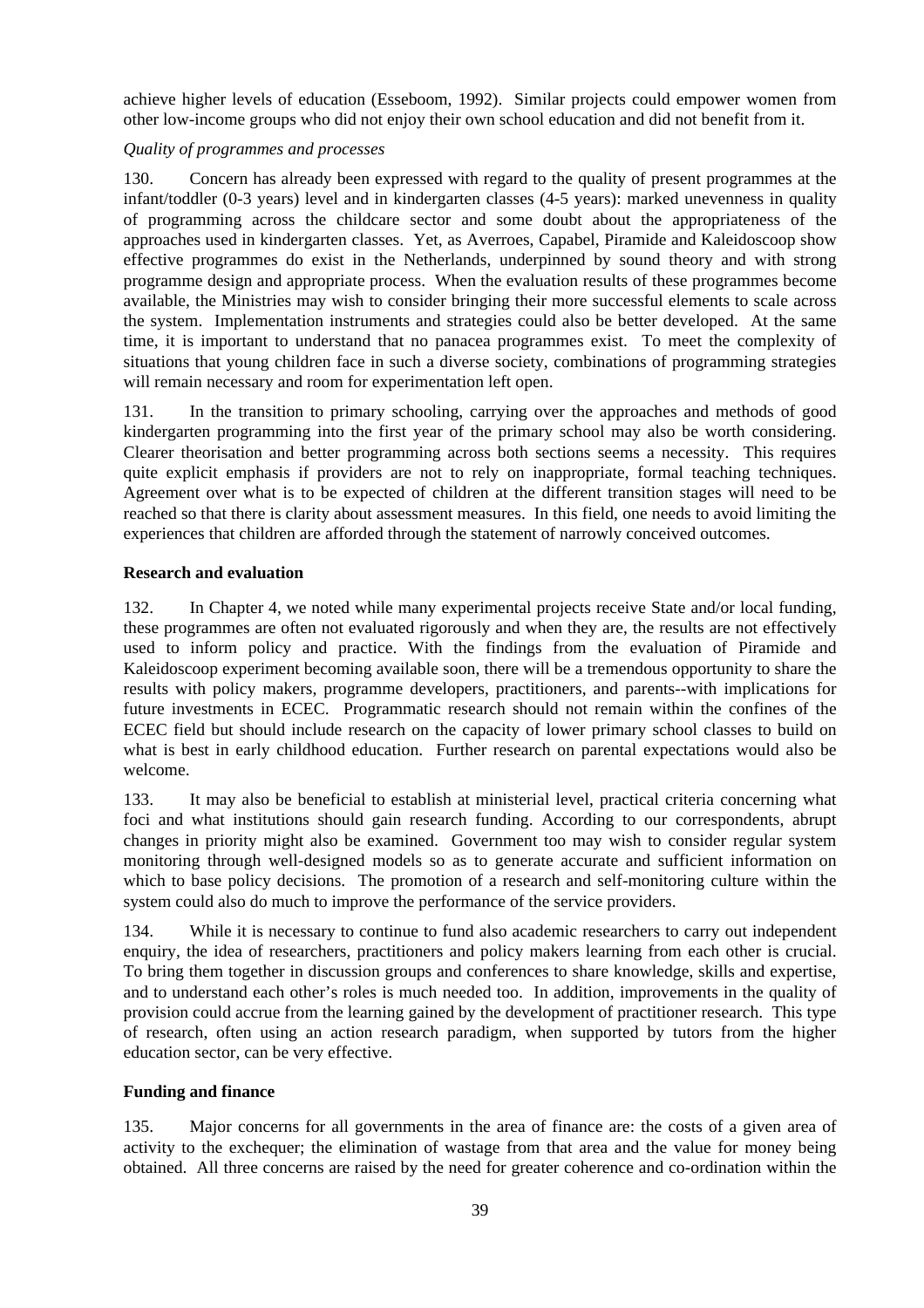present ECEC system in the Netherlands. Yet, one should be aware that the estimated costs per child in the early years in the Netherlands is relatively low: 3020 NLG per year compared to c. 5000 NLG in the kindergarten/primary sector and almost three times as much again, c. 15,000 NLG, at secondary education level. In addition, with the exception of subsidised places, increasing proportions of care costs are being met by parents and through low staff wages.

136. Nonetheless, better financial accountability seems essential in the context of increased financial commitment to ECEC by the current Government. The potential impact of this funding will depend on improved financial co-ordination of provisions and activities at the municipal level. This means that municipalities must be given the tools to monitor spending used to implement national policy priorities. One option would be to "mark the money" or link funding to targeted groups or certain activities that are defined by a national framework. In general, the funding should be monitored to track to what extent funds intended for young children and families are actually used for this purpose. Municipalities would still have the freedom to adapt allocation of funds to meet the local needs of its constituents.

137. Another issue raised by several correspondents was the need to invest more in professionalising ECEC services in the Netherlands, particularly through staff training. We have mentioned above in the section on *Quality of ECEC workers* some measures that might be considered. A fine balance needs to be struck between the best interests of children, the creation of low-skilled jobs within the service sector (which can in turn serve to raise family finances and fund better the early childhood system) and the validation of parental skills through sensitive programming.

138. This report on the Netherlands acknowledges the high priority accorded to the well being of the youngest children in Dutch society. It is a society holding to long-established values while trying hard to address rapid change and its effects on the young. In this high employment society, where most parents may be required for the workforce, a greater place is being made for young children and their social and learning needs. There is a growing recognition of the right of young children to receive a just share in what society can provide and a desire to help them construct solid foundations of life-long learning.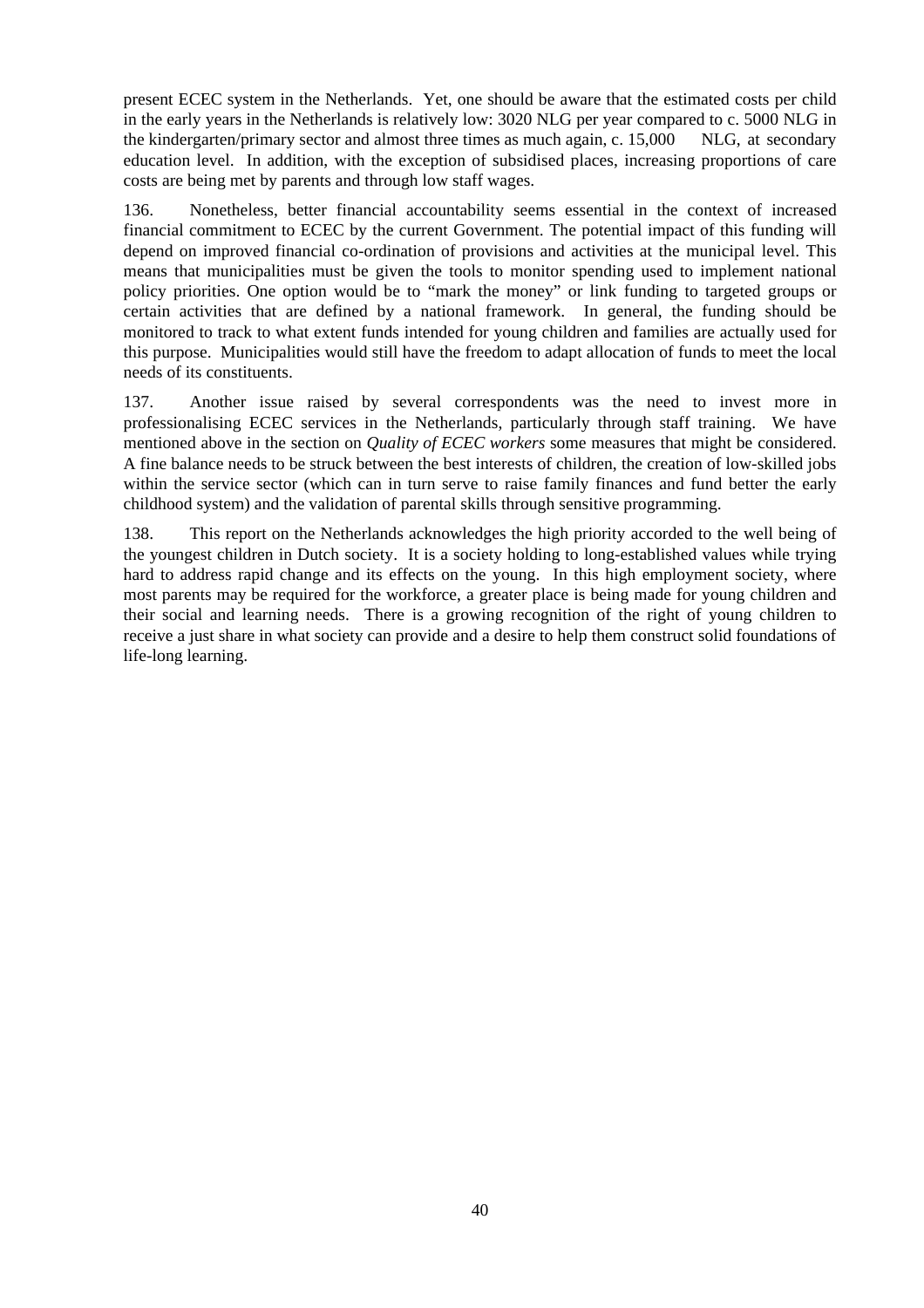#### **References**

- Cordus, J. and van Oudenhoven, N. (1997) *Action Research in Family and Early Childhood* Paris: UNECSO
- Esseboom, R. (1992) Report on the situation of Surinamese women living in the Netherlands in A. Ward, J. Gregory and N. Yuval-Davis (eds) *Women and citizenship in Europe* Stoke-on-Trent: Trentham Books
- European Commission, 1998. CE-V/2 -98-008-EN-C, *Reconciliation between work and family life in Europe*.
- EVD, Netherlands Foreign Trade Agency (1996) *Holland 1996/1997: The Netherlands compared internationally* The Hague.
- Gauthier, A.H. (1996) *The State and the Family* Cambridge: Clarendon Press
- Lambert, J.F. (1996) Des regles et du jeu. Paper presented at the *European Seminar of OMEP,* UNESCO, Paris 24-27 October
- LDC (1998) *Going to school in the Netherlands*
- Lindsey, G. (1998/9) Brain research and implications for Early Childhood Education. *Childhood Education* Vol 75 (2) p.97-101

Netherlands Foreign Trade Agency (1996) *Holland 1996/1997: The Netherlands compared internationally* The Hague, EVD

- Netherlands Ministry of Foreign Affairs (1997) *The Netherlands in Brief* The Hague: Ministry of Foreign Affairs
- Oberhuemer, P. and Ulich, M. (1997) *Working with Young Children in Europe: Provision and Staff Training* London: Paul Chapman Publishing
- OECD, (1996) *Successful Services for our Children and Families at risk*,
- OECD, (1999) *Sustaining inclusive education: including students with special educational needs into mainstream schools*. CERI/CD(99)2. In print, OECD, Paris
- O'Neill, J. (1994) *The Missing Child in Liberal Theory* London: University of Toronto Press
- Pot, E. (1996) Netherlands: assessment of the current situation. In European Childcare Network *A Review of services for Young Children in the European Union 1990-1995* Brussels: European Commission p. 86-87
- Singer, E. (1992) Family policy and preschool programs in the Netherlands. In G.A. Woodill, J. Bernhard and L. Prochner (eds) *International Handbook of Early Childhood Education* New York & London: Garland Publishing
- Tobin, Wu and Davidson (1989) *Preschool in Three Cultures: Japan, china and the United States* New Haven Conn.: Yale University Press
- UNESCO, (1994), *Early Intervention and Culture*, ed. Eldering and Leseman, Paris
- UNESCO, (1995), *Salamanca Statement on the Education of Children with Special Needs*
- Van Kampen, J., Beker, M. and Wilbrink-Griffioen, D. (1996) *The State of the Young Netherlands* Amsterdam: Eburon Publishers
- VWS, 1998 Aims-led steering, tools-led facilitating
- Waring, M. (1989) *If women counted: a new feminist economics* London: Harper and Row.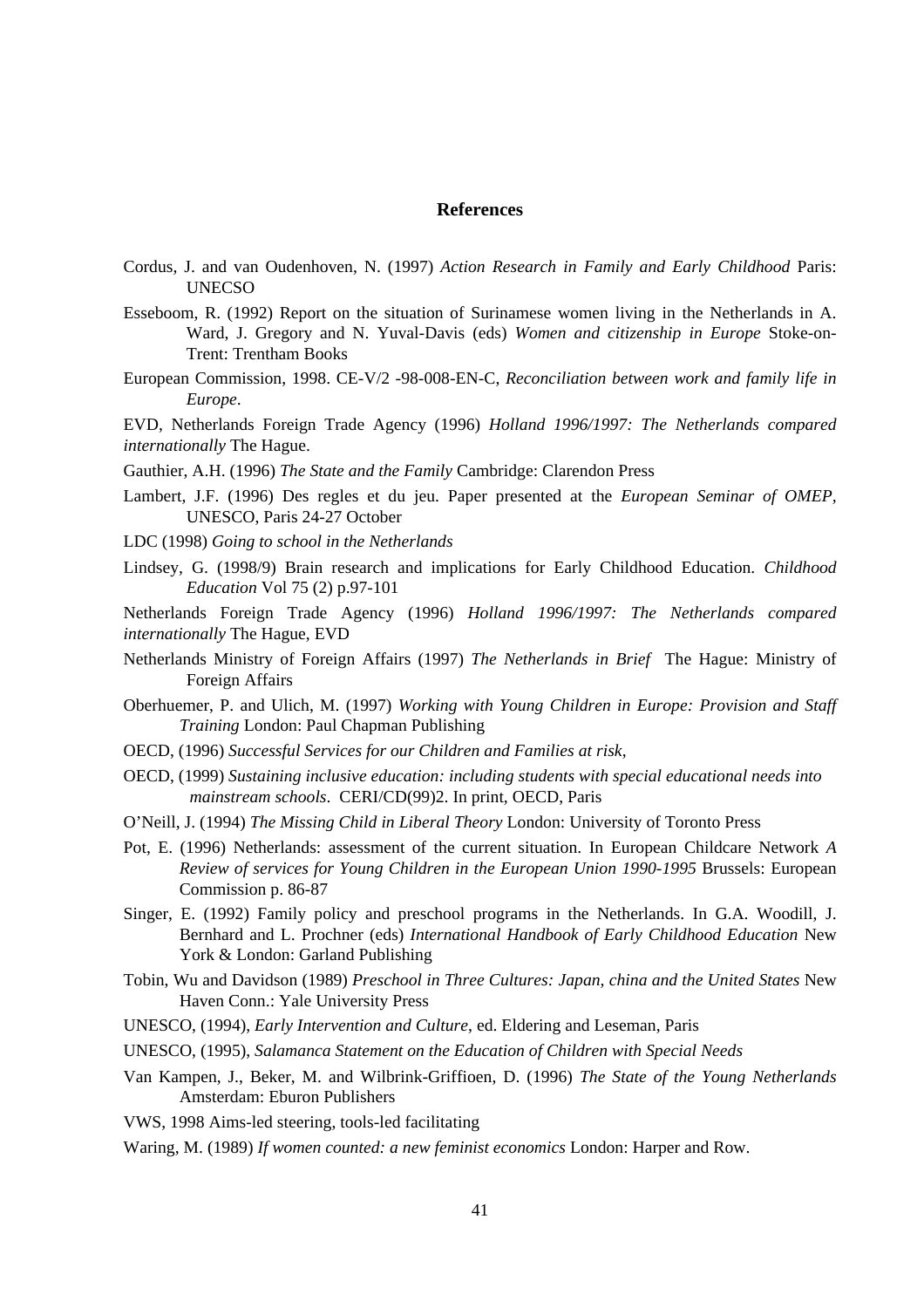#### **Appendix I - OECD Review Team**

Abrar Hasan, Head Education and Training Division Directorate for Education, Employment, Labour and Social Affairs **OECD** 2, rue André-Pascal 75775 Paris Cedex 16, France

Tricia David Professor of Early Childhood Education Cantebury Christ Church College Canterbury, CT1 1QU United Kingdom

Michelle Neuman, Administrator Education and Training Division Directorate for Education, Employment, Labour and Social Affairs **OECD** 2, rue André-Pascal 75775 Paris Cedex 16, France

Pino Kosiander, Assistant professor - HiNT (Nord-Tröndelag College) Department of Education, Early Childhood Programme, N-7601 Levanger Norway E-mail: pino.kosiander@hint.no

John Bennett, Consultant Education and Training Division Directorate for Education, Employment, Labour and Social Affairs **OECD** 2, rue André-Pascal 75775 Paris Cedex 16, France

Teresa Vasconcelos Professor of Early Childhood Education School of Education Lisbon Polytechnic Institute (Former Director of Basic Education Ministry of Education) Portugal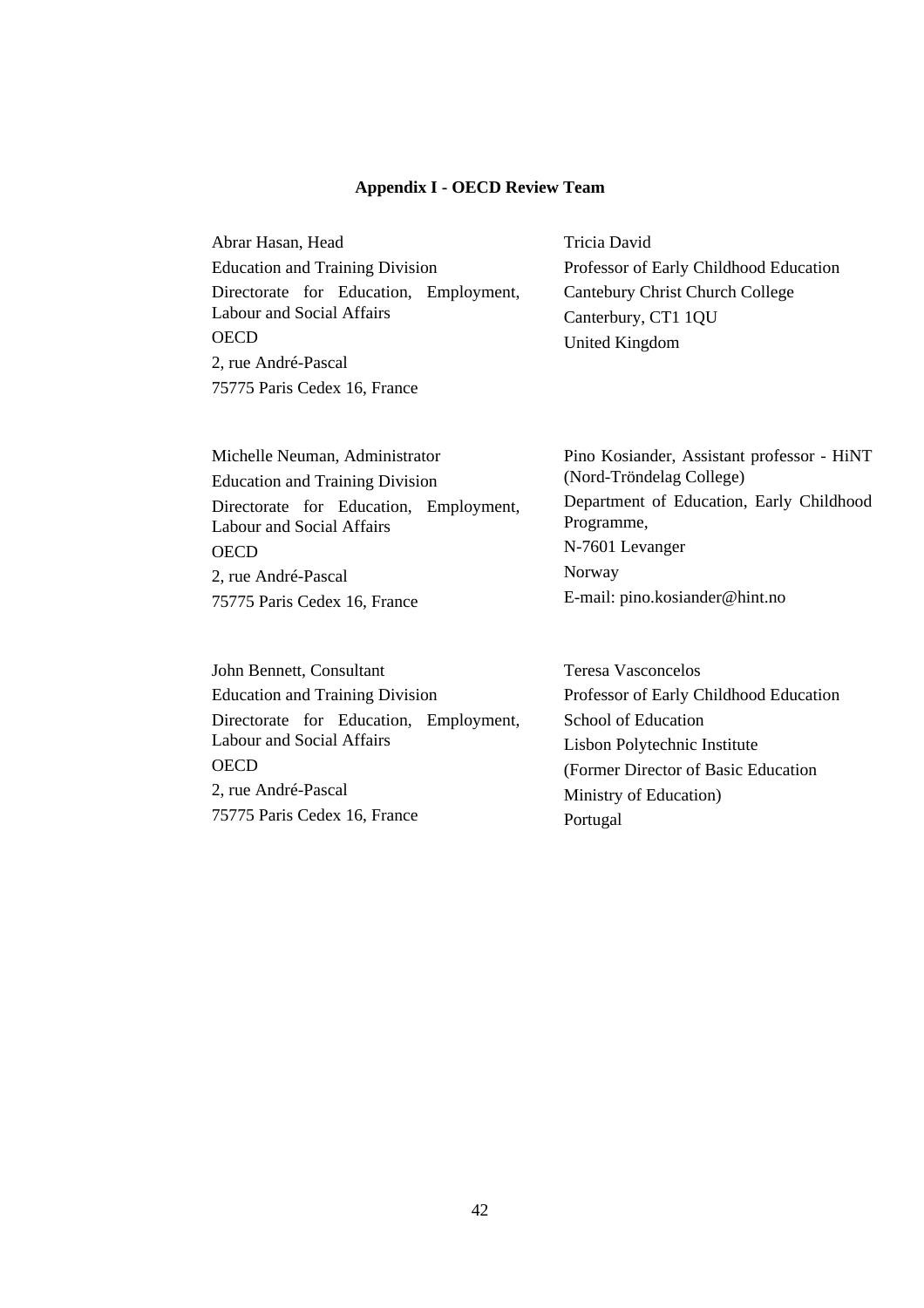# **Appendix II - Information on the Netherlands Background Report**

The Netherlands Background Report was prepared and co-ordinated by:

| Jo Kloprogge, Director        | With contributions from:   |
|-------------------------------|----------------------------|
| <b>SARDES</b>                 |                            |
| PO Box 2357                   | Pauline de Savornin Lohman |
| 3500 GJ Utrecht               | Mieke den Elt              |
|                               | Daniëlla Goudswaard        |
| <i>Editing:</i> Kees Broekhof | Una Huizenga               |

# **Summary Table of Contents**

### **Introductory remarks**

# **1. Definitions, contexts and current provisions**

- 1. Historical roots
- 2. Common understandings of early childhood education
- 3. Changes that have shaped the development of ECEC policy
- 4. Wider support for children and families
- 5. Current objectives in early childhood education and care
- 6. The scope of ECEC policies
- 7. Available forms of ECEC
- 8. Responsibilities for ECEC
- 9. Actors involved in ECEC

# **2. Policy concerns**

- 2 A Quality
- 2 B Access

# **3. Policy approaches**

- 3 A Regulations
- 3 B Staffing
	- 1. Staff roles and training
	- 2. Aims, expectations and perceptions
	- 3. Training
	- 4. In-service training and career prospects in ECEC work
	- 5. Funding of and access to training
	- 6. Professional and public status of ECEC workers
	- 7. Relations between early childhood work and other provisions for children
	- 8. Wages
- 3 C Programme content and implementation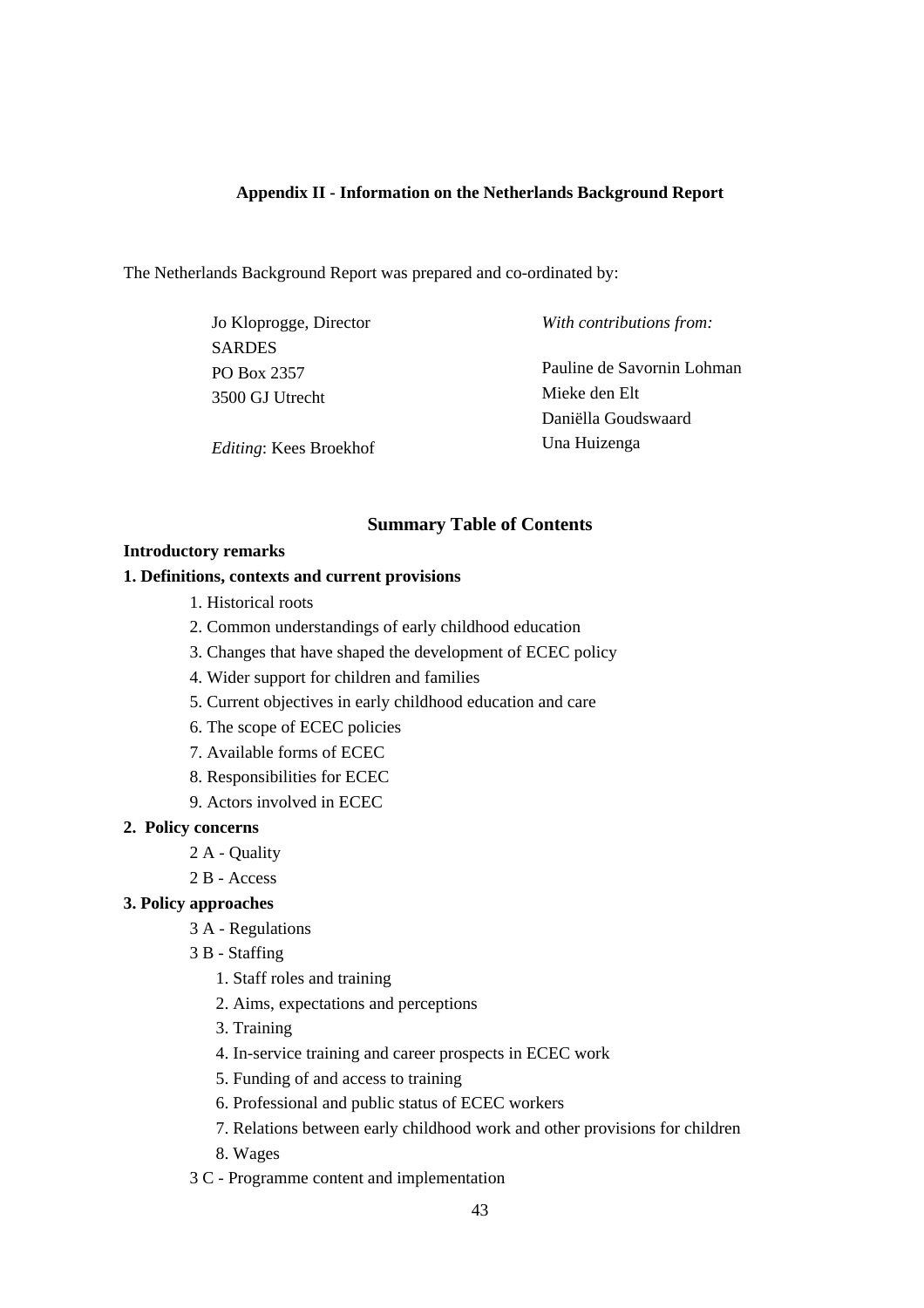- 3 D Family engagement and support
	- 1. The role of parents
	- 2. Barriers to parental involvement
	- 3. Information to parents
	- 4. Expectations of parents
	- 5. Support for parents to reconcile work and family responsibilities
	- 6. Facilities to serve the needs of parents
	- 8. Provisions and programmes to support parents of children with special needs
	- 9. The role of community members / support for community-based approaches
- 3 E Funding and financing
	- 1. Funding of ECEC services
	- 2. Expenditure and costs
	- 3. Future expansion of ECEC
	- 4. Types of ECEC funded by government
	- 5. Effects of funding on quality and access
	- 6. Impact of ECEC funding on parental employment
	- 7. Funding of primary education

# **4. Evaluation and research**

- 1. General remarks
- 2. Mechanisms and funds for policy and programme evaluation
- 3. Indicators
- 4. Information collection
- 5. Longitudinal studies

# **5. Concluding comments and assessments**

- 1. The most significant changes
- 2. The most noteworthy innovations
- 3. Strengths and weaknesses
- 4. Anticipated trends and changes
- 5. Some questions meriting further investigation

**Appendix 1**: Overview of home-based and centre-based intervention programmes

- **Appendix 2:** Actors in ECEC
- **Appendix 3:** Staffing
- **Appendix 4**: Demographic context of ECEC
- **Appendix 5**: General youth care

**Glossary**

# **Bibliography**

**Index**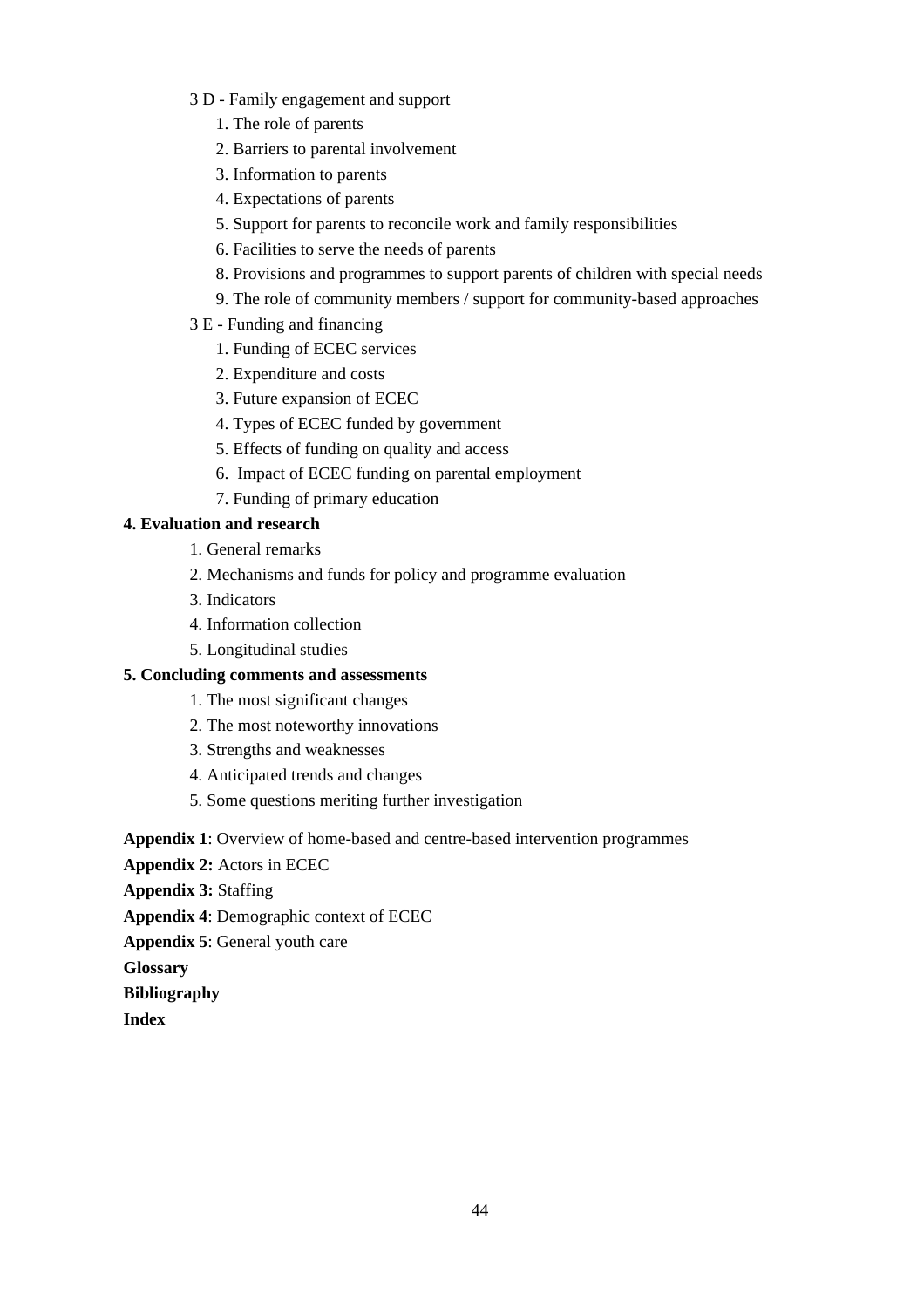# **Appendix III - Programme of the Review Team Visit**

### **26 October - 4 November**

# *Monday 26 October*

*09h30 - 10h00*

Reception of the committee by the Ministries of Education and Science and of Health, Welfare and Sports

*10h00 - 10h30*

Presentation of the programme and information about logistics

*10h30 - 12h30*

Discussion about the background review

*Afternoon*

Discussion with scientists (Prof. Dr. Rispens, Dr. Hubbard, Dr. Leseman, Dr. Vanderley); discussion with policy makers from the Ministry of Education and Science

### *Tuesday 27 October*

9h30 - 10h30 Preparation of meeting with State Secretary 10h30 - 12h00 Reception by the State Secretaries of Health, Welfare and Sports, Lange Voorhout, The Hague 12h30 - 13h30 Visit of an early childhood health centre in the Hague 14h30 - 16h30 Discussion with representatives of organisations involved in provisions for young children (LOKZ,

NIZW) and policy makers involved in health provisions for young children and youth policies and social policies from the Ministry of Welfare on subjects like quality, training, parenting support, and access.

#### *Wednesday 28 October*

09h30 - 12h30 Visit of a primary school Wolters in the Hague 14h00 - 15h00 Discussion with representatives from educational organisations 15h00 - 16h00 Discussion with the inspectorate 16h00 - 17h00 Discussion about teacher training with staff from a teacher training institute.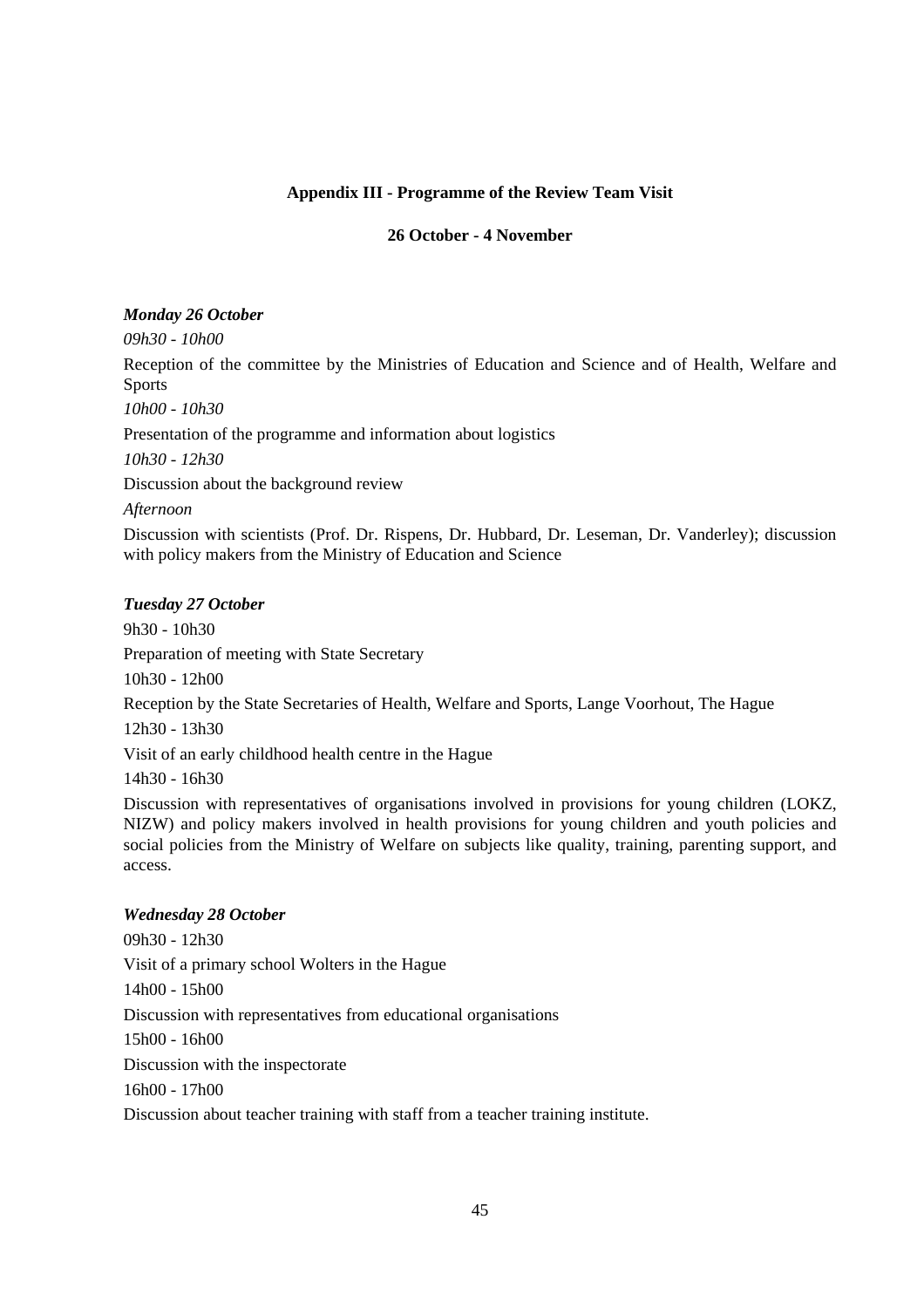# *Thursday 29 October*

*10h00 - 12h30*

Discussion with the Dutch Union of Municipalities, welfare and education

*14h30 - 17h00*

Internal Discussion of the review committee and authors of the background review and contact persons of the Ministries.

# *Friday 30 October*

*10h00 - 12h15*

Visit of a day care centre, a pre- school play group and a medical day care centre at Maarssen/Leusden *14h00 - 16h30*

Discussion at the NIZW with stakeholders in childcare, out of school care, pre- school play groups, Employers (VOG), Labour Union, Dutch Institute for Care and Welfare (NIZW), Parents organisation for childcare (Boink).

# *Monday 2 November*

*09h30 - 11h00*

Visit of a Kaleidoscoop provision in connection to the Pre-school (voorschool) programme of the city of Amsterdam

*11h00 - 12h00*

Presentation of some home-based and centre-based projects by the Averroès Foundation

*12h00 - 12h30*

Information about creating jobs by involving para-professionals in programmes

*14h00 - 15h30*

Discussion about the experimental projects aimed at stimulating children at risk, with special attention for language development of the children; with members of the committee for early childhood stimulation experiments (VVE), staff of Averroès, an expert in Dutch as a second language for ethnic minority children, staff of the city of Amsterdam.

*15h30 - 17h00*

Discussion about social policies in the Netherlands with Ministry of Health, Welfare and Sport (social policies), Averroès, members of VVE.

# *Tuesday 3 November*

*09h30 - 12h30*

Visit of the Capabel Project in Amsterdam as an example of a coherent approach for a neighbourhood, information about and visit of aspects of the approach of Capabel, local direction of a coherent approach

*14h00 - 15h30*

Discussion with staff of Capabel, staff of the Ministry of Health, Welfare and Sports, and of experts and local policy makers (Lankhorst) and experts involved in the development of local preventive youth policies and the broad based schools, and city council.

*15h30 - 17h00*

Internal discussion of the review committee